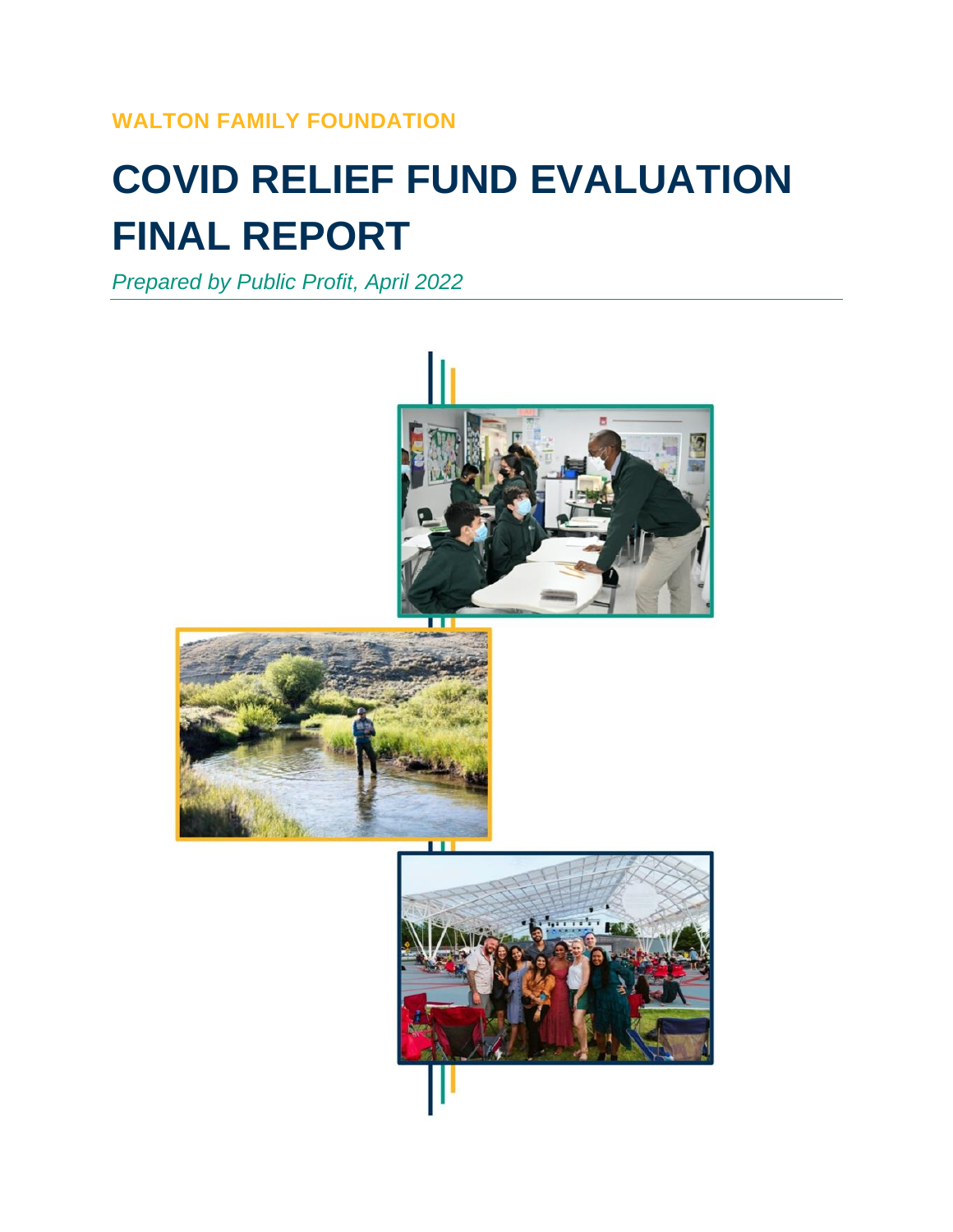## **ACKNOWLEDGEMENTS**

### **Walton Family Foundation**

We would like to express our deepest gratitude to the numerous Walton Family Foundation COVID Relief Fund grantees and staff who contributed their valuable feedback, insights, and stories to this evaluation.

Matthew Carr – Director of Strategy, Learning, and Evaluation

Johanna Morariu – Deputy Director of Strategy, Learning, and Evaluation

This evaluation also benefitted from the active participation of many other members of the Walton Family Foundation, including Program Area and grants management staff.

### **Public Profit**

Jessica Manta-Meyer – Director

Taylor B. Anderson – Senior Associate

Hannah Mack – Associate

Cheralynn Corsack – Senior Associate

Corey Newhouse – Founder and Principal

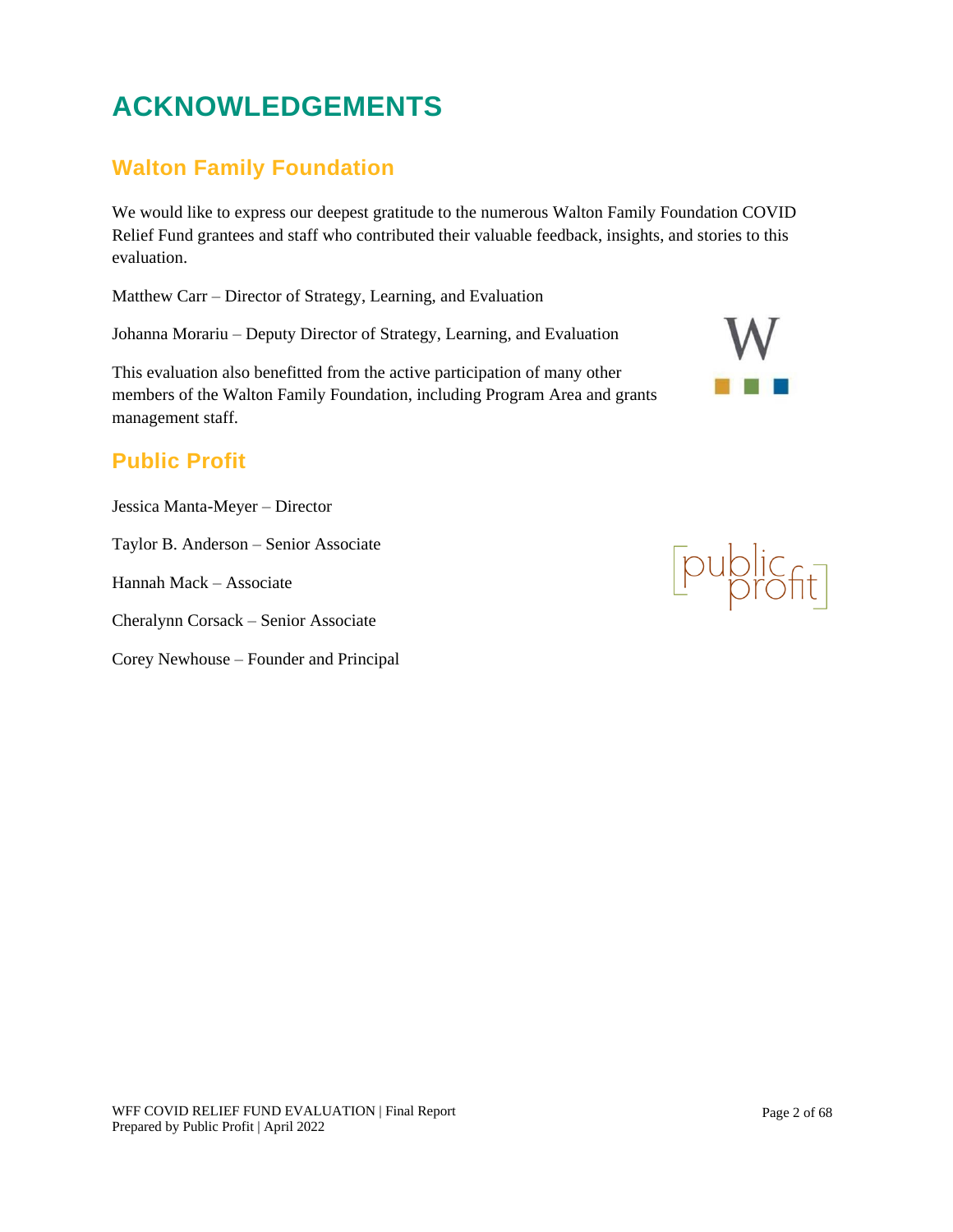## **TABLE OF CONTENTS**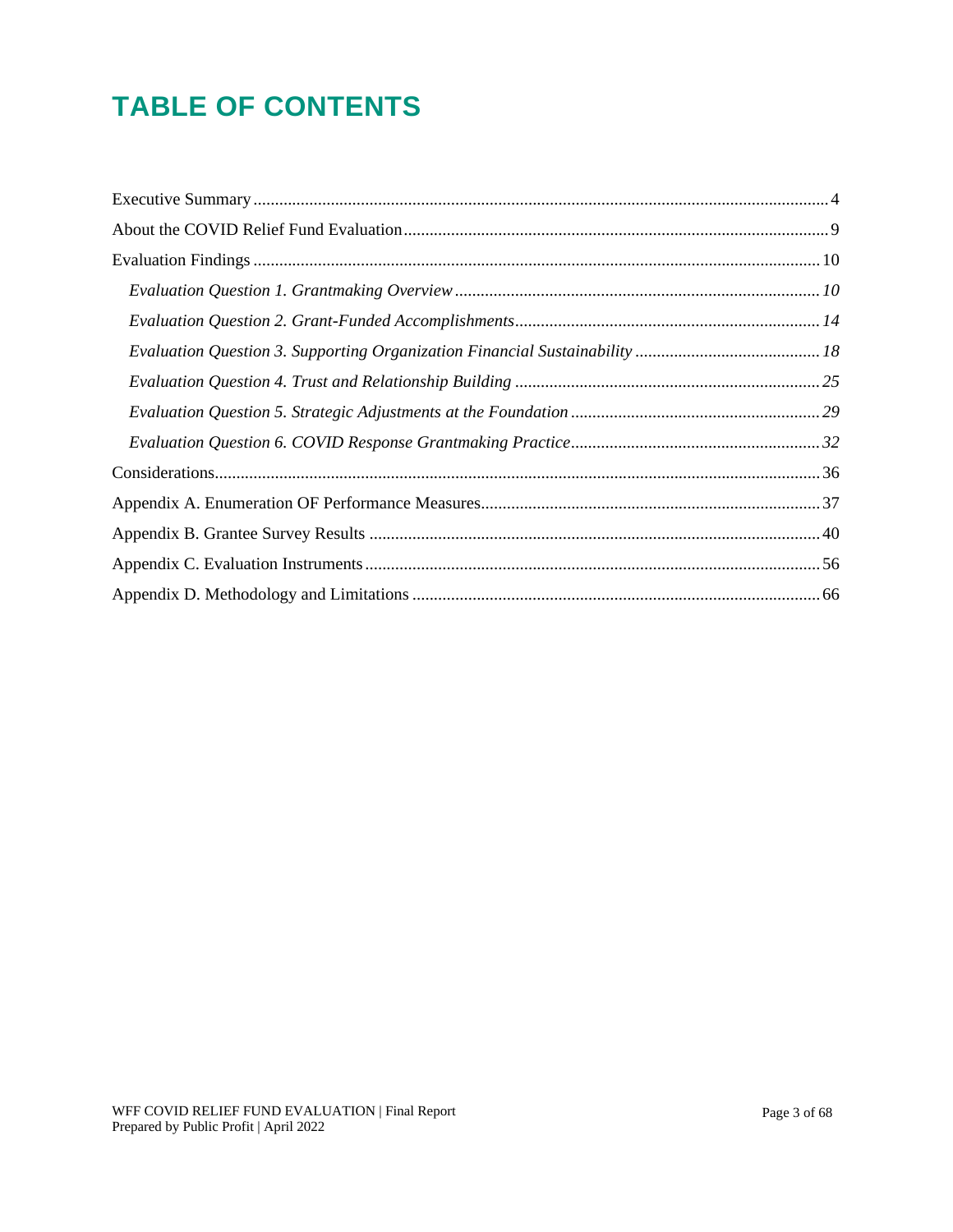## <span id="page-3-0"></span>**EXECUTIVE SUMMARY**

In March 2020, the Walton Family Foundation established an emergency grant fund to quickly deploy resources to grantees and communities in response to the significant and evolving effects of the COVID-19 pandemic. The \$35 million fund was designed to support organizations across all three of WFF's Program Areas (Education, Environment, and Home Region).

The Foundation's Strategy, Learning, and Evaluation Department (SLED) and Public Profit, an evaluation and strategy firm, conducted a retrospective evaluation to learn more about the experience of the emergency grantmaking process and the impact of the COVID Relief Fund grants on grantees and communities. This evaluation across the COVID Relief Fund portfolio sought to answer six Evaluation Questions.

Public Profit reviewed grant documents, interviewed Foundation staff who were closely involved in the COVID Relief Fund grantmaking, interviewed 16 grantees who received COVID Relief Fund grants across all three Program Areas, presented interim findings for staff reflection and response, and fielded a survey to COVID Relief Fund grantees about how the funds impacted their organization and their relationship with the Foundation.

### **Key Takeaways**

- The Foundation's COVID Relief Fund grants were timely and needed, getting to grantees before PPP was available and providing cash flow to help maintain smooth organizational functioning.
- The grants provided significant support to people and communities; the grants directly reached over 800,000 children and 35,000 households and provided nearly 170,000 meals and over 65,000 PPE products.
- The grants supported long-term groundwork in the form of staff retention and organizational infrastructure investments and reinforced the Foundation's partnerships with grantees.
- The COVID Relief Fund experience provides an excellent opportunity for learning about the tradeoffs required for such relief funding which can strengthen the Foundation's strategic response to future emergencies.

### **Evaluation Question 1. Grantmaking Overview**

#### *How were COVID Relief Fund resources allocated?*

The COVID Relief Fund dispersed nearly \$35 million across grantees in all three Program Areas. The grants made under this Fund closely aligned with the original goals laid out in March 2020. Notably, several strategies were consistent across Program Areas, reflecting a mix of crisis response goals intertwined with strategic ones.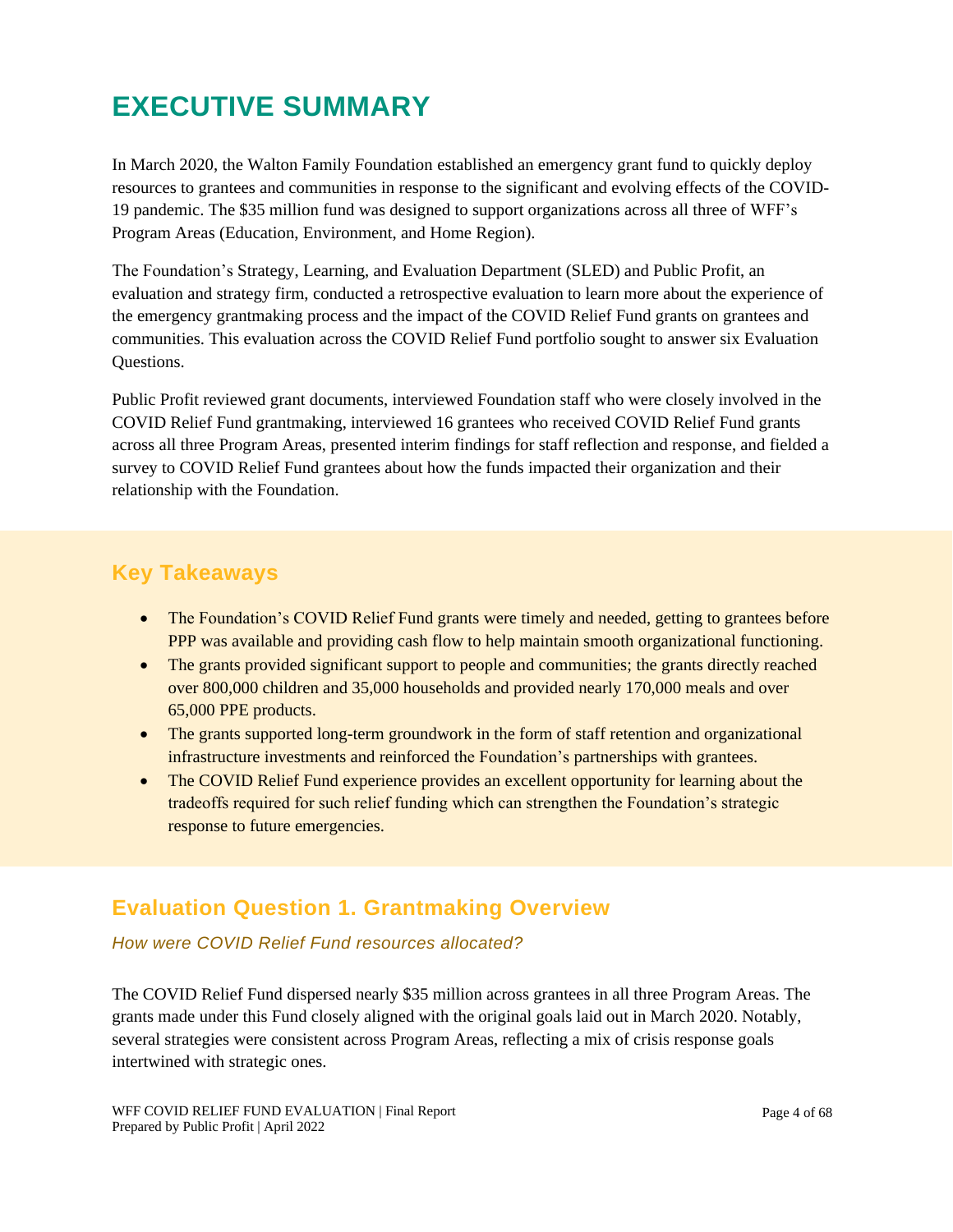### **Evaluation Question 2. Grant-Funded Accomplishments**

*What impacts were expected? What impacts were achieved?* 

The COVID Relief Fund grants reached many people and communities as intended, with the following impactful achievements:



The COVID Relief Fund grants enabled grantees to continue to achieve their missions during the early months of the pandemic, often reinterpreting or reinventing their approach out of necessity (Figure 1). The grant dollars also created ripple effects, positively impacting future work.

Figure 1. The vast majority of organizations that received a COVID Relief Fund grant experienced positive outcomes related to the reach and impact of their work.

#### **Because we received WFF relief funds, our organization…**



WFF COVID RELIEF FUND EVALUATION | Final Report Prepared by Public Profit | April 2022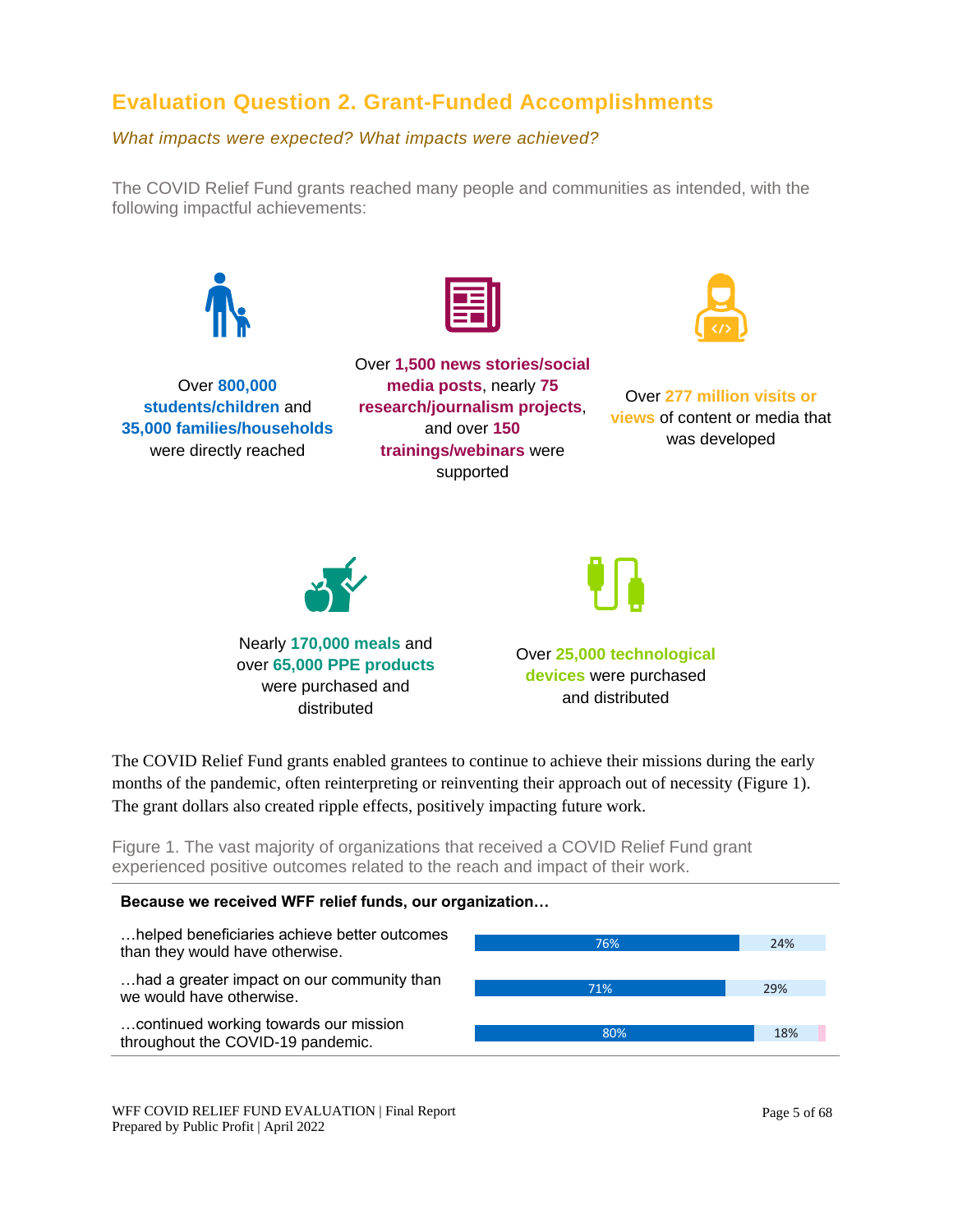■ Strongly Agree ■ Agree ■ Disagree ■ Strongly Disagree

Source: COVID Relief Fund Grantee Survey. Administered December 2021, N = 98.

### **Evaluation Question 3. Supporting Organization Financial Sustainability**

*To what extent and how did COVID Relief Fund grants support grantee organization financial sustainability? Did these grants have a meaningful impact on organization stability?*

The COVID Relief Fund supported financial sustainability for many of the organizations involved. Grantees were less concerned about cutting programming or laying off staff after receiving a COVID Relief Fund grant. After receiving the COVID Relief Fund grant, fewer were concerned about their future financial sustainability (57%) (Figure 2).

Figure 2. Grantees' concern for their organization's financial sustainability decreased after receiving the COVID Relief Fund grant.



Source: COVID Relief Fund Grantee Survey. Administered December 2021, N = 98. In this figure, "Agreed" refers to the proportion of "Strongly Agree" and "Agree" responses and "Disagree" refers to the proportion of "Disagree" and "Strongly Disagree" responses. Percentages may not add up to 100% because "Unsure" was an answer option that is not included in this figure.

What stands out to the grantees is the timeliness and generosity of the dollars, which relieved worry and brought hope for the future.

### **Evaluation Question 4. Trust and Relationship Building**

#### *To what extent and how did COVID Relief Fund grants strengthen relationships between WFF and grantees? Between WFF and intended beneficiary populations?*

Most grantees felt that the COVID Relief Fund reinforced an already strong relationship with the Foundation (Figure 3). The Fund demonstrated the Foundation's commitment to its grantees, provided opportunities for grantees and the Foundation to work closely together, and gave grantees insight into the Foundation's priorities. Ultimately, nearly all grantees expressed gratitude for the COVID Relief Fund grants.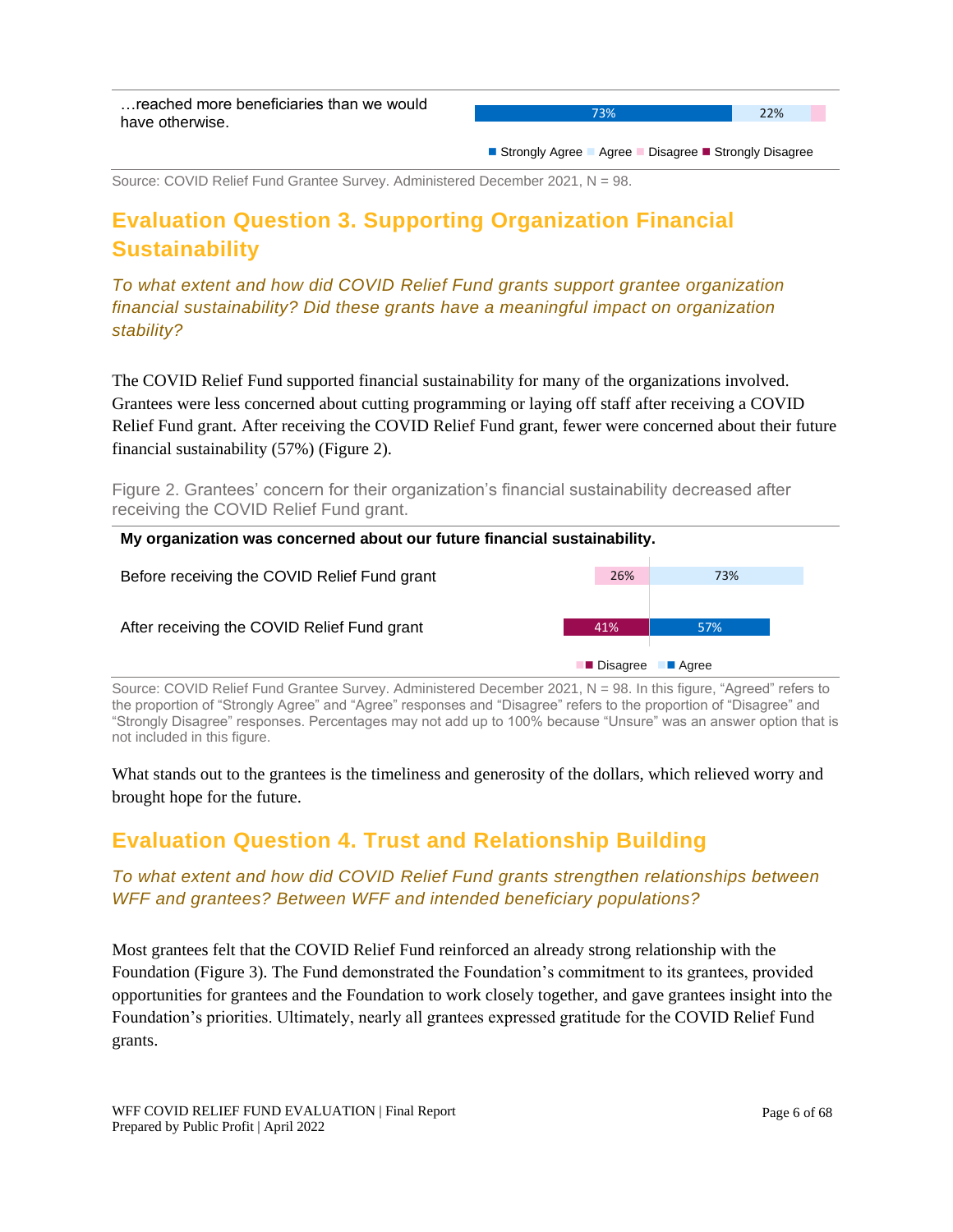Figure 3. The majority of grantees reported that their relationship with WFF was excellent even before receiving a COVID Relief Fund grant.



Source: COVID Relief Fund Grantee Survey. Administered December 2021, N = 98.

### **Evaluation Question 5. Strategic Adjustments at the Foundation**

*To what degree did WFF's COVID grantmaking lead to strategic adjustments or new strategic pursuits? In what ways did these shifts help or introduce new challenges?*

The COVID Relief Fund occurred at a time of transition for the Foundation, as programs were in the midst of formulating new five-year strategic plans and sought to balance responsive relief funding with advancing strategic goals. Grants under the COVID Relief Fund were made through the programs, enabling crisis response to be intertwined with strategic goals to varying degrees.

Education implemented several strategies: some parts of this Program Area dispersed funds quickly while other parts waited so they could better understand the nature of the sector's needs. Home Region balanced protecting prior investments, such as in anchor arts organizations, with more direct relief, including supports for food distribution to families who previously relied on school-based meals and technical assistance and micro-grants to very small, family-run businesses. Environment chose to move more slowly than the other areas and funded existing grantees only.

WFF's COVID grantmaking presented many tradeoffs: Which organizations and communities benefit by fast grantmaking which largely goes to existing grantees? Should grants be made all at once, or should some funding be held back for a later stage of the pandemic? Which steps in the diligence process is WFF willing to sacrifice in its grantmaking approach to get dollars out the door quickly? And to what extent are these truly relief grants vs. strategic grants?

### **Evaluation Question 6. COVID Response Grantmaking Practice**

*What modifications did WFF make in its grantmaking approach? What worked well or less well? What can be carried forward in WFF's normal practice? If WFF had to do emergency grantmaking again, what would it do similarly or differently?* 

The Foundation modified several aspects of its grantmaking approach for its COVID Relief Fund grants, including shortening the overall timeline, shifting the responsibility of completing the grant application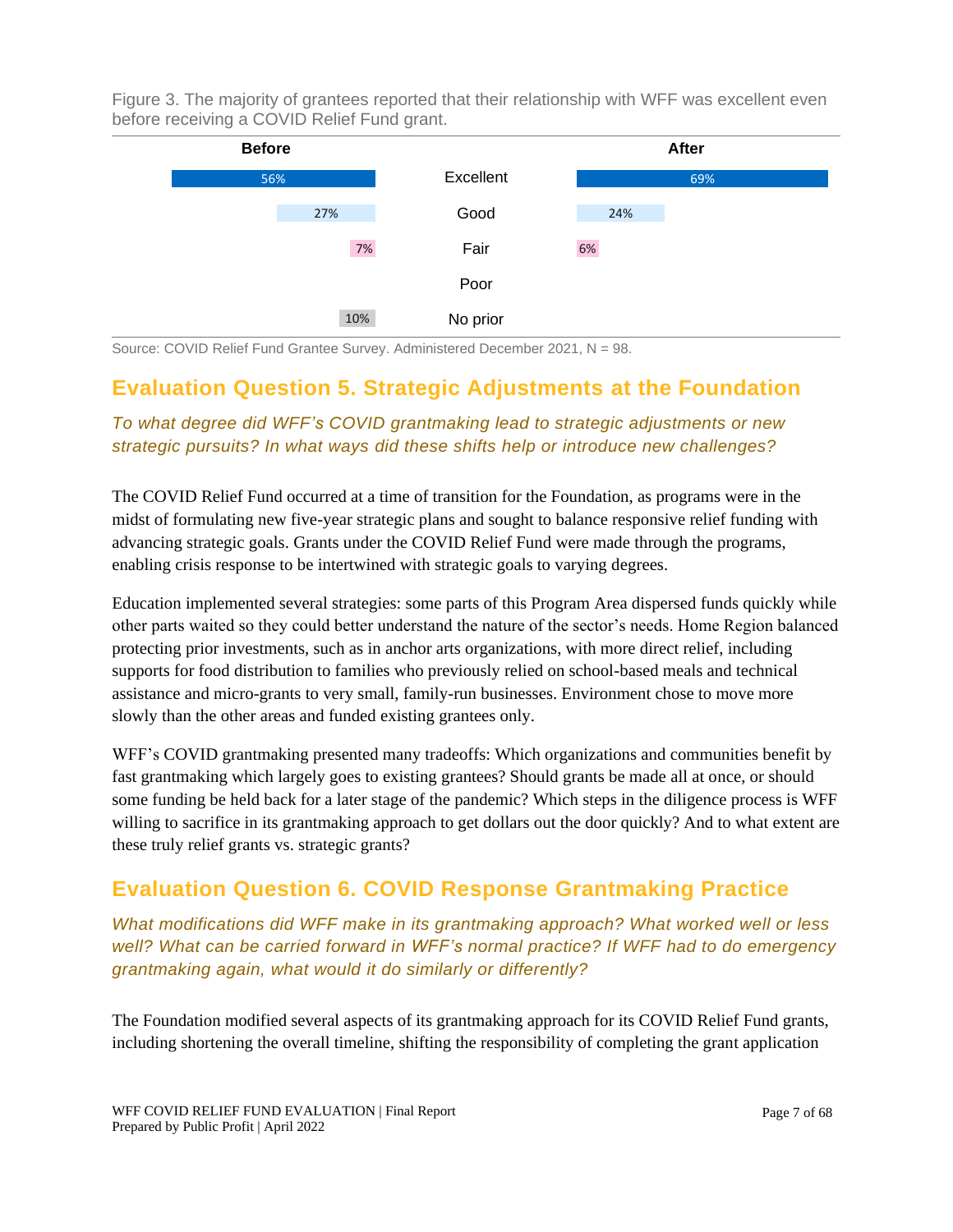from grantees to Foundation staff, and getting dollars out the door quickly. Grantees appreciated the streamlined experience and the flexibility of reporting and other requirements.

Figure 4. The vast majority of grantees found the COVID Relief Fund grant process was easier and faster than traditional WFF grants.



Source: COVID Relief Fund Grantee Survey. Administered December 2021. Only those who indicated that they had received a previous WFF grant were asked these questions,  $n = 74$ .

### **Considerations**

For future emergency grantmaking, the Foundation should build on its successes: prioritizing speed, streamlining the process for grantees, and building from existing relationships to get money to communities quickly and efficiently. The Foundation may also consider a staggered response, reserving some funds for later stages of the emergency. Finally, the Foundation should continue to reflect on its current partnership and continue to develop relationships with communities it hopes to serve, which can serve as the groundwork for future emergency response.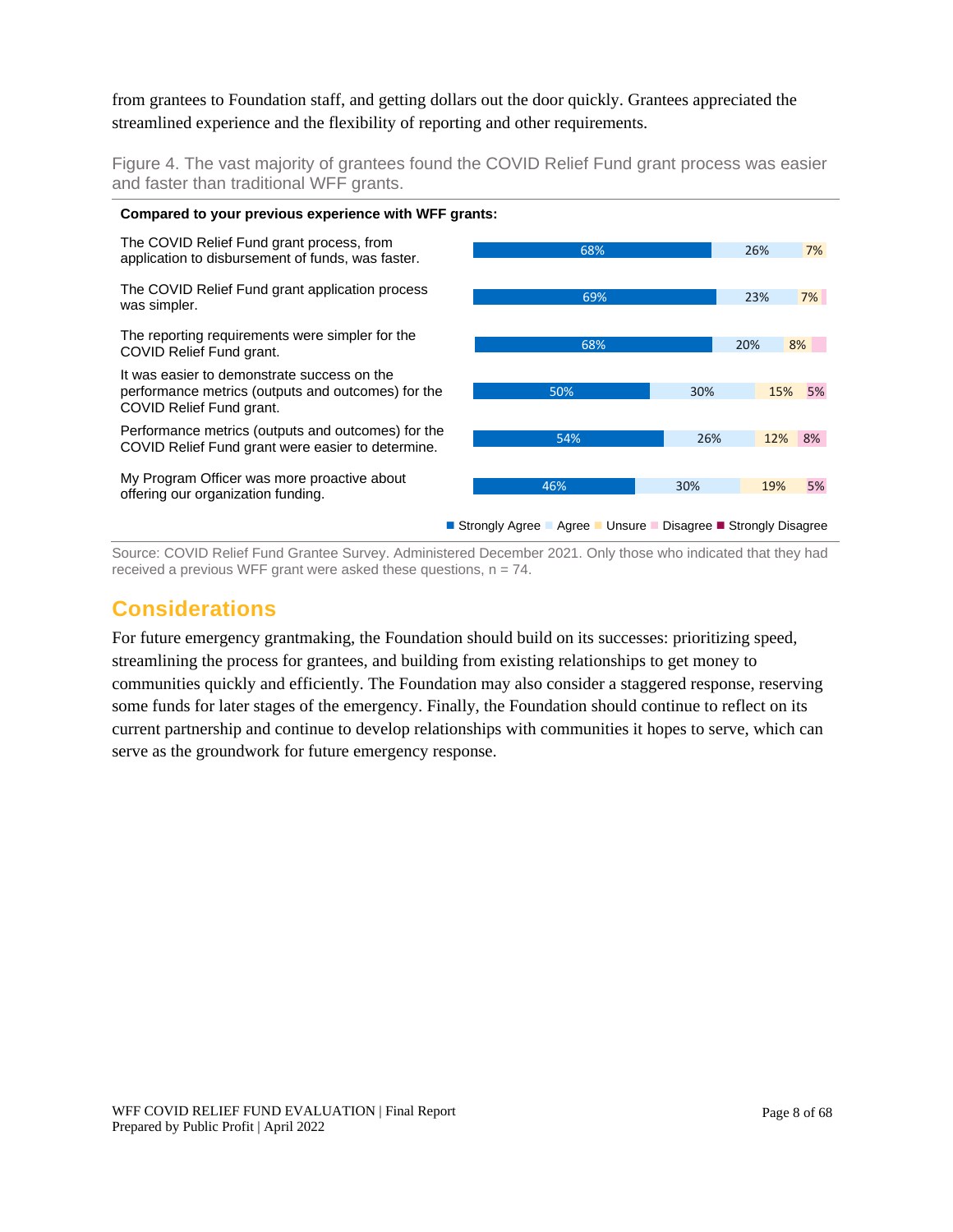## <span id="page-8-0"></span>**ABOUT THE COVID RELIEF FUND EVALUATION**

In March 2020, the Walton Family Foundation responded to the emergence of the COVID-19 pandemic by establishing an emergency grant fund to quickly deploy resources to grantees and communities in response to the significant and evolving effects of the pandemic. The initial funding request was up to \$35 million across all three Program Areas. Based on guidance from the WFF Board, COVID Relief Fund grants would receive the same rigor and diligence as all Foundation grantmaking, including a set of performance measures and a final report.

In partnership with the Foundation's Strategy, Learning, and Evaluation Department (SLED), Public Profit, an evaluation and strategy firm, conducted a retrospective evaluation to learn more about the experience of the emergency grantmaking process and the impact of the COVID Relief Fund grants on grantees and communities. This evaluation across the COVID Relief Fund sought to answer the following Evaluation Questions:

- 1. **Grantmaking overview**: How were COVID Relief Fund resources allocated?
- 2. **Grant-funded accomplishments**: What impacts were expected? What impacts were achieved?
- 3. **Supporting organization financial sustainability**: To what extent and how did COVID Relief Fund grants support grantee organization financial sustainability? Did these grants have a meaningful impact on organization stability?
- 4. **Trust and relationship building**: To what extent and how did COVID Relief Fund grants strengthen relationships between WFF and grantees? Between WFF and intended beneficiary populations?
- 5. **Strategic adjustments at the Foundation**: To what degree did WFF's COVID grantmaking lead to strategic adjustments or new strategic pursuits? In what ways did these shifts help or introduce new challenges?
- 6. **COVID response grantmaking practice**: What modifications did WFF make in its grantmaking approach? What worked well or less well? What can be carried forward in WFF's normal practice? If WFF had to do emergency grantmaking again, what would it do similarly or differently?

Data sources for these findings include:

- COVID Relief Fund strategy documents from March/April 2020
- Focus groups and interviews with Walton Family Foundation staff (conducted July/August 2021)
- Interviews with select grantees, including nine in Education, four in Home Region, and three in Environment (conducted August/September 2021)
- Grant documents including original performance measures and final reports (those available as of June 2021)
- Grantee survey (fielded December 2021)

The evaluation focused on the grants made from the COVID Relief Fund. In a few cases, grants made through regular grantmaking were closely tied to pandemic response, and these were included in the analysis to better understand the breadth of crisis response made by the Foundation at that time.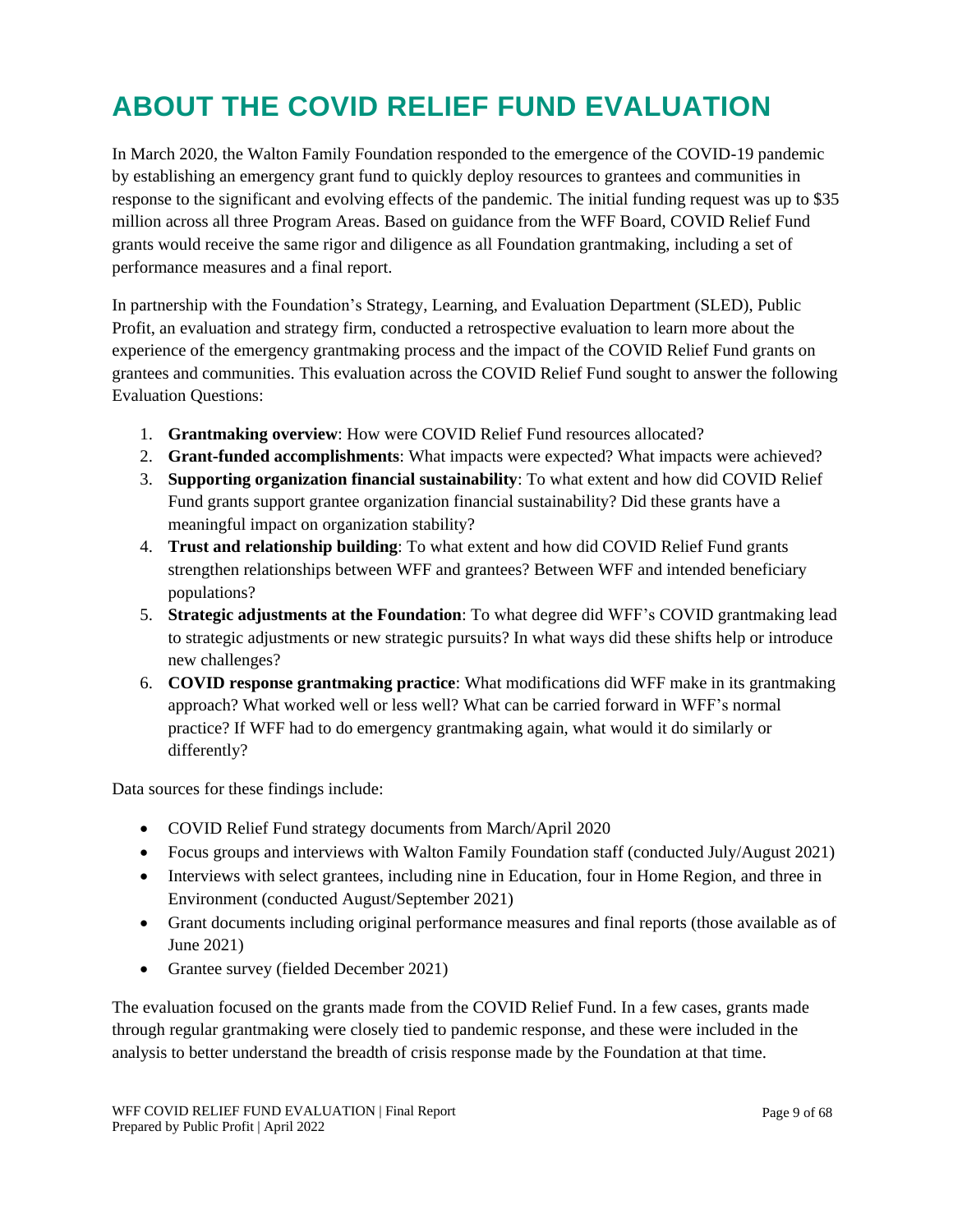## <span id="page-9-0"></span>**EVALUATION FINDINGS**

### <span id="page-9-1"></span>**Evaluation Question 1. Grantmaking Overview**

*How were COVID Relief Fund resources allocated?* 

**The COVID Relief Fund dispersed nearly \$35 million across grantees in all three Program Areas. The grants made under this Fund closely aligned with the original goals laid out in March 2020. Notably, several strategies were consistent across Program Areas, reflecting a mix of crisis response goals intertwined with strategic ones.**

In March 2020, the Walton Family Foundation responded to the emergence of the COVID-19 pandemic by establishing an emergency grant fund, the COVID Relief Fund, to quickly deploy resources to grantees and communities in response to the significant and evolving effects of the pandemic.

The initial funding request was up to \$35 million across all three Program Areas. Nearly all of the COVID Relief Fund dollars were spent, with the majority of funds allocated by May 2020 during the initial phase of the COVID-19 pandemic. In addition, programs spent some of their regular program dollars on work closely aligned to the pandemic response goals.

Each Program Area identified critical goals for their COVID Relief Fund dollars. Moreover, evidence collected for this evaluation strongly suggests that the original goals were either met or on their way to being so:

- The types of grants made within Program Areas aligned with the original goals.
- Most of those grants with completed performance measures met or exceeded their goals. Nearly all of those that had not met their goals were able to articulate mitigating circumstances they could not have been anticipated at the onset of the pandemic.
- Interviews with and survey responses from grantees strongly reinforced the information outlined in grant documents about the nature and purpose of the grants.

In short, available evidence all points in the same direction: the activities and outcomes of the COVID Relief Fund grants, across Program Areas, aligned achieve these original goals (Table 1).

| <b>Program Area</b> | <b>Original Goals</b>                                                      | <b>Goals Met?</b> |
|---------------------|----------------------------------------------------------------------------|-------------------|
| Environment         | 1. Protect WFF's previous investments in key projects and core<br>grantees | Yes.<br>Promising |

Table 1. The COVID Relief Fund was dispersed in line with its original goals.

Evidence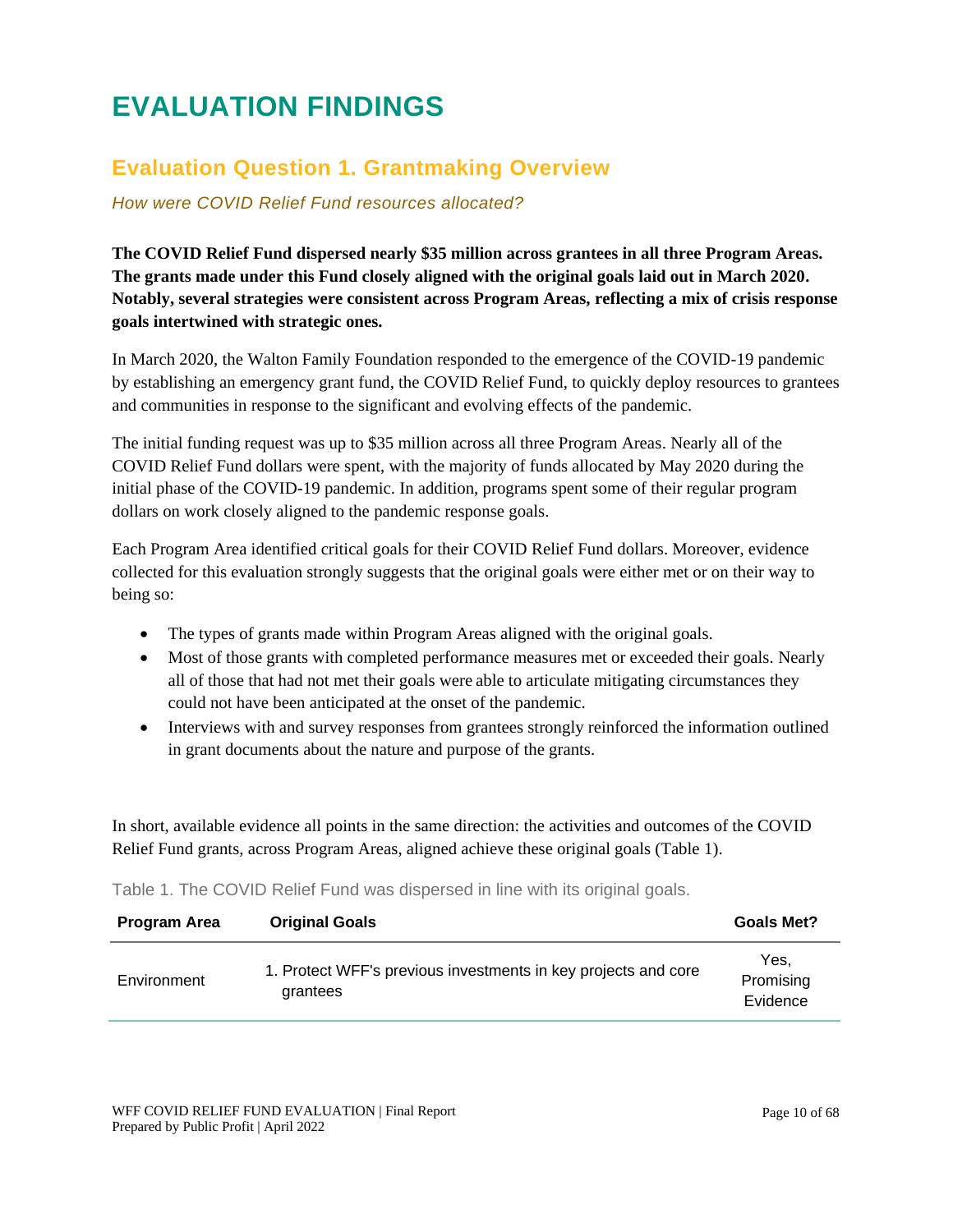| <b>Program Area</b> | <b>Original Goals</b>                                                         | <b>Goals Met?</b>     |
|---------------------|-------------------------------------------------------------------------------|-----------------------|
|                     | 1. Provide immediate support for urgent needs and community<br>preparedness   | Yes.                  |
| Home Region         | 2. Protecting gains to date and smoothing transitions for<br>grantees at risk | Promising<br>Evidence |
|                     | 3. Leveraging federal and state support                                       |                       |
|                     | 1. Provide immediate support for educators, schools, and<br>communities       | Yes,                  |
| Education           | 2. Supporting policymakers to make good education policy<br>decisions         | Promising<br>Evidence |
|                     | 3. Gather data and insights for long-term impact                              |                       |

Source: WFF original Investment Memos, March 2020; Correspondence with SLED, June-November 2021; "Promising Evidence" includes a review of grant goals.

Several grant strategies were consistent across Program Areas, reflecting the nature of the grantmaking guidelines established when the Fund was created: crisis response goals intertwined with strategic ones. These strategies included:

- Providing technical assistance to acquire other aid (e.g., PPP loans).
- Providing immediate needs for communities (e.g., food, personal protective equipment (PPE), hygiene supplies).
- Supporting pivot programming: devices, equipment, professional development, and more to move programming online, socially distance, or enact other shifts to keep programming going.
- Protecting prior investments, including work continuity grants and support for anchor investments.
- Sharing ideas, including policy/advocacy, communications, disseminating best practices, information hubs.
- Regranting by various strategic intermediaries to reach beneficiaries quickly or those that are otherwise hard to reach directly.

*Were it not for this grant? We would have seen anywhere from three to six of our most important partners fold and the [work] would have stopped entirely. And had that happened, 20 years of conservation progress would have been erased. – Grantee Interview*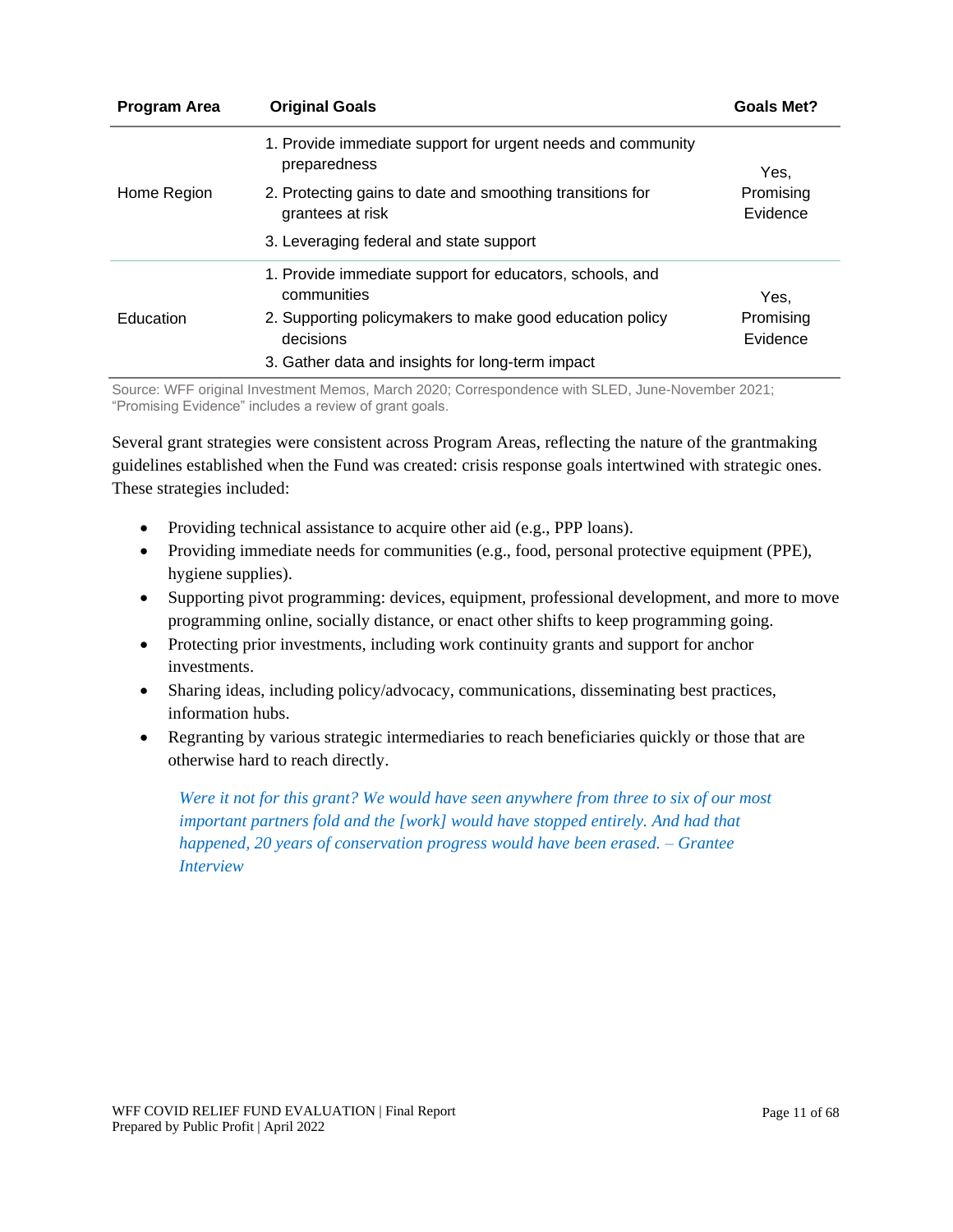### **Grantee Profile: Center on Reinventing Public Education**

#### **Grant: COVID-19 Response | \$650,000 Program Area: Education**

#### • Shared learnings and developed best practices to support the field of K-12 education.

• Learnings will continue to impact the K-12 education field as it navigates the ongoing nature of the pandemic.

With WFF's grant, the University of Washington's<sup>1</sup> Center for Reinventing Public Education (CRPE) was able to provide thought leadership related to COVID response for the K-12 education field. They developed a research task force, called the Evidence Project, to coordinate, execute and disseminate research to support K-12 education policy makers, system leaders, and schools as they responded to the COVID-19 pandemic.

The needs of the K-12 education field evolved rapidly during the pandemic, as did opportunities for new research. The organization leaned on their strong relationships with leaders across the country, deep research capacity and expertise on educational systems change, and supportive partnership with WFF in order to be responsive.

#### *We needed to stay extremely nimble and alert to shifting priorities and dive into new issue areas quickly. – Grant report submitted to WFF*

As a result of this grant and the work, CRPE was able to help a range of stakeholders. CRPE helped funders strategize for high impact giving; supported school leaders to reopen safely with critical context about student learning, and assisted education policymakers - from local to federal government - to continue to improve the U.S. education system. Their research supports the field of K-12 education to understand what was happening leading up to the pandemic, what happened during it, and what changes must endure post-pandemic.

*We've never done anything with as much impact as we did with that [grant]. It continues to be the most impactful work I've done in my career, probably. I don't say that lightly. We stepped in and provided a service that allowed people to understand how to make sense of what was happening in the middle of a crisis, [especially] for kids. I think we'll be a critical set of information points and data for years as we look back on what happened. – Grantee Interview*

CRPE discovered that the pandemic made it even more difficult for researchers to connect and translate key findings to school district leaders and other important decision makers. As an organization, they are seeking ways to bring attention to this issue and incentivize researchers to address the gap between a robust evidence base and current practices out in the field in order to catalyze durable change in the education sector.

Sources: Grant Documents, August 2021; Grantee Interview, September 2021.

<sup>&</sup>lt;sup>1</sup> CRPE has since moved to Arizona State University.

WFF COVID RELIEF FUND EVALUATION | Final Report Prepared by Public Profit | April 2022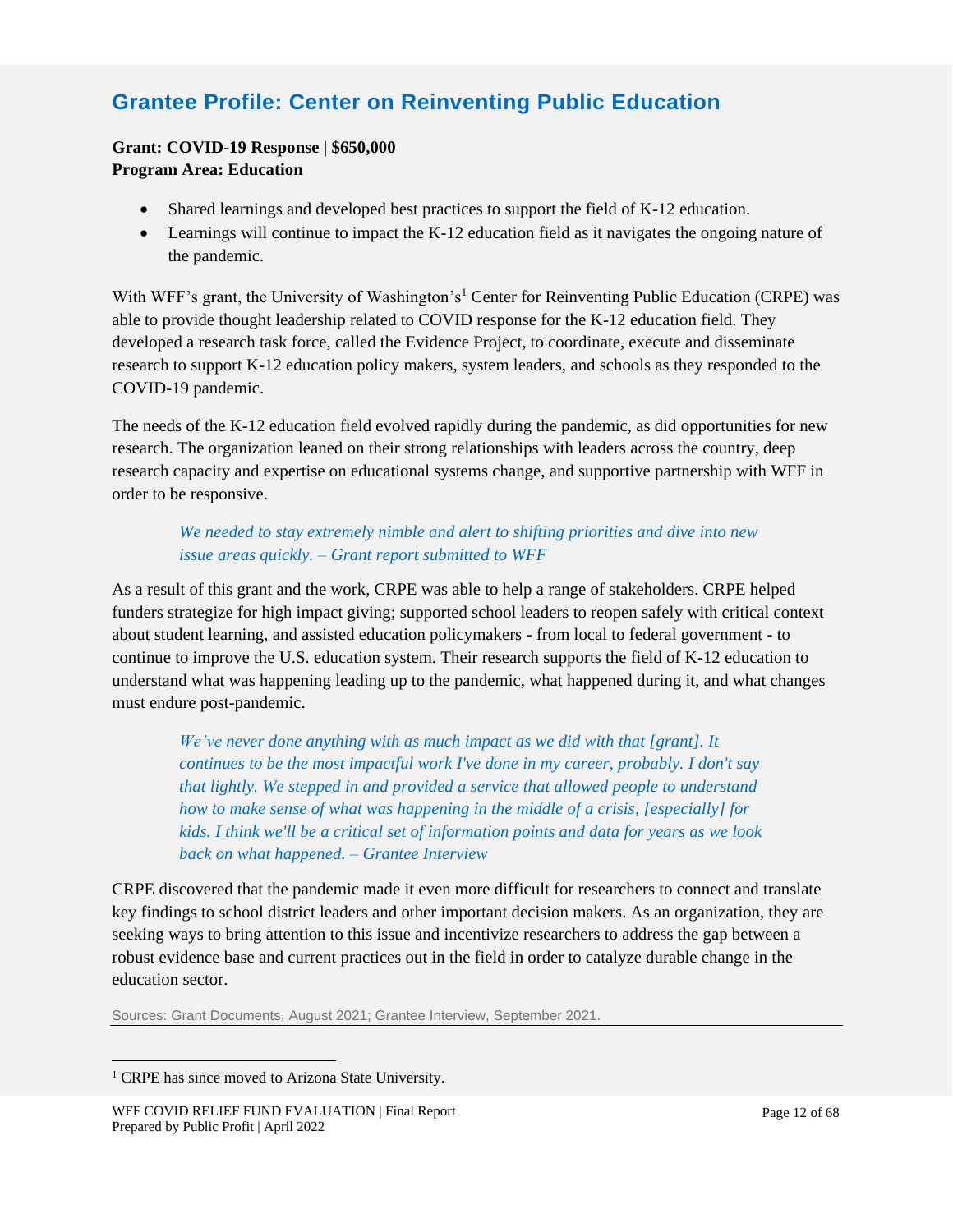### **Grantee Profile: FaithActs for Education**

#### **Grant: COVID-19 Relief Efforts | \$50,000 Program Area: Education**

- Provided immediate relief to pastors, clergy leaders, and their congregants.
- Strengthened constituent relationships.

FaithActs is a faith-based community organizing and civic engagement organization that advocates for improved educational opportunities for all children. At the onset of the pandemic, FaithActs surveyed over 1,400 of their network members, including pastors, clergy leaders, and congregants to understand the issues they were facing related to COVID and the shelter-in-place mandates. The survey revealed that the top three issues for members were food insecurity, access to distance learning, and job loss.

The WFF COVID Relief Fund grant supported FaithActs in providing immediate relief to address members' needs through purchasing and administering grocery store gift cards to members.

*The most important outcome for us was to respond to the need of our people. It was a moment in time where there was a crisis and we were in a position to show up and our only responsibility was to listen and to respond in a manner that our members needed. And I think for the scope of our coronavirus response work, like that was really it to me. – Grantee Interview*

Although FaithActs had not previously provided direct service and emergency response, they exceeded their goals: they raised a total of \$312,500 and provided gift cards to more than 1,100 families, and stipends/mini-grants to 58 member churches.

*It helped people in the moment, but I think it also brought hope. It brought positive energy to their lives. We actually had people give back to FaithActs with a small donation saying, "you gave it to me, I'm good now, you can pay it forward." It was a very positive human moment in a very dark time. – Grantee Interview*

FaithActs' pandemic response also had a positive effect on their traditional civic engagement work (which was not funded by WFF): by the end of Summer 2020 they secured nearly 1,000 voter commitments despite not being able to implement their typical in-person canvassing activities. Additionally, positive response to their outreach increased in 2020 compared to previous years, demonstrating the value of building relationships and providing support to their network and beyond during a time of immense need.

Sources: Grant Documents, August 2021; Grantee Interview, September 2021; Grantee Survey, December 2021; Email correspondence, February 2022.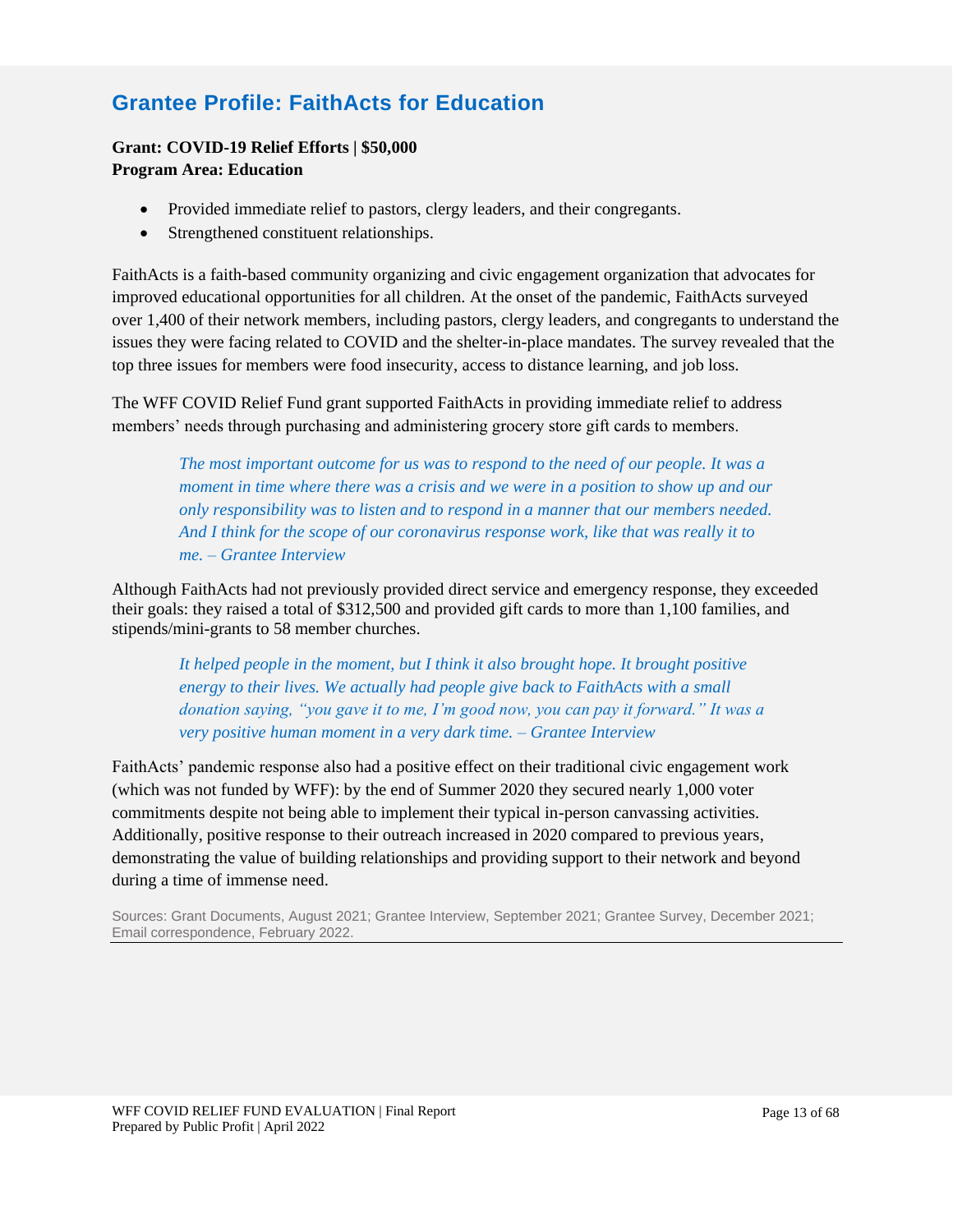### <span id="page-13-0"></span>**Evaluation Question 2. Grant-Funded Accomplishments**

*What impacts were expected? What impacts were achieved?* 

**The COVID Relief Fund grants enabled grantees to continue to achieve their missions during the early months of the pandemic, often reinterpreting or reinventing their approach out of necessity. Among many other immediate impacts, the grants directly reached over 800,000 children and 35,000 households and provided nearly 170,000 meals and over 65,000 PPE products. The grant dollars also created ripple effects, positively impacting future work.**

The COVID Relief Fund grants reached many people and communities as intended, with the following impactful achievements:



Over **800,000 students/children** and **35,000 families/households** were directly reached



Over **1,500 news stories/social media posts**, nearly **75 research/journalism projects**, and over **150 trainings/webinars** were supported



Over **277 million visits or views** of content or media that was developed



Nearly **170,000 meals** and over **65,000 PPE products** were purchased and distributed

Over **25,000 technological devices** were purchased

and distributed

WFF COVID RELIEF FUND EVALUATION | Final Report Prepared by Public Profit | April 2022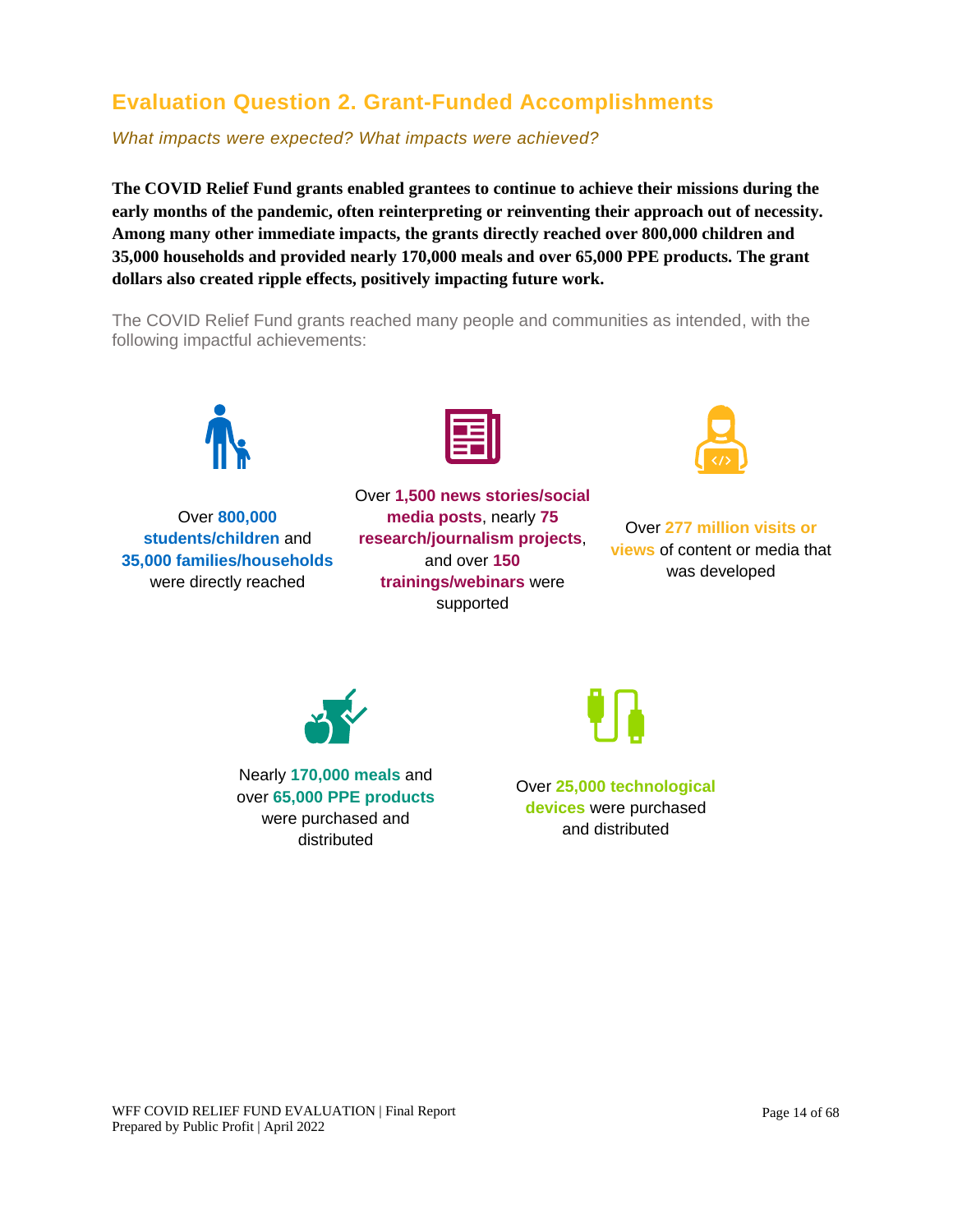#### Nearly all grantee survey respondents reported that they were able to continue work toward their mission (98%), in turn, helping their beneficiaries and communities through the pandemic (Figure 5).

Figure 5. The vast majority of organizations that received a COVID Relief Fund grant were able to directly support their beneficiaries and communities.



Source: COVID Relief Fund Grantee Survey. Administered December 2021, N = 98.

#### *Appendix A provides more enumeration of the impact of the grants, including more detail by Program Area.*

Many grantees were able to lay the groundwork for future work (91%) or even pivot to new work or opportunities (79%) (Figure 6). In some cases, the COVID Relief Fund dollars were invested in critical infrastructure that will outlast the grant period. This infrastructure included equipment for food storage, devices for students and teachers, and online content that will be relevant for years to come. In other cases, the grant dollars were used to collect, analyze, and share information during the first year of the pandemic that will be useful as the effects of the pandemic continue. For others, the COVID Relief Fund dollars enabled grantees to forge new and stronger partnerships that will sustain future work.

Figure 6. Many grantees were able to lay the groundwork for future work or pivot to new work or opportunities.

#### **Because we received WFF relief funds, our organization…**



Source: COVID Relief Fund Grantee Survey. Administered December 2021, N = 98.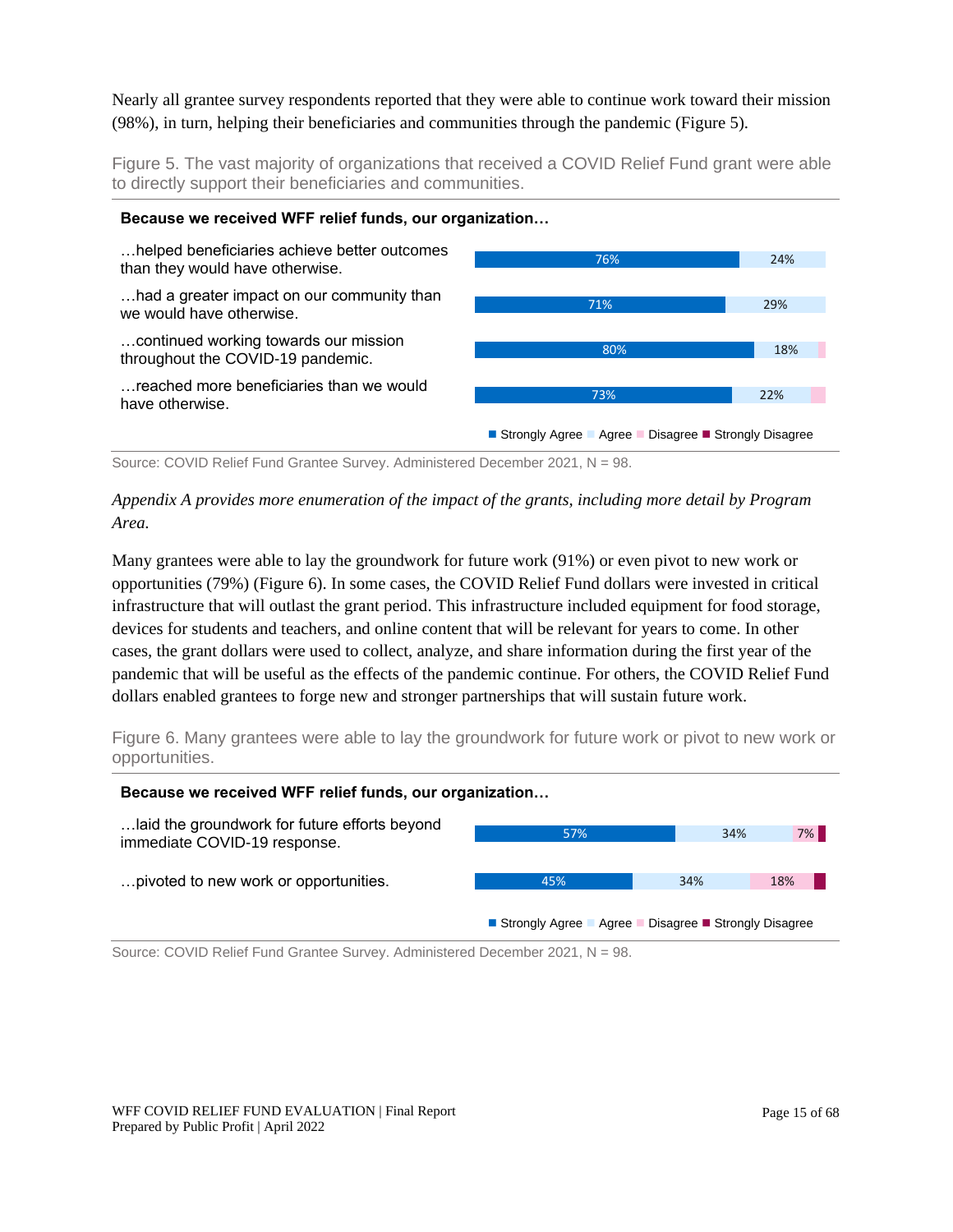### **Grantee Profile: Pontchartrain Conservancy**

#### **Grant: Bringing Field Work Digital | \$125,000 Program Area: Environment**

- Immediate pivots to virtual programming.
- Work continuity and safe return to work.

Pontchartrain Conservancy is a long-standing grantee under Environment's Mississippi River investments. The organization used the COVID Relief Fund grant to pivot and refresh existing programming to an online platform and to ensure safe return to field work, one of its core activities as a scientific research organization.

Pontchartrain Conservancy completed an organizational rebranding in June 2020, including a new website and media campaign. The rebranding helped get this 30-year organization off paper and into the digital world. They also were able to publish two peer-reviewed articles, which is something they had not had time to do in the past.

*Historically, our organization had spent most of our time collecting data in the field, which limited the amount of time we had to write and publish our research. This resulted in us using our time mostly to write internal grant reports, which are important to the scientific community, but aren't peer reviewed. With the new digital push, we paused field work while we wrote several reports and submitted them for peer review and publication. As a result, we had two peer reviewed reports published, which gives us a lot more visibility and credibility. – Grantee Interview*

In addition, Pontchartrain Conservancy developed and executed a coastal forest workshop which was held virtually given the government mandates at the time, but they saw high participation numbers over the course of four days. The organization was also able to develop a new Health and Safety Plan to guide return to field work.

At the time of the interview with this organization (September 2021), they were recovering from Hurricane Ida. This organization's experience illustrates the possibility that disaster relief may be an ongoing need for the Foundation as climate change compounds the lingering effects of the pandemic.

Sources: Grant Documents, August 2021; Grantee Interview, September 2021; Email correspondence, March 2022.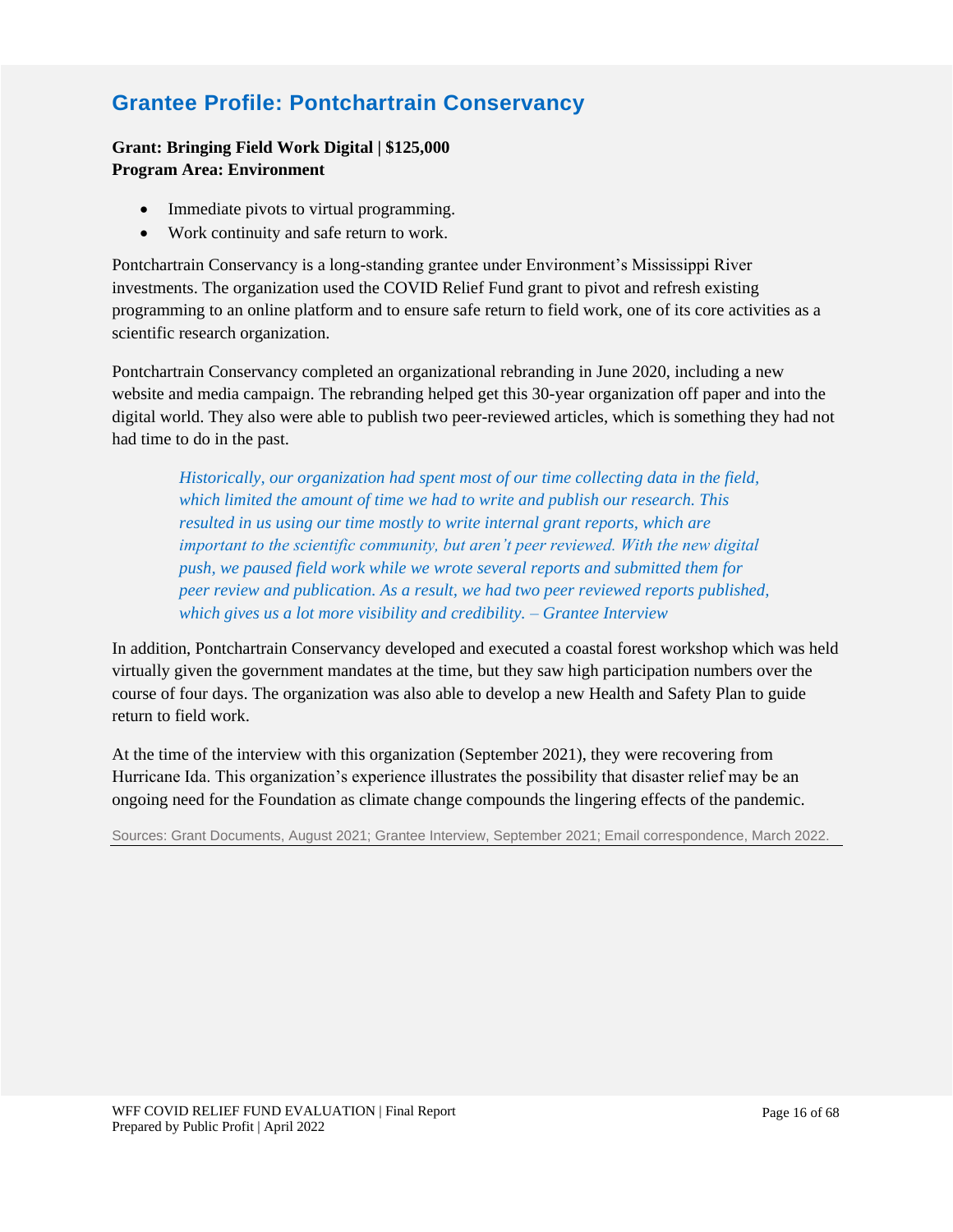### **Grantee Profile: Community Foundation of Northwest Mississippi**

#### **Grant: Addressing Basic Needs (Food Insecurity) | \$100,000 Program Area: Home Region**

- Addressed immediate needs in the Delta region of Mississippi.
- Leveraged other sources of support.
- Built long-term systems and infrastructure.

The Community Foundation of Northwest Mississippi launched its Feed Northwest Mississippi Fund at the beginning of the pandemic to feed 25,000 school children who no longer had access to school meals, including breakfast and lunch. The Walton Family Foundation joined the Maddox Foundation in providing significant funding that totals \$1.09 million in Feed Fund grants. The Community Foundation raised matching additional funds and then distributed the funds to nearly 100 grassroots nonprofits in the region with a focus on the Mississippi Delta. Most of these grassroots nonprofits were Black- and woman-led; most had no paid staff. The goal of the Feed Fund is to assist nonprofits in creating a state-ofthe-art food distribution system.

The funds not only supported direct food distribution but also contributed to the strength of the food safety net for community members through both equipment and knowledge sharing. The funds allowed nonprofits to buy freezers to store perishable items and pallet jacks to make the work easier.

*Hell, a lot of people got food that wouldn't have gotten food otherwise. USDA was providing the food free of charge, but they were not providing transportation and volunteers. … So, it was more than buying food. It was making sure the food actually got to people. – Grantee Interview*

The Community Foundation also coordinated sharing much needed information such as a video summit with a representative from the USDA to help the local nonprofits better understand how to navigate the USDA requirements.

*We had the head of the USDA Farmers to Family Food Box Programs speak. We had about 130 nonprofits on the video conference and she gave them inside information about the USDA and how to access food. – Grantee Interview*

Spurred by this momentum, the Community Foundation led the way in developing a long-term food relief system for the 11-county region that included the purchase of a \$1 million facility for a regional food bank serving 40 food pantries.

Sources: Grantee Interview, August 2021; Grant documentation provided by WFF; Grantee Survey Response, December 2021; Email correspondence, February 2022.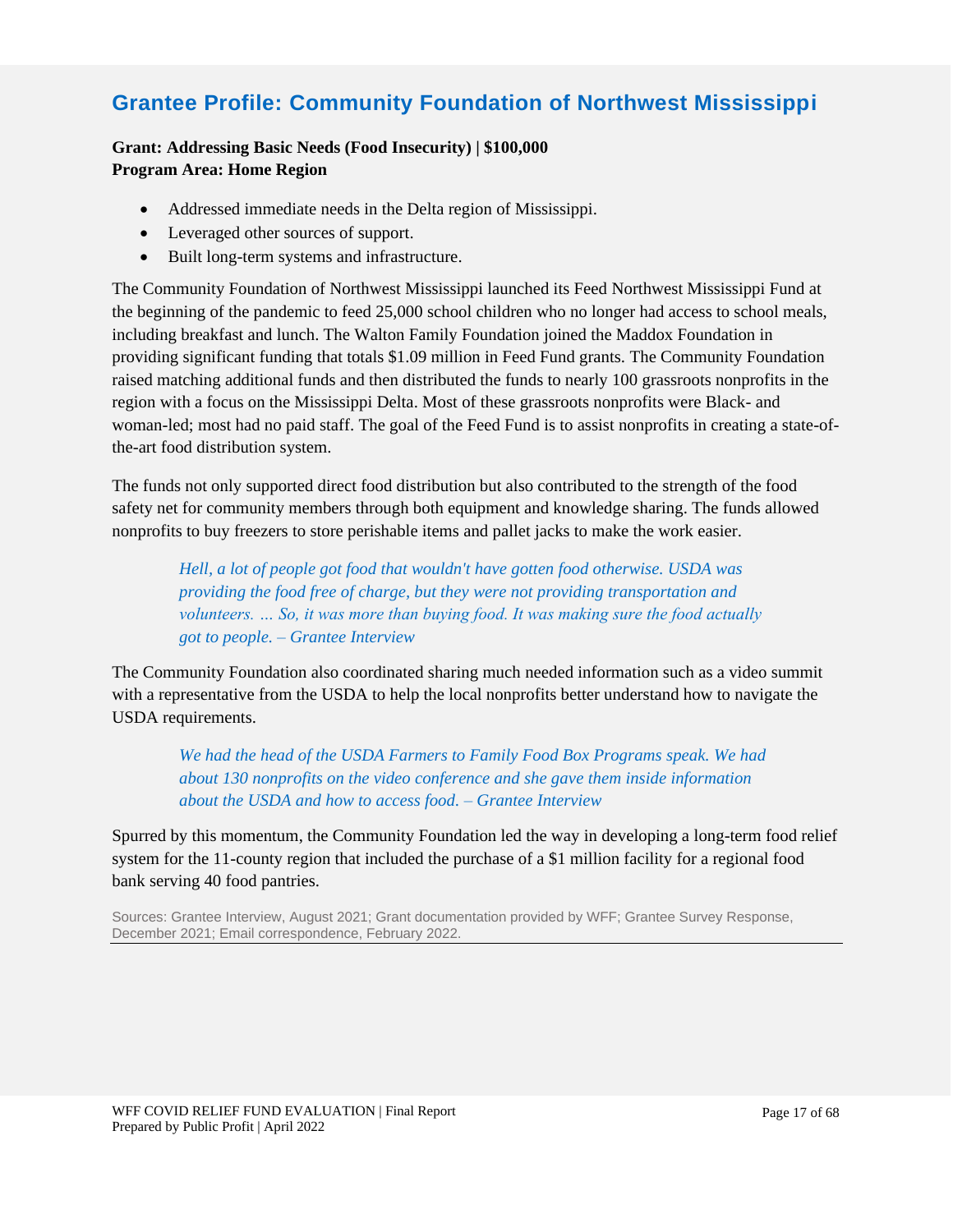### <span id="page-17-0"></span>**Evaluation Question 3. Supporting Organization Financial Sustainability**

*To what extent and how did COVID Relief Fund grants support grantee organization financial sustainability? Did these grants have a meaningful impact on organization stability?*

**The COVID Relief Fund supported financial sustainability for many of the COVID Relief Fund grantees. Grantees were less concerned about cutting programming or laying off staff after receiving a COVID Relief Fund grant. For several grantees, the COVID Relief Fund dollars bought them time as they waited for other relief dollars such as PPP loans. What stands out to the grantees is the timeliness and generosity of the dollars, which relieved worry and brought hope for the future.**

Not surprisingly, a majority of the grantee organizations surveyed were worried about their organizational outlook before receiving a COVID Relief Fund grant. Many were concerned about their future financial sustainability (73% of grantees) or were concerned that they would need to cut or downsize programming (63%). A sizeable number (39%) had laid off employees or were considering doing so. Most (78%) were actively seeking sources of relief funding (Figure 7).

Figure 7. A majority of grantee organizations were worried about their organizational outlook BEFORE receiving a COVID Relief Fund grant.



Source: COVID Relief Fund Grantee Survey. Administered December 2021, N = 98. In this figure, "Agreed" refers to the proportion of "Strongly Agree" and "Agree" responses and "Disagree" refers to the proportion of "Disagree" and "Strongly Disagree" responses. Percentages may not add up to 100% because "Unsure" was an answer option that is not included in this figure.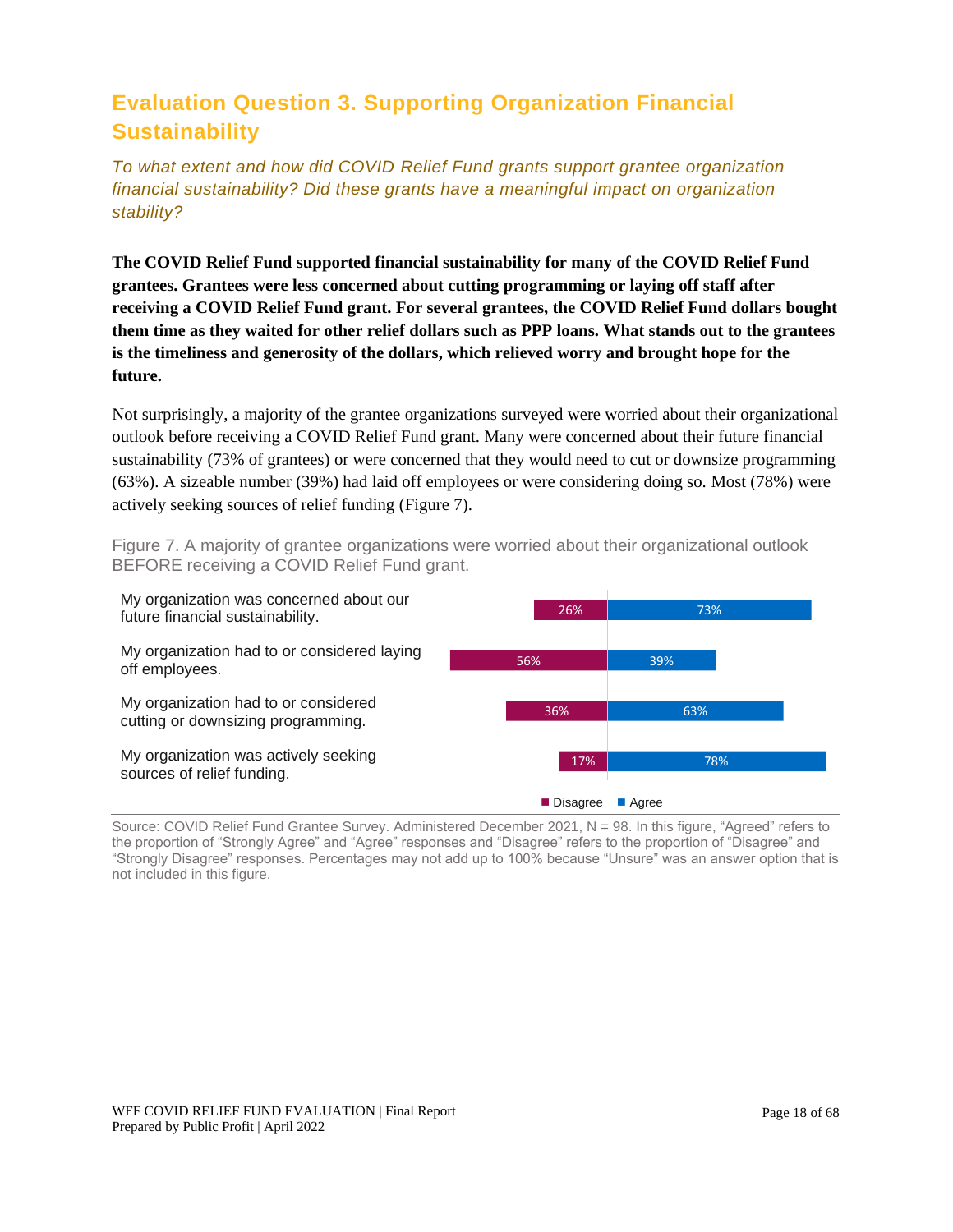#### After receiving the COVID Relief Fund grant, fewer grantees were concerned about their future financial sustainability (57%) (Figure 8).

Figure 8. Grantees' concern for their organization's financial sustainability decreased after receiving the COVID Relief Fund grant.

| My organization was concerned about our future financial sustainability. |            |                      |  |
|--------------------------------------------------------------------------|------------|----------------------|--|
| Before receiving the COVID Relief Fund grant                             | 26%        | 73%                  |  |
| After receiving the COVID Relief Fund grant                              | 41%        | 57%                  |  |
|                                                                          | ■ Disagree | $\blacksquare$ Agree |  |

Source: COVID Relief Fund Grantee Survey. Administered December 2021, N = 98. In this figure, "Agreed" refers to the proportion of "Strongly Agree" and "Agree" responses and "Disagree" refers to the proportion of "Disagree" and "Strongly Disagree" responses. Percentages may not add up to 100% because "Unsure" was an answer option that is not included in this figure.

#### More importantly, of those grantees who had been worried about their financial future, most felt that their situation had improved (55%); none reported that it had worsened (Figure 9).

Figure 9. Of those who reported that "My organization was concerned about our future financial sustainability," most felt the COVID Relief Fund grant improved their situation.<sup>2</sup>



Source: COVID Relief Fund Grantee Survey. Administered December 2021. Respondents who indicated "Unsure" or who originally were not concerned (responded "Disagree" or "Strongly Disagree" to the pre-question) were dropped from this analysis,  $n = 69$ .

*It was a major factor in our financial sustainability and more importantly, it gave us confidence that we would find a way to weather the storm. – Grantee Survey*

<sup>&</sup>lt;sup>2</sup> "Improved" in Figures 9, 11, 13, and 15 indicates the proportion of respondents whose answers to the pre- and post-question changed from the "Strongly Agree" side of the scale to the "Strongly Disagree" side of the scale. "Stayed the Same" or "More So" is the proportion of respondents whose answers to the pre- and post-question were the same. "Worsened" or "Less So" is the proportion of respondents whose answers to the pre- and post-question changed from "Agree" to "Strongly Agree".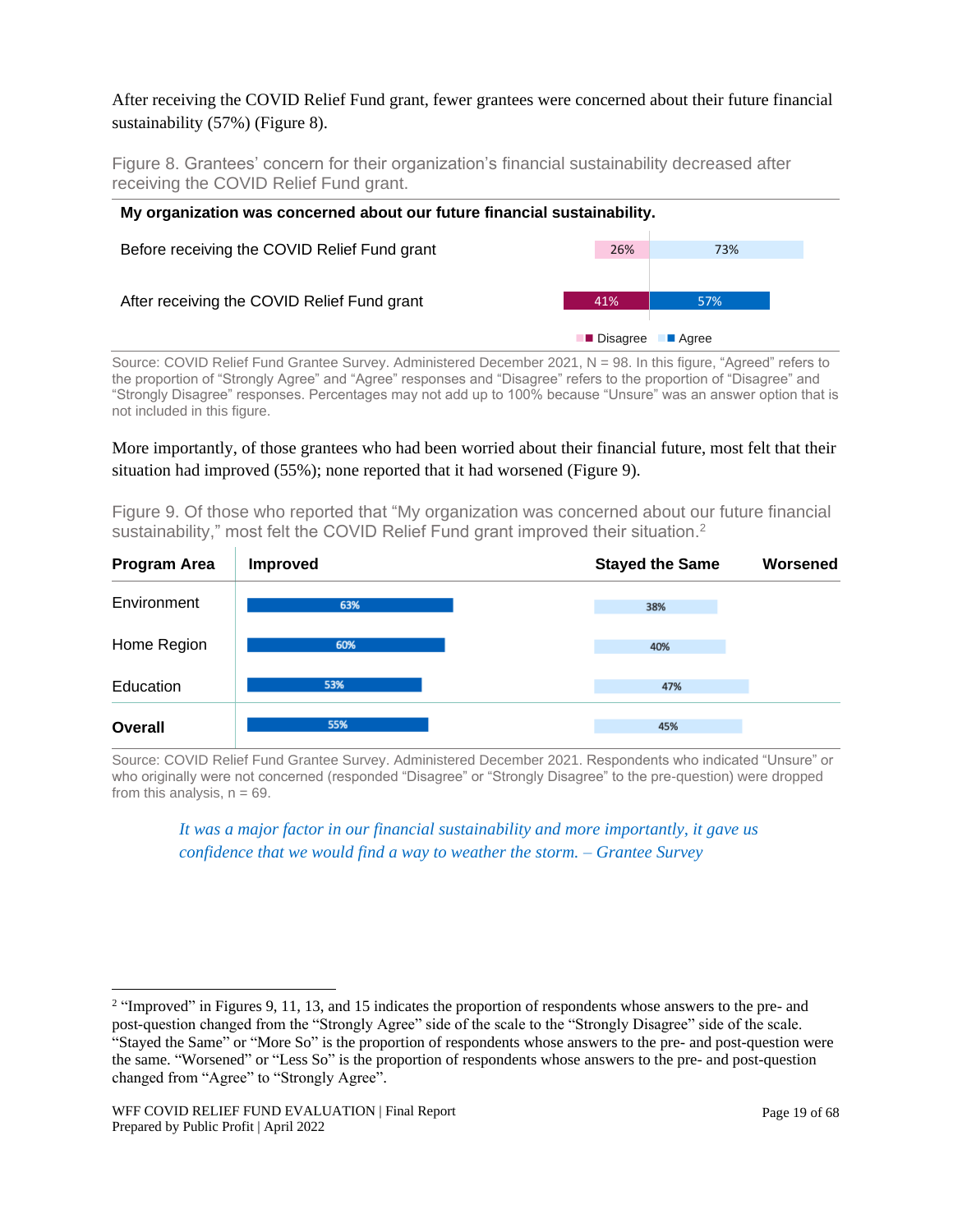#### After receiving the COVID Relief Fund grant, far fewer grantees considered laying off employees (17%) (Figure 10).

Figure 10. Far fewer grantees had to or considered laying off employees after receiving the COVID Relief Fund grant.

| My organization had to or considered laying off employees. |  |     |     |
|------------------------------------------------------------|--|-----|-----|
| Before receiving the COVID Relief Fund grant               |  | 56% | 39% |
| After receiving the COVID Relief Fund grant                |  | 82% | 17% |
| <b>■</b> Disagree<br>■ Agree                               |  |     |     |

Source: COVID Relief Fund Grantee Survey. Administered December 2021, N = 98. In this figure, "Agreed" refers to the proportion of "Strongly Agree" and "Agree" responses and "Disagree" refers to the proportion of "Disagree" and "Strongly Disagree" responses. Percentages may not add up to 100% because "Unsure" was an answer option that is not included in this figure.

Of those who had considered laying off employees or had already done so, most felt that their situation had improved (79%); this trend was particularly strong among Environment and Home Region grantees. Across the board, no grantees reported that their situation had worsened (Figure 11).

**Program Area** Improved **Stayed the Same Worsened Environment** 100%

Figure 11. Of those who reported that "My organization had to or considered laying off employees," most felt the COVID Relief Fund grant improved their situation.

| Home Region    | 86% | 14% |  |
|----------------|-----|-----|--|
| Education      | 76% | 24% |  |
| <b>Overall</b> | 79% | 21% |  |

Source: COVID Relief Fund Grantee Survey. Administered December 2021. Respondents who indicated "Unsure" or who originally were not considering laying off employees (responded "Disagree" or "Strongly Disagree" to the prequestion) were dropped from this analysis,  $n = 39$ .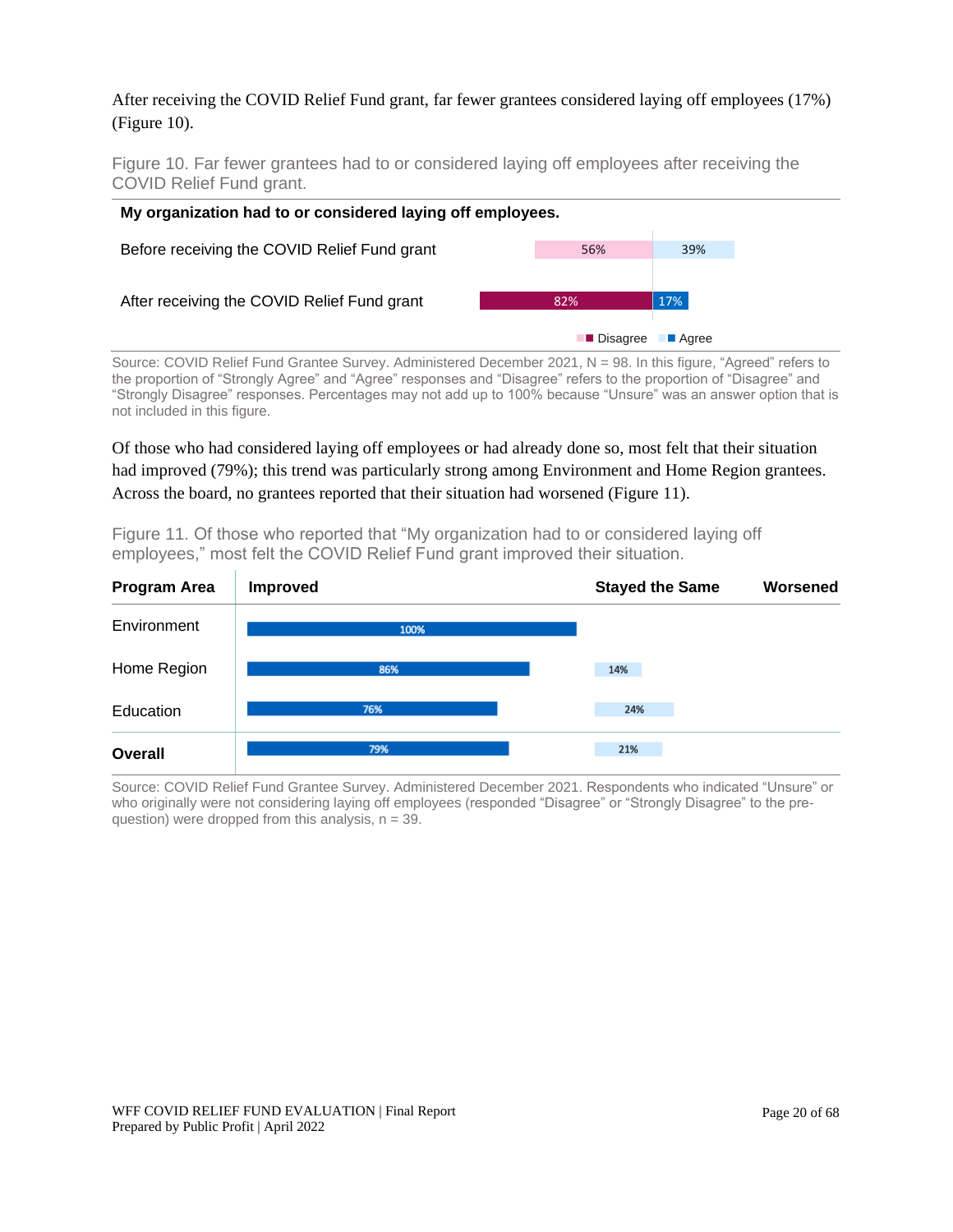#### Similarly, far fewer grantees had to cut or downsize programming after receiving a COVID Relief Fund grant (18%) (Figure 12).

Figure 12. Far fewer grantees had to or considered cutting or downsizing programming after receiving the COVID Relief Fund grant.

| 36%        | 63%                  |
|------------|----------------------|
| 81%        | 18%                  |
| ■ Disagree | $\blacksquare$ Agree |
|            |                      |

Source: COVID Relief Fund Grantee Survey. Administered December 2021, N = 98. In this figure, "Agreed" refers to the proportion of "Strongly Agree" and "Agree" responses and "Disagree" refers to the proportion of "Disagree" and "Strongly Disagree" responses. Percentages may not add up to 100% because "Unsure" was an answer option that is not included in this figure.

Of those who had downsized, most (82%) reported that their situation had improved, particularly among Education and Home Region grantees. None reported that their situation had worsened (Figure 13).

**Program Area** Improved **Stayed the Same Worsened Environment** 60% 40% Home Region 18% 82% Education 15% 85% **Overall** 18% 82%

Figure 13. Of those who reported that "My organization had to or considered cut or downsize programming," most felt the COVID Relief Fund grant improved their situation.

Source: COVID Relief Fund Grantee Survey. Administered December 2021. Respondents who indicated "Unsure" or who originally were not considering cutting or downsizing programming (responded "Disagree" or "Strongly Disagree" to the pre-question) were dropped from this analysis,  $n = 62$ .

*It enabled us to continue our work without the interruption that might have come from uncertain funding and allowed us to invest directly in more than a half-dozen local news organizations that likely were facing their own financial challenges. – Grantee Survey*

Some grantees pointed out that the COVID Relief Fund enabled them to avoid spending other monies, such as their reserves or dollars earmarked for other programs and services. This suggests that the COVID Relief Fund grants enabled these organizations to avoid risky financial decisions that might have had long-term consequences.

*Instead of using core unrestricted funding, we were able to use grant funding, thus helping longtime financial sustainability. – Grantee Survey*

WFF COVID RELIEF FUND EVALUATION | Final Report Prepared by Public Profit | April 2022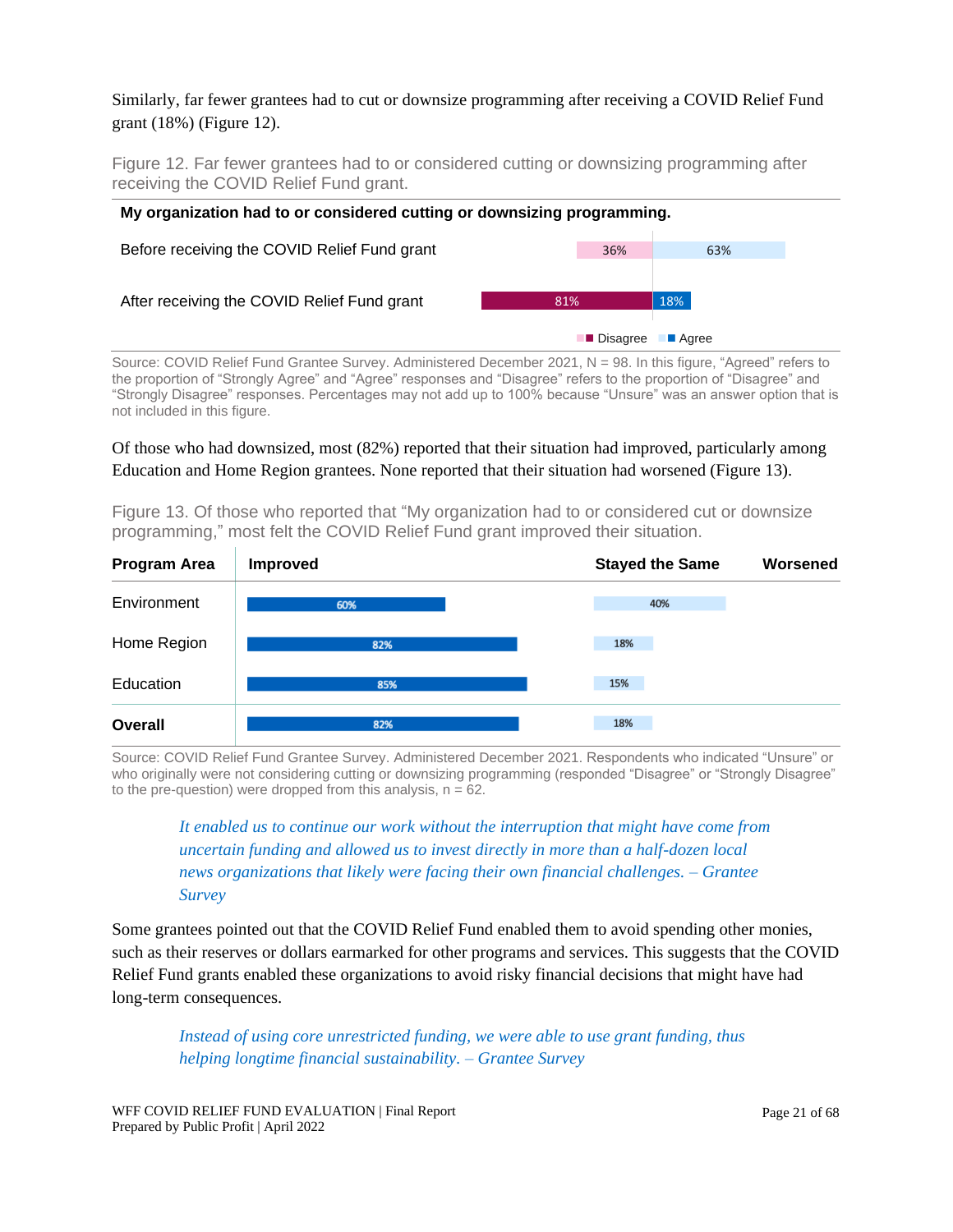#### Before receiving COVID Relief Fund grants, most were actively seeking relief funding (78%) (Figure 14).

Figure 14. Slightly fewer grantees were actively seeking sources of relief funding after receiving the COVID Relief Fund grant.

| My organization was actively seeking sources of relief funding. |                     |         |  |
|-----------------------------------------------------------------|---------------------|---------|--|
| Before receiving the COVID Relief Fund grant                    | 17%                 | 78%     |  |
| After receiving the COVID Relief Fund grant                     | 22%                 | 72%     |  |
|                                                                 | <b>I</b> ■ Disagree | ■ Agree |  |

Source: COVID Relief Fund Grantee Survey. Administered December 2021, N = 98. In this figure, "Agreed" refers to the proportion of "Strongly Agree" and "Agree" responses and "Disagree" refers to the proportion of "Disagree" and "Strongly Disagree" responses. Percentages may not add up to 100% because "Unsure" was an answer option that is not included in this figure.

Many (72%) were still seeking relief funding after receiving the grant, particularly among Environment grantees. The situation did improve for some; of those who had been seeking relief funding, several reported that their situation had improved (37%), particularly among Home Region grantees (Figure 15).

Figure 15. Of those who reported that "My organization was actively seeking sources of relief funding," many felt the COVID Relief Fund grant improved their situation.

| Program Area   | More So | <b>Stayed the Same</b> | <b>Less So</b>    |
|----------------|---------|------------------------|-------------------|
| Environment    | 29%     | 71%                    |                   |
| Home Region    | 50%     | 50%                    |                   |
| Education      | 36%     | 61%                    | $-4%$             |
| <b>Overall</b> | 37%     | 60%                    | $\blacksquare$ 3% |

Source: COVID Relief Fund Grantee Survey. Administered December 2021. Respondents who indicated "Unsure" or who originally were not actively seeking sources of relief (responded "Disagree" or "Strongly Disagree" to the prequestion) were dropped from this analysis,  $n = 75$ .

For this finding, it is important to remember the timeline from the early months of the pandemic. The Walton Family Foundation's response was swift and many of the COVID Relief Fund dollars were granted before the federal Payroll Protection Plan (PPP) loan program went into effect. Some grantees explicitly mentioned that they used the WFF COVID Relief Fund grant to tide them over until they could secure a PPP loan.

*The most impactful piece of the WFF grant was the timeliness of the funding. WFF was an early mover and this early support was critical in allowing us the time to maintain staffing levels and service provision while state and federal agencies readied their COVID-19 relief funding streams. – Grantee Survey*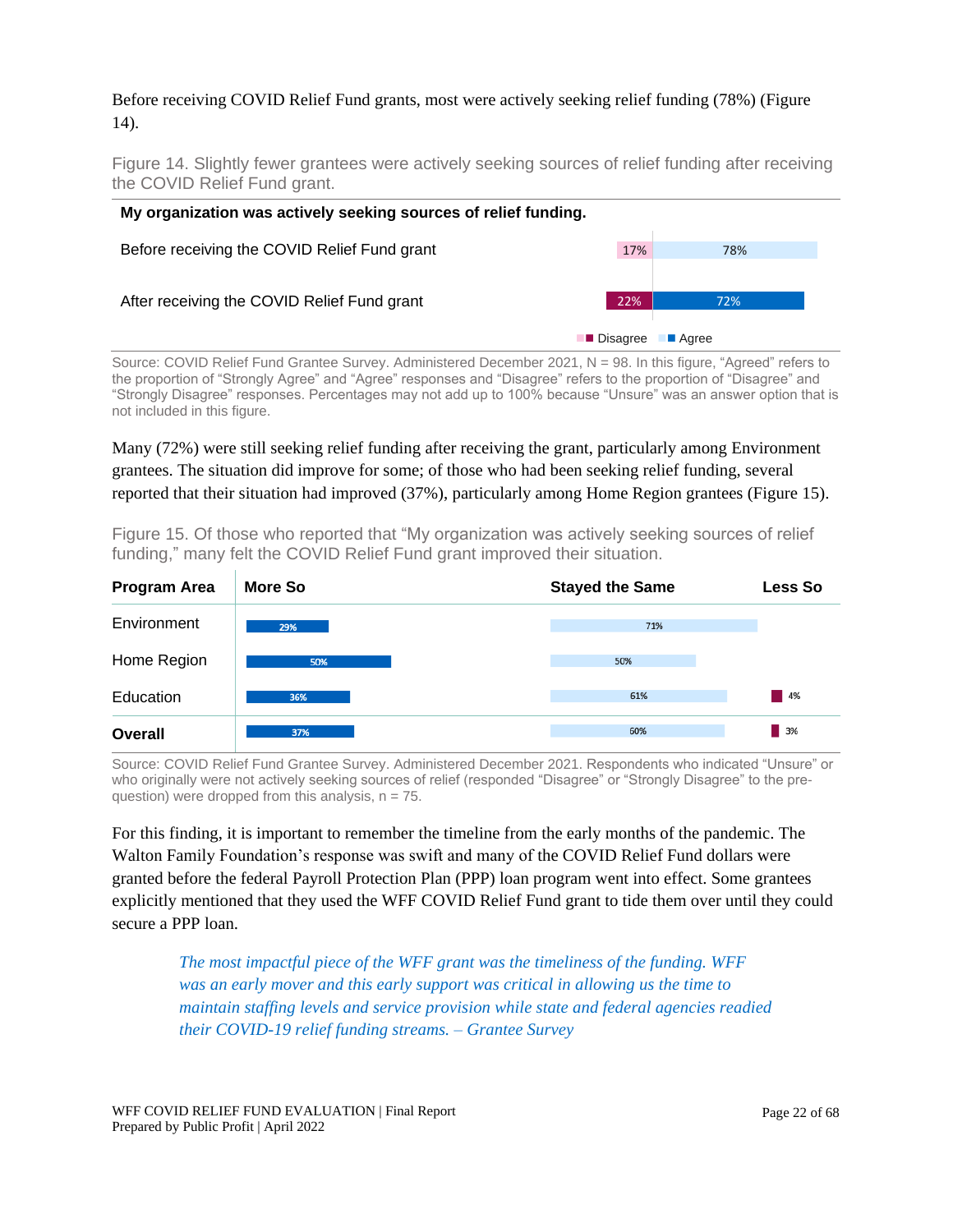For some grantees, the COVID Relief Fund did not directly contribute toward their financial sustainability. Some simply weren't concerned to begin with (26% were not concerned about their financial future, 36% were not cutting programming and 56% were not considering laying off employees (see Figure 7 on page 18).

*The bottom wasn't about to fall out for us. I wasn't about to lay off staff members or anything like that. It was more that our members needed us. I'm looking around for someone else to do this [work] and nobody is doing it, so we need to do it, but we can't do it unless I know that we're going to have some money in the bank to be able to pay for it. Because I can't sacrifice the long-term viability of the organization. That is what led us to the [grant] request. It wasn't like, 'Oh my God, I'm not going to be able to make payroll next week.' – Grantee Interview*

Many stated that the funds did not affect their organization's financial sustainability because they passed the money on, such as through regranting or by distributing to their beneficiaries.

*We were able to pass through 100% of the COVID Relief Fund dollars directly to [local education agencies] and nonprofits, many of whom were experiencing an increased set of needs while also facing future uncertainty about their own financial sustainability. – Grantee Survey*

The actual dollars helped organizations meet the demands of the pandemic, either for themselves or their constituents. But what stands out to the grantees is the timeliness and generosity of the dollars, which relieved worry and brought hope for the future. The COVID Relief Fund grants gave several organizations confidence that they could find their way in the pandemic, bought them necessary time to make the changes they needed and secure other funding, and enabled them to retain key staff, all of which were critical to their ability to bounce back from the shutdown.

*The WFF funding was either the first or second COVID-19 relief dollars that we received - this was a huge boost of hope to our organization and reduced a lot of anxiety and stress. While it didn't solve all of our financial problems, it provided the first ray of hope in a dark time. – Grantee Survey*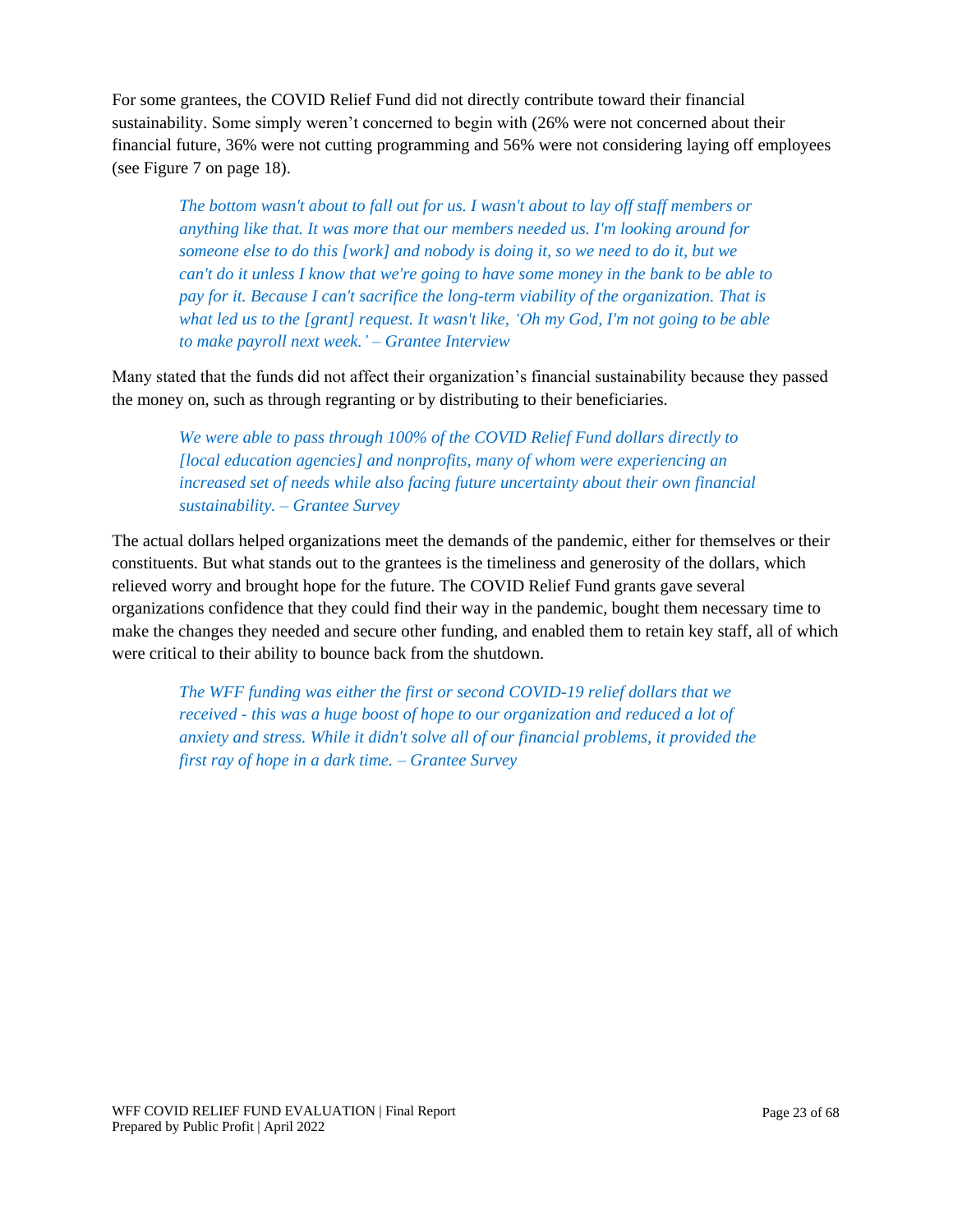### **Grantee Profile: Walton Arts Center**

#### **Grant: Operations Continuity, Contingency Planning Support, and Online Programming | \$1,000,000**

#### **Program Area: Home Region**

- Allowed a key cultural institution time to develop contingency plans in the early days of the pandemic.
- Repurposed key staff to focus on long-term organization strengthening efforts, so the organization was better able to rebound from the pandemic shutdown.

The Walton Arts Center (WAC) is a \$30 million dollar organization whose main revenue source is ticket sales. WAC hosts productions at a 1,200-seat performance hall, two smaller black box theaters, and an outdoor amphitheater (the Walmart Amp). At the time of the initial shut down, WAC had just begun a production of Anastasia, which they had to halt abruptly. Having incurred the costs of production, WAC was faced with the prospect of refunding ticket sales. This immediate consequence, and the loss of revenue as WAC remained shuttered, threatened to escalate into a financial crisis.

The COVID Relief Fund grant brought the organization much needed time and space to regroup. The funds enabled the organization's staff to focus on developing a series of contingency plans, while simultaneously completing previously deferred maintenance projects on the facilities as well as engaging in professional development and updating professional certifications. Also, the grant allowed the WAC to develop online content and showcase local artists while national tours were halted.

*[WFF] understood that we needed time to sort out what would happen. They understood that answers were few and far between and that we needed time and that we needed support to maintain what we could do, keep our folks going. And they got it right away. – Grantee Interview* 

As a result of retaining and repurposing staff, the organization saw efficiencies in ramping back up. Staff turnover was prevented, and veteran staff were on hand to guide ramp up efforts. This was of particular importance given the challenges of recruiting high-profile arts professionals from across the country to relocate to Northwest Arkansas. The ability to keep key staff meant that the organization was in a much better position to rebound from the early months of the pandemic and restore high quality in-person programming.

*We recruit people here for a lot of our specialty positions. And if we let those folks go, they are likely to leave the area. And it is very difficult to get people to come back to this area. At this point in their career, they were not going to necessarily get positions in this community. So, retaining people was absolutely paramount to me. – Grantee Interview*

Sources: WaltonArtsCenter.org; Grantee Interview September 2021; Grant documentation provided by WFF; Grantee Survey Response, December 2021.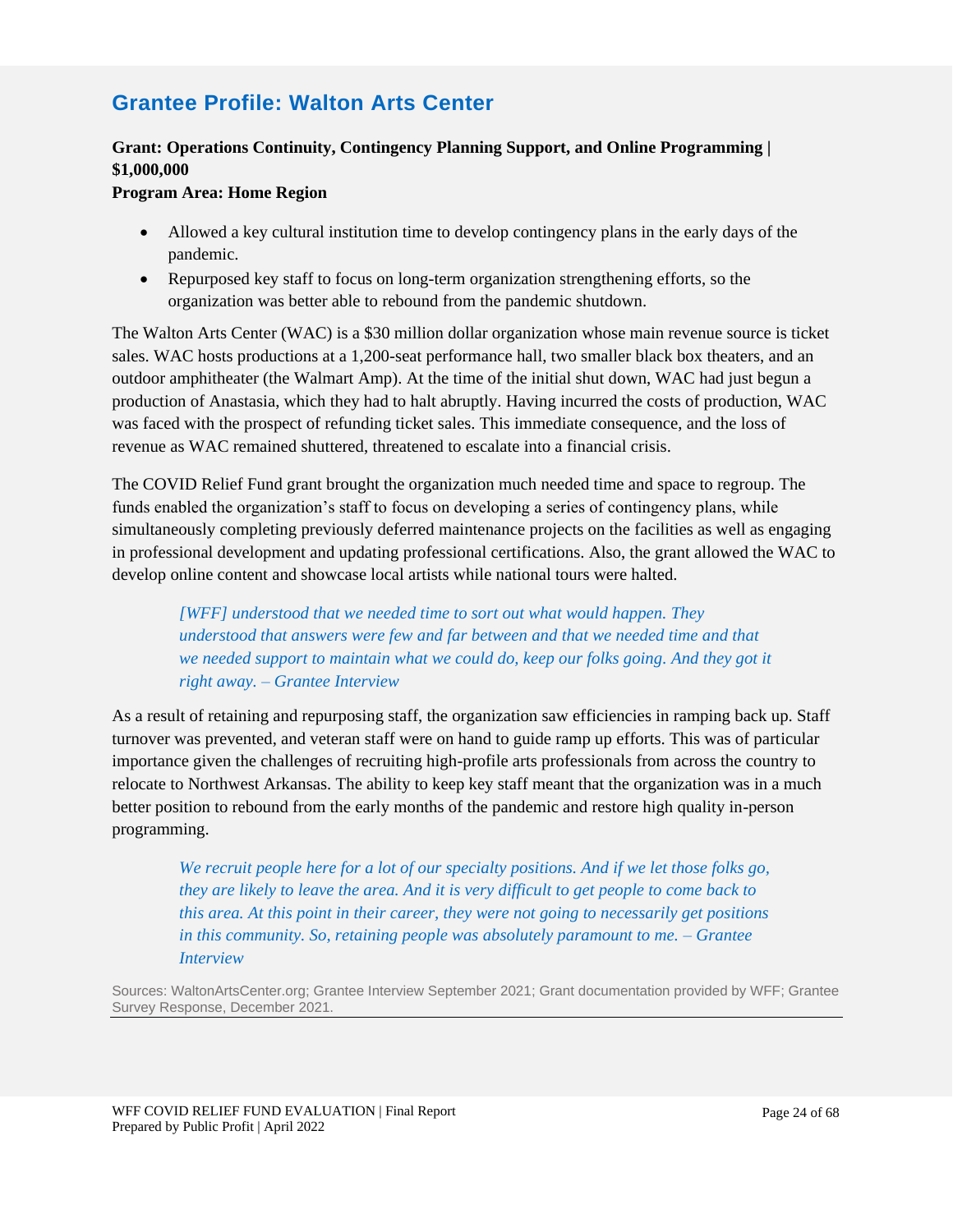### <span id="page-24-0"></span>**Evaluation Question 4. Trust and Relationship Building**

*To what extent and how did COVID Relief Fund grants strengthen relationships between WFF and grantees? Between WFF and intended beneficiary populations?*

**Most grantees felt that the COVID Relief Fund reinforced an already strong relationship with the Foundation. The COVID Relief Fund demonstrated the Foundation's commitment to its grantees, provided opportunities for grantees and the Foundation to work closely together, did not dictate grantee agendas, and, according to grantees, gave grantees insight into the Foundation's priorities.** 

Many grantees felt that the COVID Relief Fund reinforced an already strong relationship with the Foundation. A majority (56%) felt their relationship was excellent before the COVID Relief Fund; even more felt it was excellent after the Fund (69%) (Figure 16).

*I could text my program person, call them, email them, and I never would have an issue getting a response from them. The relationship is excellent. – Grantee Interview*

Figure 16. The majority of grantees reported that their relationship with WFF was excellent even before receiving a COVID Relief Fund grant.



Source: COVID Relief Fund Grantee Survey. Administered December 2021, N = 98.

*We're such close partners and I think that that was reflected in how quickly [our Program Officer] was able to fix our problems. Because she's very invested and [I know that] the Foundation is very invested in the success of this program. So, I could say that it strengthened our relationship, but we already have an extremely good relationship, and it was really just like two very tight friends/business partners working through this and making it happen. – Grantee Interview*

Generally, the relationship between grantees and the Foundation remained stable. Most who rated the relationship as Excellent continued to rate it as such; most who rated it as Fair continued to do so. However, for about one in five grantees, the relationship improved after receiving their COVID Relief Fund grant, particularly in Environment and Home Region (Figure 17).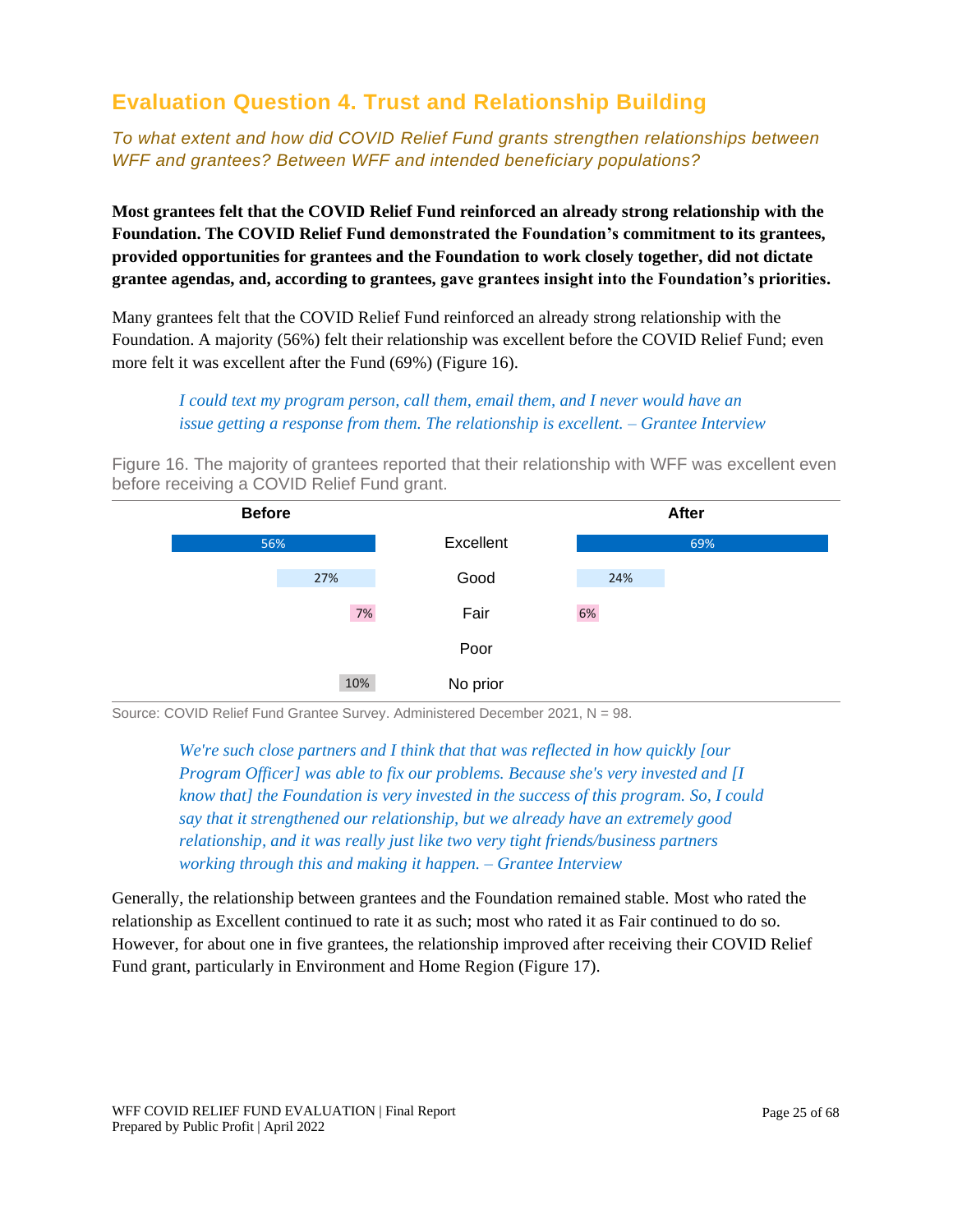Figure 17. The majority of COVID Relief Fund grantees reported that their relationship with WFF stayed the same, as it was already strong.



Source: COVID Relief Fund Grantee Survey. Administered December 2021. Respondents who indicated "No prior relationship" were dropped from this analysis, n = 88. "Improved" is the proportion of respondents whose answers to the pre- and post-question changed from lower on the scale ("Poor" being the lowest) to higher on the scale ("Excellent" being the highest). "Stayed the Same" is the proportion of respondents whose answers to the pre- and post-question were the same. "Worsened" is the proportion of respondents whose answers to the pre- and postquestion changed from higher on the scale to lower on the scale.

*I think [the COVID Relief Fund grant] strengthened an already strong relationship. I have thanked them profusely for the level of trust that they had in me and their encouragement. With any relationship, it is tested in a crisis, [thinking], 'Can we really work together?' Under extreme duress - everybody was stressed, everybody was tired, everybody was unsure about what to do - the fact that they honored us with their trust and funding means a lot. So, I think it strengthened [the relationship], but I don't think it changed it dramatically. – Grantee Interview*

Grantees characterized the strengthened relationship between themselves and the Foundation in a few ways.

**First, the Foundation demonstrated its commitment to its grantees through the speed and generosity of the grants themselves.** The Foundation provided intangible support during the early months of the pandemic, providing information about how to access other relief funds and though partnership about how to navigate the crisis. This demonstration of the Foundation's commitment to its grantees increased trust among them.

*I know I can trust on [sic] WFF as a partner more than ever. You demonstrated that you care about me and my team in a way that I had not previously experienced. I felt supported in a deep and meaningful way that I will never forget and will always be grateful for. Showing up like that during the most challenging times does not get overlooked or forgotten. – Grantee Survey*

**Second**, **the COVID Relief Fund grants created new opportunities to work closely with the Foundation.** Several grantees noted that the COVID Relief Fund grants provided an opportunity for the Foundation and grantees to work together to craft a vision for the future in line with their mutual strategic goals.

1

2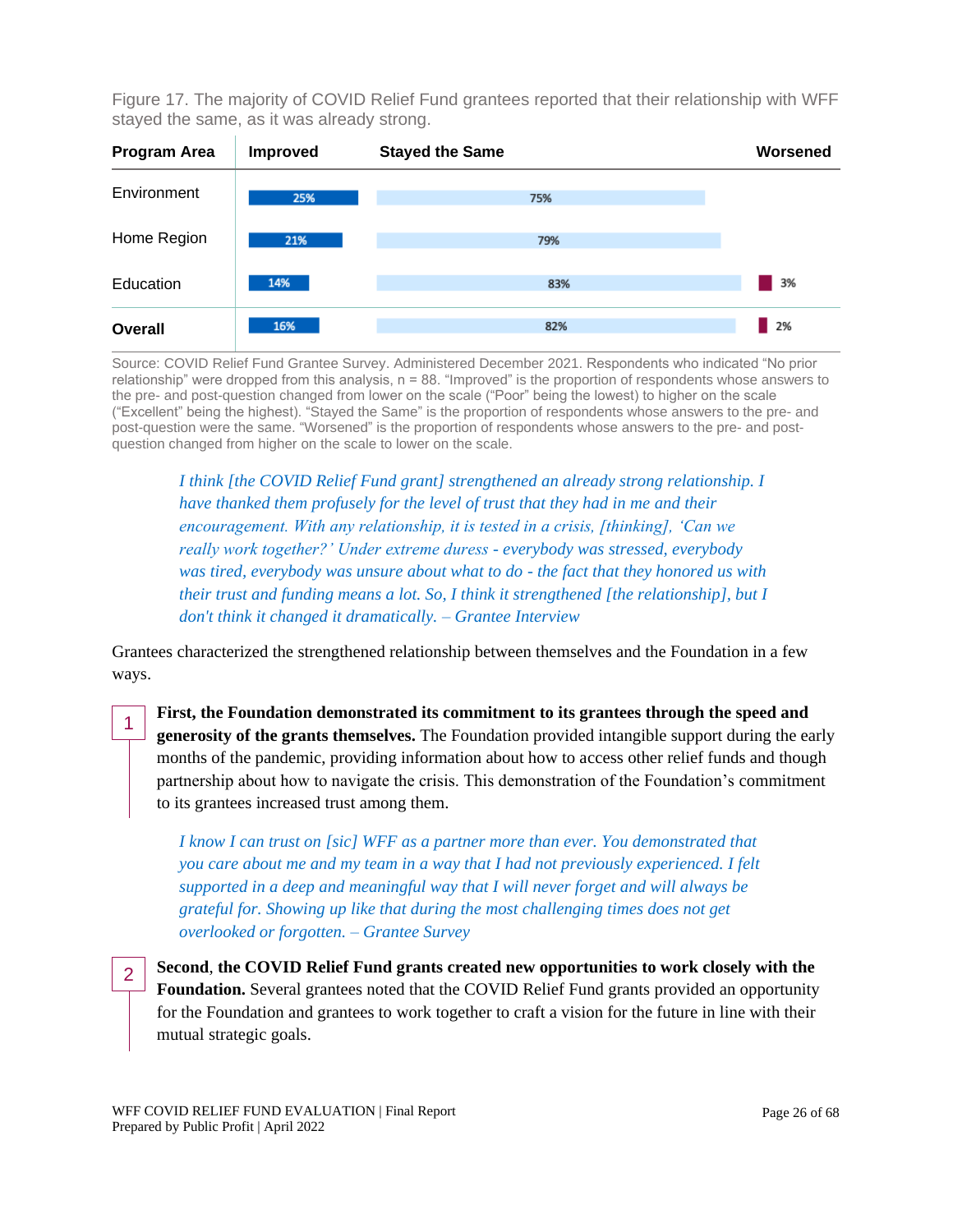*We were able to engage in deeper conversation on how we could work together to strengthen the small business ecosystem in the region. – Grantee Survey*

3

4

**Third**, **some grantees specifically mentioned that the Foundation did not dictate a grantee's agenda**. This is notable given that strategic funders – in contrast to responsive funders – run the risk of imposing their strategy too strongly on nonprofit organizations. Grantees shared that this experience improved their relationship with the Foundation.

*As a journalism organization, one of the main things we appreciated about your WFF grant was that no one ever attempted to influence our reporting. That may sound like a simple and professional objective to achieve, but we can promise you that other entities sometimes try to tie their financial support to editorial influence. [We] have a more robust relationship with WFF now, but we also appreciate that we don't get phone calls every week trying to make us do something. – Grantee Survey*

While many grantees characterized their relationship with the Foundation as a strong and positive one, some grantees offered more critical perspective on their relationship with the Foundation, characterizing the relationship as one requiring a relatively high level of work on the grantee side. As one grantee said, "With Walton, it's a high maintenance relationship with a high level of reward; deliverables and reporting obligations are disproportionate compared to other funders." Grantees also shared that the Foundation's strategy is often opaque and that it can be hard to know which proposals the Foundation might support.

*I do find them to be among the less transparent foundations in the space. There's a bunch of contextual reasons why that is true, but it doesn't feel like it's a priority for them to be clear externally about where they're headed. It impedes an organization's ability to know where they stand with Walton. – Grantee Interview*

**This provides some context for the fourth reason, as cited by grantees, that the COVID Relief Fund grants strengthened the relationship: the COVID Relief Fund illuminated the Foundation's priorities, offering a glimpse into the Foundation's strategy that they hope to leverage in the future.**

*[The COVID Relief Fund grant] helped us to understand WFF priority areas, how WFF learns alongside grantees, and how our work supports the same desired outcomes. – Grantee Survey*

While this was a common theme among grantees, a consideration is that the COVID Relief Fund grants were out of the ordinary and should not be construed as revealing anything about the Foundation's traditional grantmaking strategies.

Ultimately, nearly all grantees expressed gratitude for the COVID Relief Fund grants.

*We are grateful for the Foundation cutting through internal bureaucracy to make these grants happen at a time when there was so much uncertainty. Others talked a good game, WFF stepped up in action and we noticed. – Grantee Survey*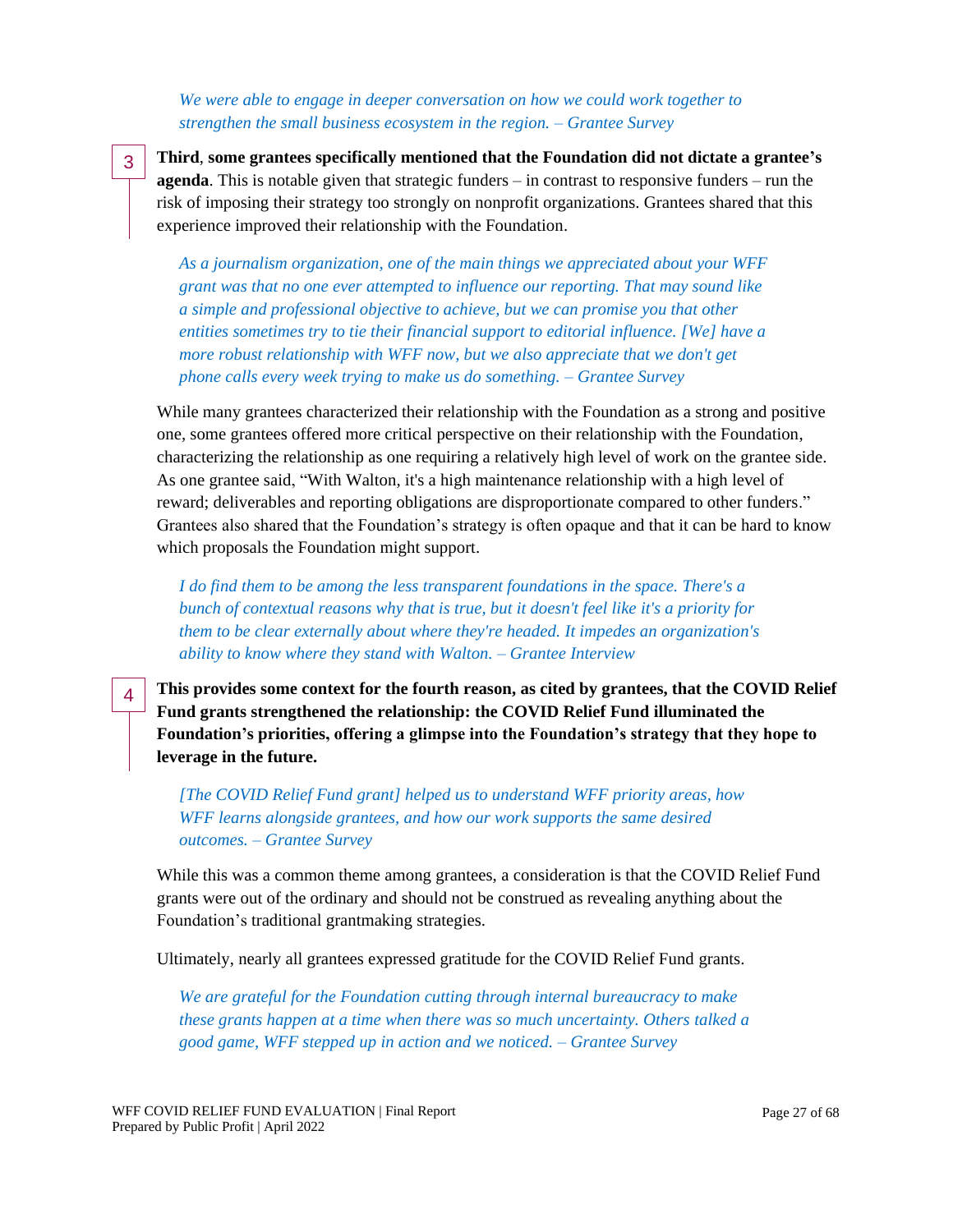### **Grantee Profile: Instruction Partners**

#### **Grant: COVID-19 Response – Remote Learning | \$226,687 Program Area: Education**

- Supported schools, teachers, families, and students in the national pivot to remote learning during the pandemic through a program called "Grab and Go Materials" that continues to be relevant.
- Strengthened their organization's knowledge infrastructure.

As a first time WFF grantee, Instruction Partners was funded to curate a coherent program for grades K-9 called "Grab and Go Materials" in response to the national pivot to remote learning as a result of the COVID-19 pandemic. Each week for eight weeks, Instruction Partners released a packet of instructional materials, including grade level-specific assignment bundles and instructions for parents and caregivers. To address equity concerns regarding technology and internet access, all of the materials were analog and thus did not require a computer.

To make Grab and Go Materials happen, Instruction Partners redirected staff time away from its traditional streams of work – working shoulder to shoulder with schools and systems to improve access to high-quality instruction – to fill a practical and time-sensitive implementation need. While Instruction Partners is not a curriculum developer, the funding allowed the organization to temporarily play a content creation role in support of schools that urgently needed resources and materials for remote learning.

Ultimately, Instruction Partners was successful in providing remote learning resources to their network and beyond. There were over 10,000 downloads of Grab and Go Materials by the middle of Summer 2020 and feedback from users – including school districts/local education agencies, teachers, and parents/caregivers – was positive. Instruction Partners and the materials they created were even highlighted in the press.

As a result of this work, Instruction Partners learned a lot about content design and how to organize design teams. They also gained insight into managing and implementing distance learning at the schooland system-level, which allowed them to better support school/system leaders in their preparations for return to in-person and hybrid learning models as the pandemic continued.

*I think for us organizationally, we learned a ton about how we stood up those design teams and how we manage them. It was a real design sprint. I think there were a lot of lessons that I remember us incorporating in our design processing and things like how we create the right norms for new cross-functional teams. We ended up having a reorganization last summer, and I think that the lessons from Grab and Go probably affected the way we did that. There was no part of us that was thinking about being a curriculum development organization before this. I think [this grant and process] certainly confirmed that there is a profound amount of use case testing that you [will] want to do. – Grantee Interview*

Sources: Grant Documents, August 2021; Grantee Interview, September 2021; Grantee Survey, December 2021; Email correspondence, February 2022.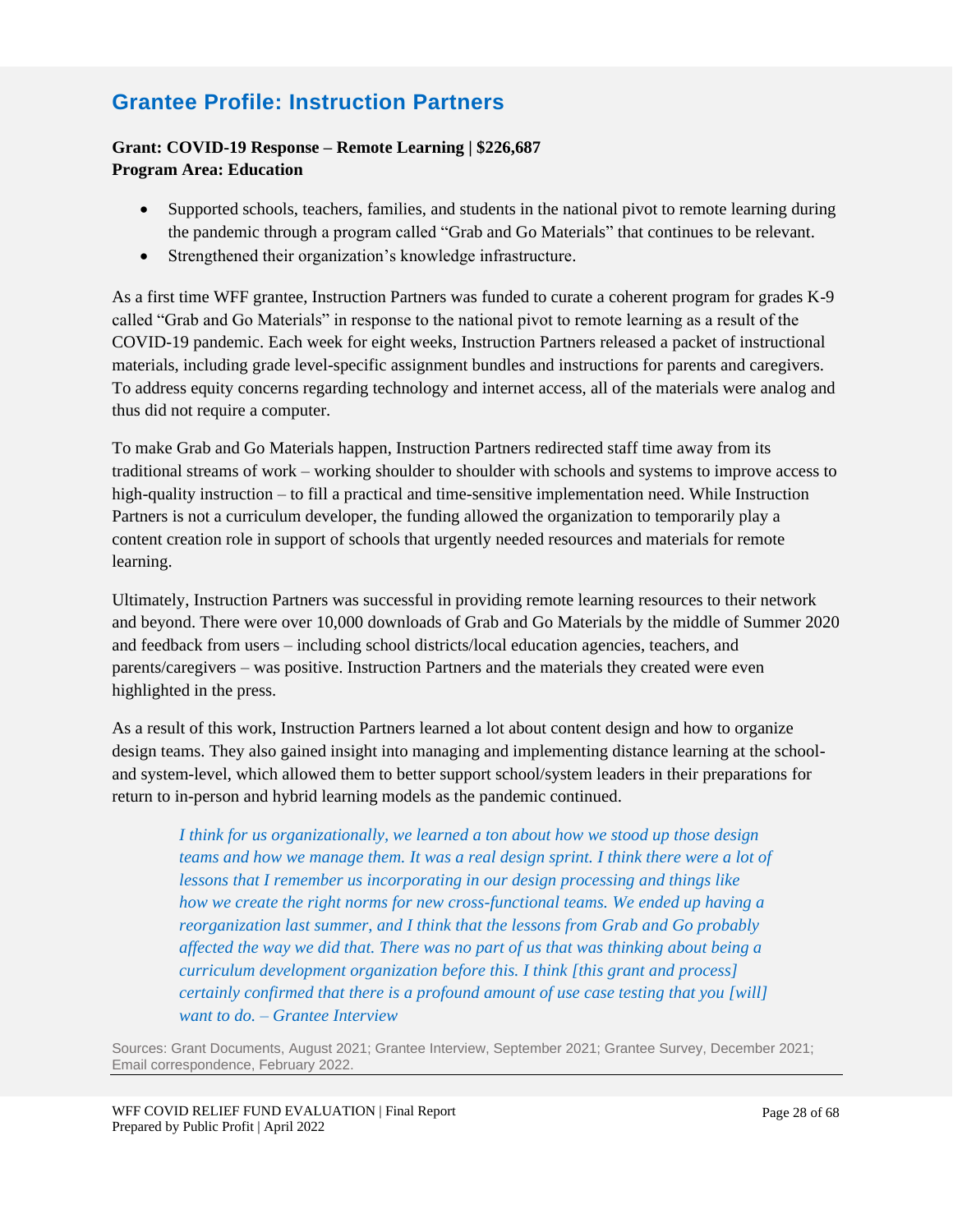### <span id="page-28-0"></span>**Evaluation Question 5. Strategic Adjustments at the Foundation**

*To what degree did WFF's COVID grantmaking lead to strategic adjustments or new strategic pursuits? In what ways did these shifts help or introduce new challenges?*

**The COVID Relief Fund occurred at a time of transition for the Foundation. Grants under the COVID Relief Fund were made through the programs, even as programs were in the midst of formulating new five-year strategic plans. The Foundation sought to balance responsive relief funding with advancing strategic goals.**

**Program Areas had a variety of strategies for disbursing their funds. Education implemented several strategies: some parts of this Program Area dispersed funds quickly while other parts waited so they could better understand the nature of the sector's needs. Home Region balanced protecting prior investments, such as in anchor arts organizations, with more direct relief, such as food distribution and micro-grants to small businesses. Environment chose to move more slowly than the other areas and funded existing grantees only.**

**Disbursement of the COVID Relief Fund presented the Foundation with a number of difficult decisions: Is fast grantmaking preferable to slower, more strategic funding? If so, which organizations and communities benefit from fast grantmaking and which are not reached? Should grants be made all at once or should some funding be held back for a later stage of the pandemic? Which steps in the diligence process is WFF willing to sacrifice to get dollars out the door quickly? And to what extent are these truly relief grants versus strategic grants?** 

Programs combined crisis response with their strategy in diverse ways. In some cases, programs used the COVID Relief Fund dollars to shore up strategies that were otherwise being deprioritized in the next 5 year strategic plan. In this case, the COVID Relief Fund grants protected the good work supported under Strategy20 and earlier. For example, Environment funded longstanding partners in international fishery conservation to solidify years of investment in those regions while Home Region invested in regional arts organizations to help key cultural institutions survive until they could offer in-person events again.

On the other hand, some programs used the COVID Relief Fund to jumpstart Strategy25. For example, Education funded new school networks already identified under their new strategy. Home Region disbursed some of its funds in line with new inclusion goals, such as funding translation of COVID-19 information and support for the Marshallese community in Northwest Arkansas.

*We had a deadline and so we needed to frame our strategy quickly to set ourselves up for the future to [fund new, strategic opportunities through traditional grantmaking], and now we have some evidence base and a network to do that. – Program Staff Focus Group*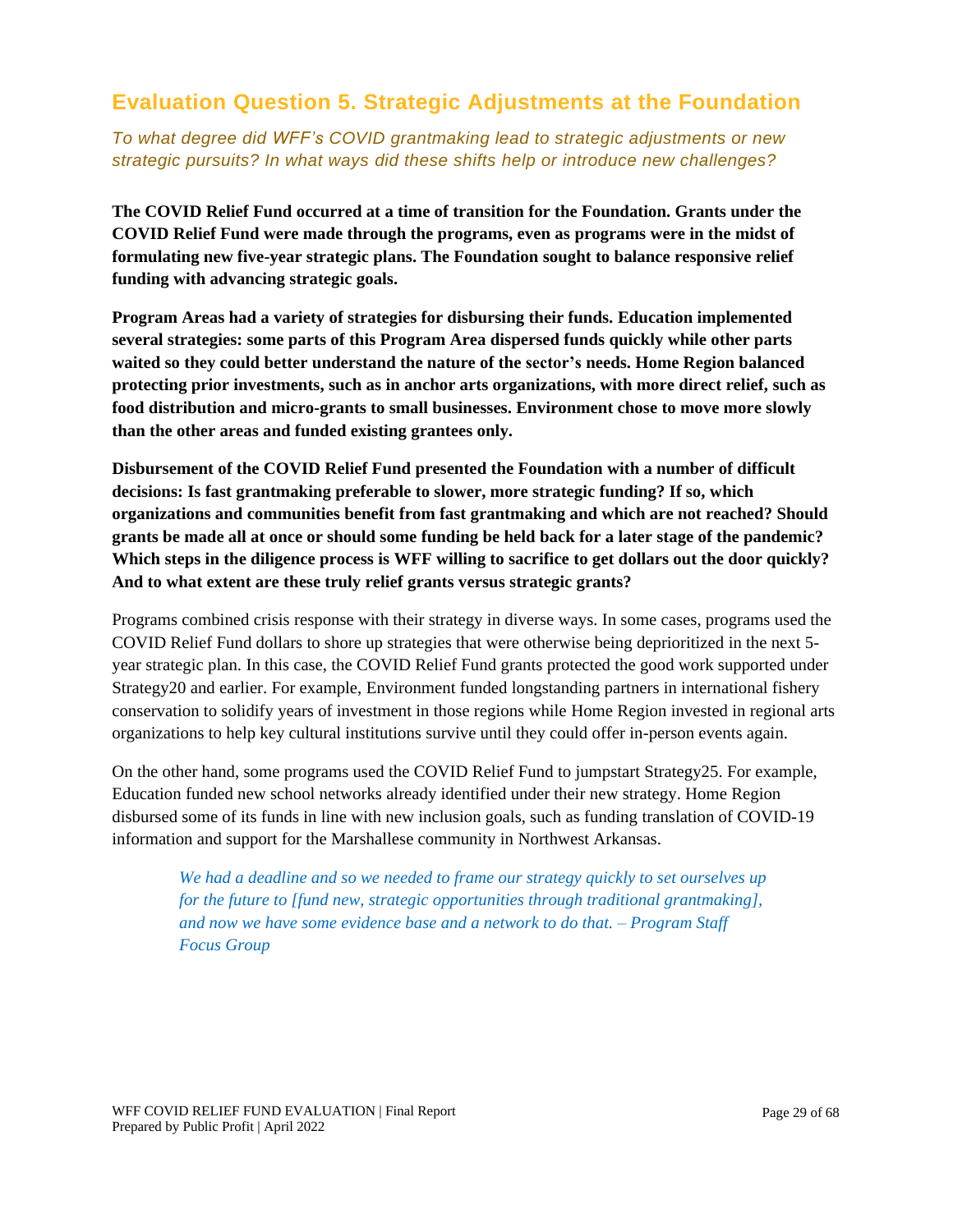Some programs made grants available faster than others. Grants to arts organizations and educational networks often happened quickly. But within Environment and some parts of Education, grants were made more slowly, allowing more time to understand the landscape of grantee need. In a few instances, early, speedy grantmaking needed to be revised later. For example, Home Region originally funded organizations to provide loans for small businesses, but small businesses were hesitant to take on loans during such an uncertain time. Later grantmaking shifted, funding programs that provided micro-grants or incentives rather than loans that needed to be repaid.

*We sort of matched our COVID-19 money with programmatic money… As we started to see how the contours of the crisis was shaking out, and it was going to be much longer and slower, and not this sort of 2008 Wall Street crash kind of impact, we were able to blend both the investment and the purpose, if that makes sense. We leveraged the pandemic rapid response capability to make rapid response grants that had additional benefits. – Program Staff Focus Group*

In general, the Foundation prioritized getting funds out the door quickly. Rapid response is critical in moments of uncertainty and crisis, such as the start of the pandemic, and the speed with which the Foundation responded was praised by staff and grantees alike. In service of speed, the Foundation designed a streamlined process and often relied on existing relationships with grantees or intermediaries to reach communities quickly.

With speed came tradeoffs. Programs got money to grantees quickly but missed the opportunity to provide relief for needs that emerged a few months later. Some staff wished they had been slower and more strategic at the outset.

Many of the grants were intended to strengthen and sustain existing grantees in a moment of crisis. As one staff mentioned, the COVID Relief Fund afforded programs the opportunity to "take care of their own." Programs also used intermediaries to disperse money quickly to priority communities. At the same time, by focusing on shoring up previous grantees and using intermediaries in order to move quickly, the Foundation had to forego a more inclusive process. Program Officers pointed out that programs are actively considering how to expand relationships in service of equity.

*Our grantmaking is by invitation, and so if you do not have a connection to the Foundation, then it's very challenging for you to land on our radar. What became evident in COVID-19, and very informative to Strategy 25, was the idea of access and what that means. And so, we are thinking about how our Strategy 25 can result in more equitable grantmaking. – Program Staff Focus Group*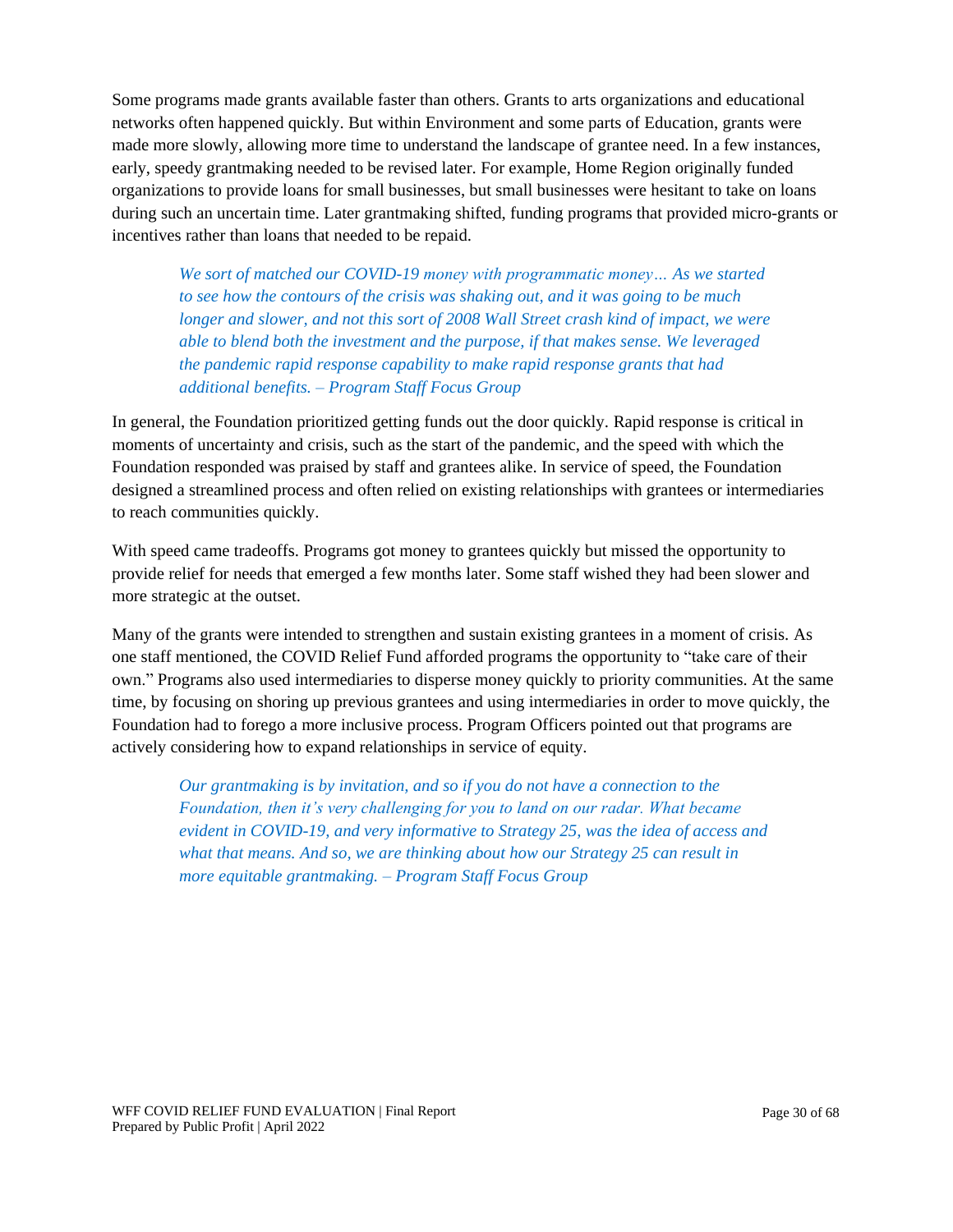In order to balance support for grantees and the Foundation's due diligence practices, the Foundation shifted some of the burden of the grantmaking process onto its own staff. Grantees greatly appreciated this streamlined experience on their side, and staff were glad to do so in support of their grantees. Yet, this resulted in additional tradeoffs. First, Foundation staff employed a variety of internal tactics to get money out of the door quickly such as paying out grants before finalizing performance measures. These tactics left significant gaps in the grants management system, creating extra work to piece together the impact of the grants across Program Areas. This shift also increased the burden on staff, in addition to strategic planning and regular grantmaking, during a time when staff were themselves impacted by the crisis. Some staff expressed that they wished the Foundation had provided opportunities to delay or defer existing work.

*Acknowledging that additional capacity is needed, that either you need to ramp up your capacity very quickly, or you need to take something off the table. I don't feel like we really confronted that aspect of it and it was very hard. This was a moment where every individual was being impacted by what was going on. We could have done a better job of acknowledging what we were asking and what it was going to require and the toll it was going to take. – Program Staff Interview*

The use of the term "relief" itself led to some confusion, both among grantees and Foundation staff. Several staff expressed a desire for grants to be more in line with traditional notions of relief grants: faster, simpler, less restricted (such as general operating funds). That said, many of the findings in this report are possible because grantees were asked to report on performance measures. More broadly, by grounding relief funding in strategic goals, the Foundation supported a virtuous cycle: investing in the sustainability of those grantees that will continue to partner with the Foundation in service of its strategy.

Finally, the pandemic is not over. While the COVID Relief Fund dollars are spent, grantees continue to have COVID-related challenges as the pandemic – and communities' responses – shifts over time. The Foundation should continue to take this into account in its ongoing grantmaking.

*This is still an unfolding crisis. And what success looks like is sometimes ambiguous and the ground is constantly shifting under our feet. So, I'm trying to figure out what to do next, trying to figure out what the next right thing to do is, and stay focused when we've got a lot coming at us about how we best support our members. – Grantee Interview*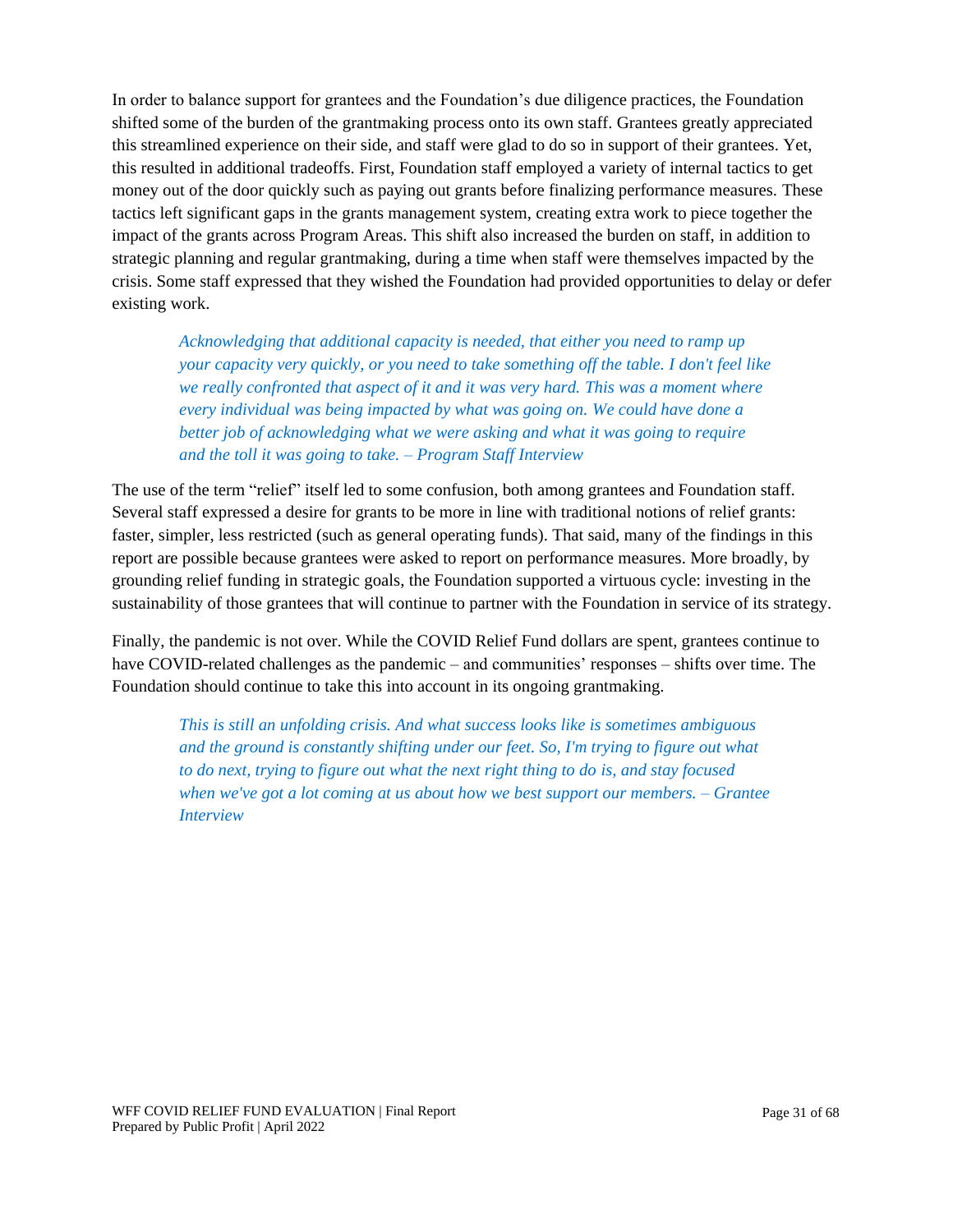### <span id="page-31-0"></span>**Evaluation Question 6. COVID Response Grantmaking Practice**

*What modifications did WFF make in its grantmaking approach? What worked well or less well? What can be carried forward in WFF's normal practice? If WFF had to do emergency grantmaking again, what would it do similarly or differently?* 

**The Foundation modified several aspects of its grantmaking approach for its COVID Relief Fund grants, including shortening the overall timeline, shifting the responsibility of completing the grant application from grantees to Foundation staff, and getting dollars out the door quickly. Grantees appreciated the streamlined experience and the flexibility of reporting and other requirements.** 

The Foundation modified several aspects of its grantmaking approach for its COVID Relief Fund grants, including the role of Program Officers in developing the grants, the processes for internal review and approval, and the sequencing of the process. These modifications allowed the Program Areas to be responsive to emergent needs, shifted much of the responsibility of completing the application process from the grantees to the Foundation, and disbursed funds to grantees quickly.

For the most part, grantees praised the COVID Relief Fund process, appreciating the speed with which the grants were made, the more streamlined grantee experience, and the increased flexibility of the grants both in terms of what was funded and the performance metrics.

*We were, and continue to be, hugely grateful for the speed with which the WFF reacted to and supported organizations with COVID Relief Fund. We believe that [it] made a difference not only for us, but for other organizations facing tough decisions about the services they provide and the staff they employ. – Grantee Survey*

Nearly all grantees felt the process was faster (94%) and simpler (92%) than their previous experience with WFF grants (Figure 18). Most agreed that the reporting requirements were also simpler (88%). Grantees characterized the process as being more streamlined and were grateful that the application was less burdensome during a time of crisis.

*What I really found great about this [grant process] is that they eliminated the bureaucracy to provide immediate support, which is so important given the sense of urgency organizations had - you have nonprofits who are losing revenue because of contract issues because of COVID-19. And so, I think that was really important [for the Foundation] to rise to this occasion. – Grantee Interview*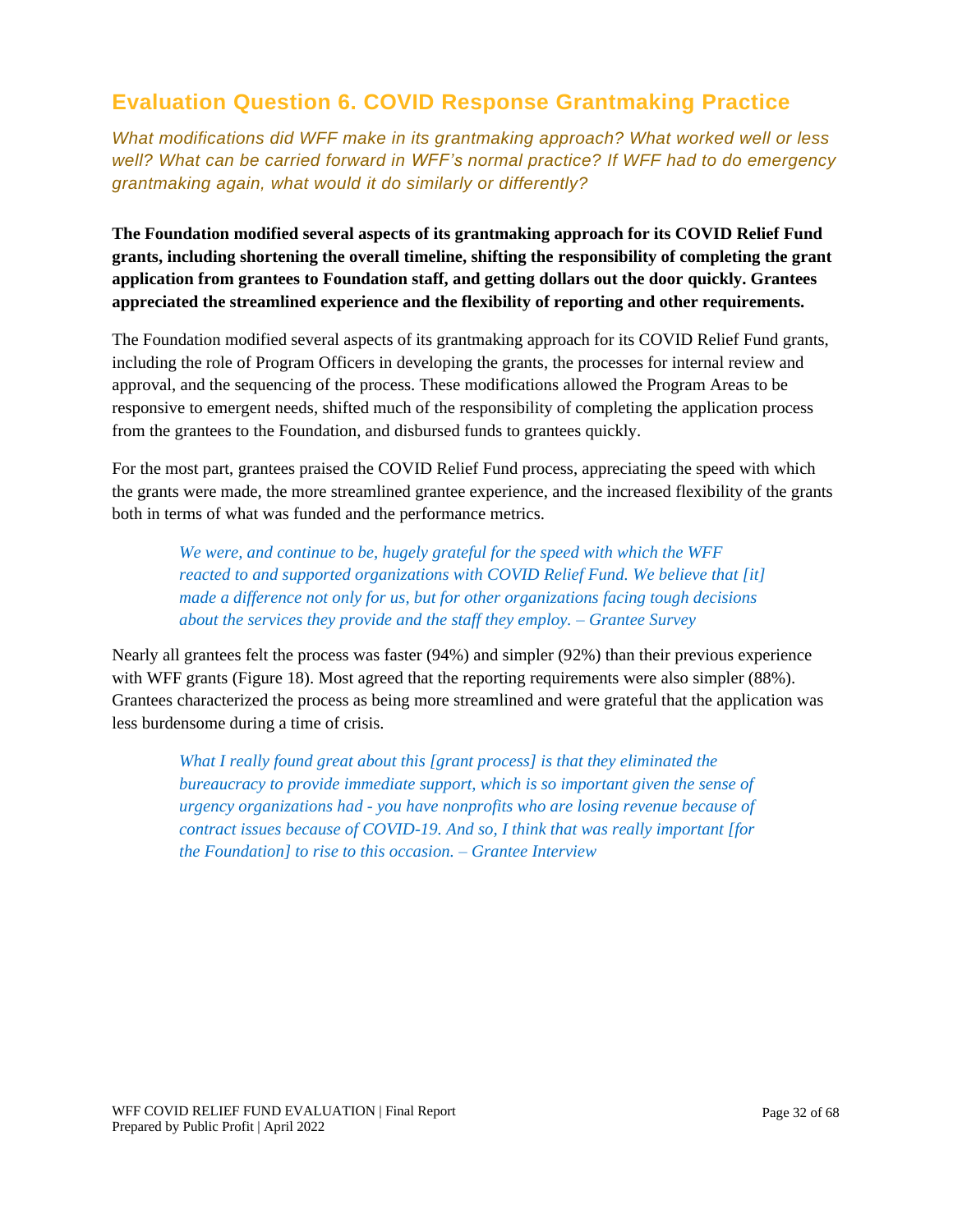Figure 18. The vast majority of grantees found the COVID Relief Fund grant process was easier and faster than traditional WFF grants.



Source: COVID Relief Fund Grantee Survey. Administered December 2021. Only those who indicated that they had received a previous WFF grant were asked these questions,  $n = 74$ .

Grantees also appreciated the speed and timeliness of the COVID Relief Fund Grants. Even though grants were made over several months, it seems that the WFF COVID Relief Fund grants were generally welltimed for the individual grantees.

#### *When we were trying to move fast during such uncertain times, the flexibility and speed of the WFF process for the COVID grants were a welcome relief. It felt great to have them fast track their process. – Grantee Survey*

The Program Officers played a proactive role in the COVID Relief Fund grant process. This was true in the practical sense; Program Officers often drafted the initial grant applications, so grantees didn't have to. But more than that, grantees appreciated that Program Officers took the initiative from the beginning. Program Officers asked grantees what they needed and even offered additional ideas for how the Foundation could support them. Three-quarters of grantees (76%) agreed that Program Officers were more proactive about the COVID Relief Fund compared to regular grantmaking.

*The one thing about this particular relief grant was it was unsolicited. I didn't really know what needs we were going to have in the very beginning. I really did not… It was just more like, 'No, we are going to help you and we're going to give you something to help you through it.' They were just really proactive, which I fully appreciated because as time went on, we really needed it. – Grantee Interview*

Grantees appreciated that the grants were more flexible; they felt they had more leeway than usual to apply the funds where they felt it was most needed. Also, many grantees found the performance metrics easier to determine (80%) and appreciated the changes in relation to performance metrics and reporting.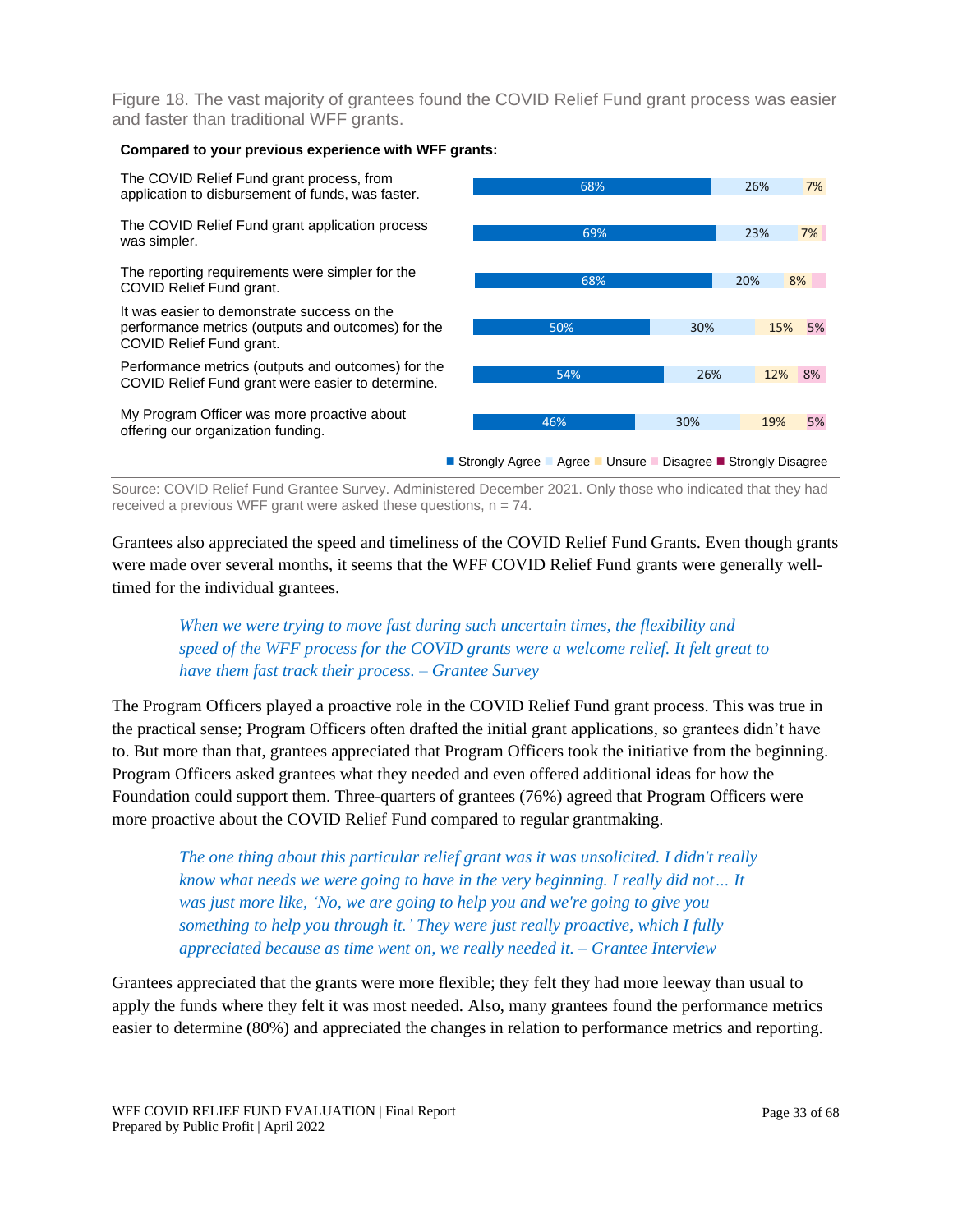*It was very helpful that these funds weren't earmarked for something specific, which enabled us to turn around to the schools and networks we fund and allow them to prioritize the needs that were most immediate for their communities. This flexibility was crucial in achieving the mission of truly offering relief instead of the Foundation having determined what schools and others needed and only funding those areas. – Grantee Survey*

However, some grantees shared that the performance metrics and reporting requirements were still somewhat onerous.

*I struggle with the outcomes and outputs. Our relief for people was a time for us to just show up, to be human. And I did not like having to tie it to other outcomes because it makes it transactional and those aren't actually the types of conversations that we were having with people. – Grantee Interview*

Grantees were asked to compare their experience of the WFF COVID Relief Fund with that of relief funds from similar private foundations. Most grantees felt the process was simpler, faster, and easier compared to other relief funds; however, roughly 20% felt otherwise (Figure 19).

Figure 19. Most grantees reported that the WFF COVID Relief Fund grant process was easier and faster compared to that of other foundations; some disagreed.

#### **Compared to your experience of receiving COVID relief grants from similar private foundations:**

The WFF COVID Relief Fund grant process, from application to disbursement of funds, was faster.

The WFF COVID Relief Fund grant application process was simpler.

The WFF Program Officer was more proactive about offering our organization COVID Relief Fund monies.

Performance metrics (outputs and outcomes) for the WFF COVID Relief Fund grant were easier to determine.

It was easier to demonstrate success on the performance metrics (outputs and outcomes) for the WFF COVID Relief Fund grant.

The reporting requirements were simpler for the WFF COVID Relief Fund grant.



Source: COVID Relief Fund Grantee Survey. Administered December 2021. Only those who indicated that they had received COVID relief from a similar private foundation were asked these questions,  $n = 57$ .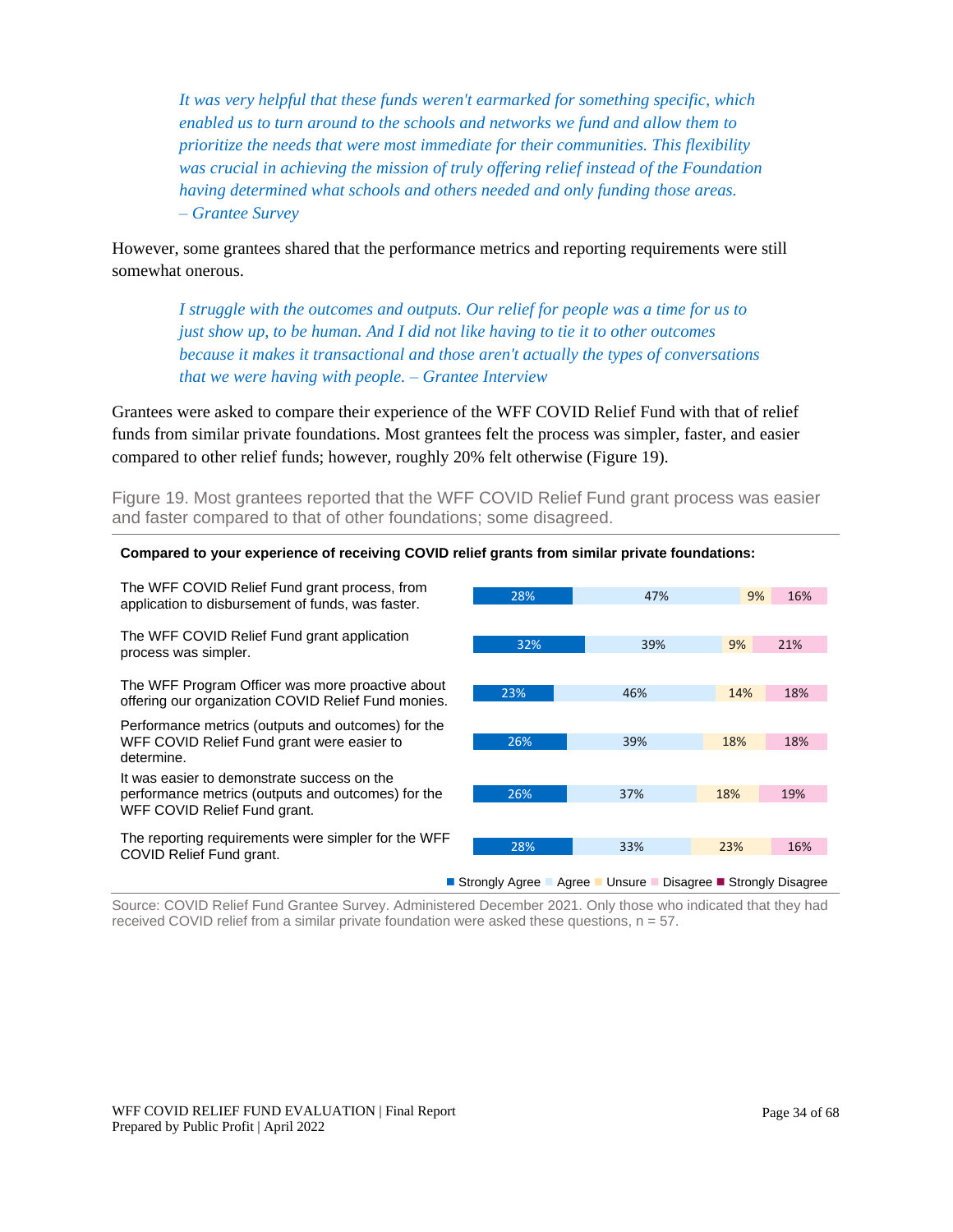*We did receive COVID relief funding from other donors, but it was not to nearly the magnitude of the Walton Family Foundation, the speed with which they delivered the funding, or the ease of the process. It was wonderful. We did approach other donors asking for emergency relief funds for our partners in other places. I won't name other foundation names, but they pretty much said, 'No, we can't do that for you. So sorry!' I would say Walton was A+ in terms of how it stacked up against other donors. – Grantee Interview*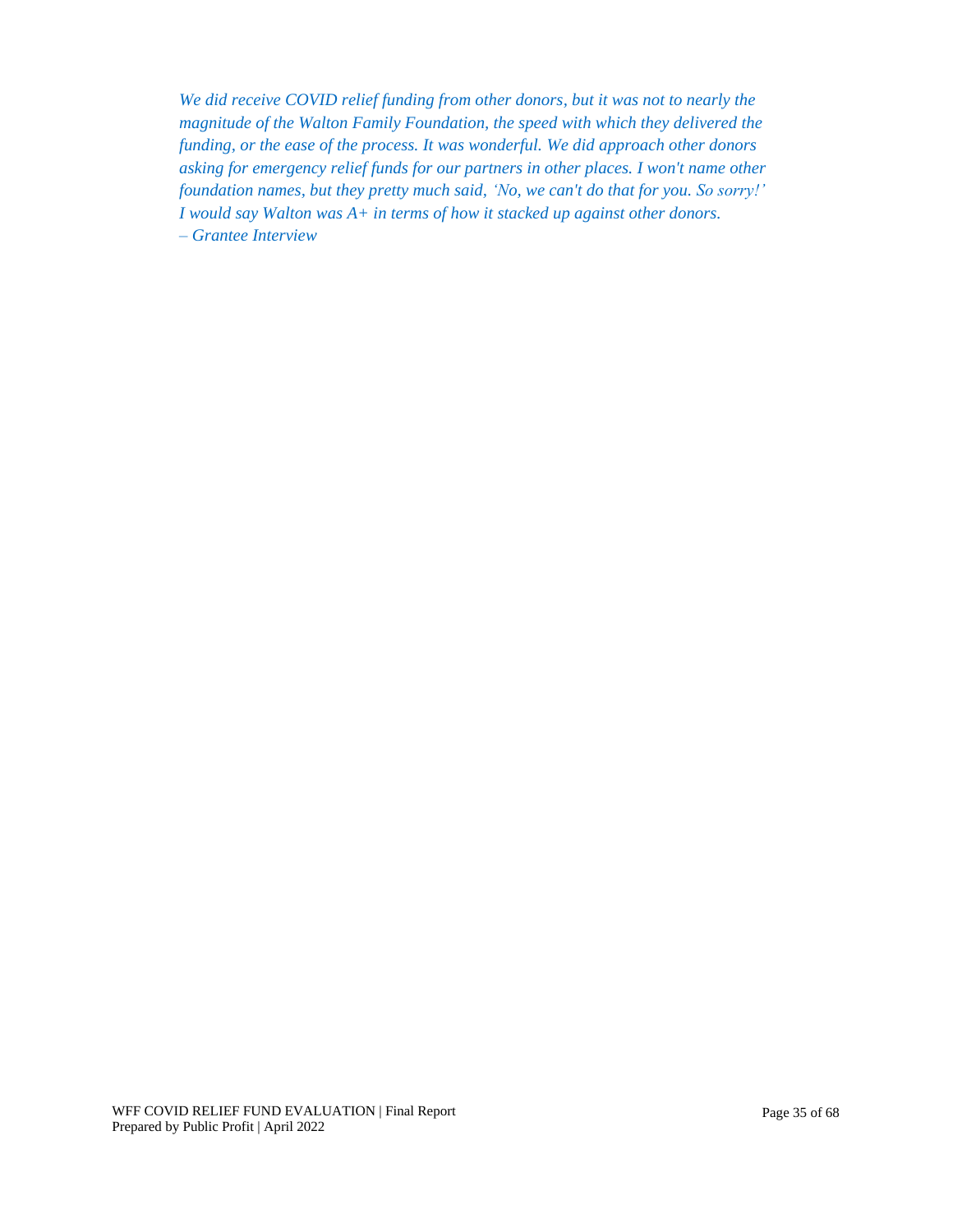## <span id="page-35-0"></span>**CONSIDERATIONS**

Based on grantee and staff feedback about the COVID Relief Fund grants, we offer the following considerations for future emergency response funding. These considerations may help the Foundation balance speed and strategic goals:

- As with the COVID Relief Fund, build from existing relationships. For existing grantees in good standing or otherwise previously vetted organizations, streamline the due diligence practices for one-time relief grants. Rely on established relationships with trusted intermediaries to disburse funds quickly and broadly.
- Consider a staggered response, disbursing initial funds quickly and reserving some funds for needs that emerge later.
- As with the COVID Relief Fund, consider streamlining the grant process in order to get grants to grantees quickly, including but not limited to simplifying internal review and approval processes for these grants. If this creates more work for Foundation staff, as it likely will, consider delaying or decreasing other work to accommodate this.
- Simplify metrics and reporting in line with SLED recommendations, especially for initial crisis response. Consider streamlined ways to collect universal metrics, such as the COVID Relief Fund survey fielded by Education to direct-funded schools.
- Lay the groundwork for future emergency response funding. The Foundation should continue to deepen its relationships with communities in line with its access and inclusion goals. The importance of speed in a crisis, the near necessity of relying on existing relationships, and the concerns raised by staff and grantees about access and inclusion, highlight the need to build strong relationships now. By building strong relationships in line with its access and inclusion goals through regular grantmaking, the Foundation will be in a better position to partner with these communities the next time they experience a crisis.

All in all, the COVID Relief Fund enabled the Foundation to try different tactics, demonstrate its commitment to grantees, and sustain its strategy during a very uncertain time. It also afforded many opportunities for the Foundation to reflect and learn about its grantmaking strategies. This evaluation is one such opportunity, along with SLED's grants management recommendations. As we round out the second year of the pandemic, the Foundation should continue to evaluate the impact of the COVID Relief Fund grantmaking on grantees, including those they are sunsetting and their newer grantees.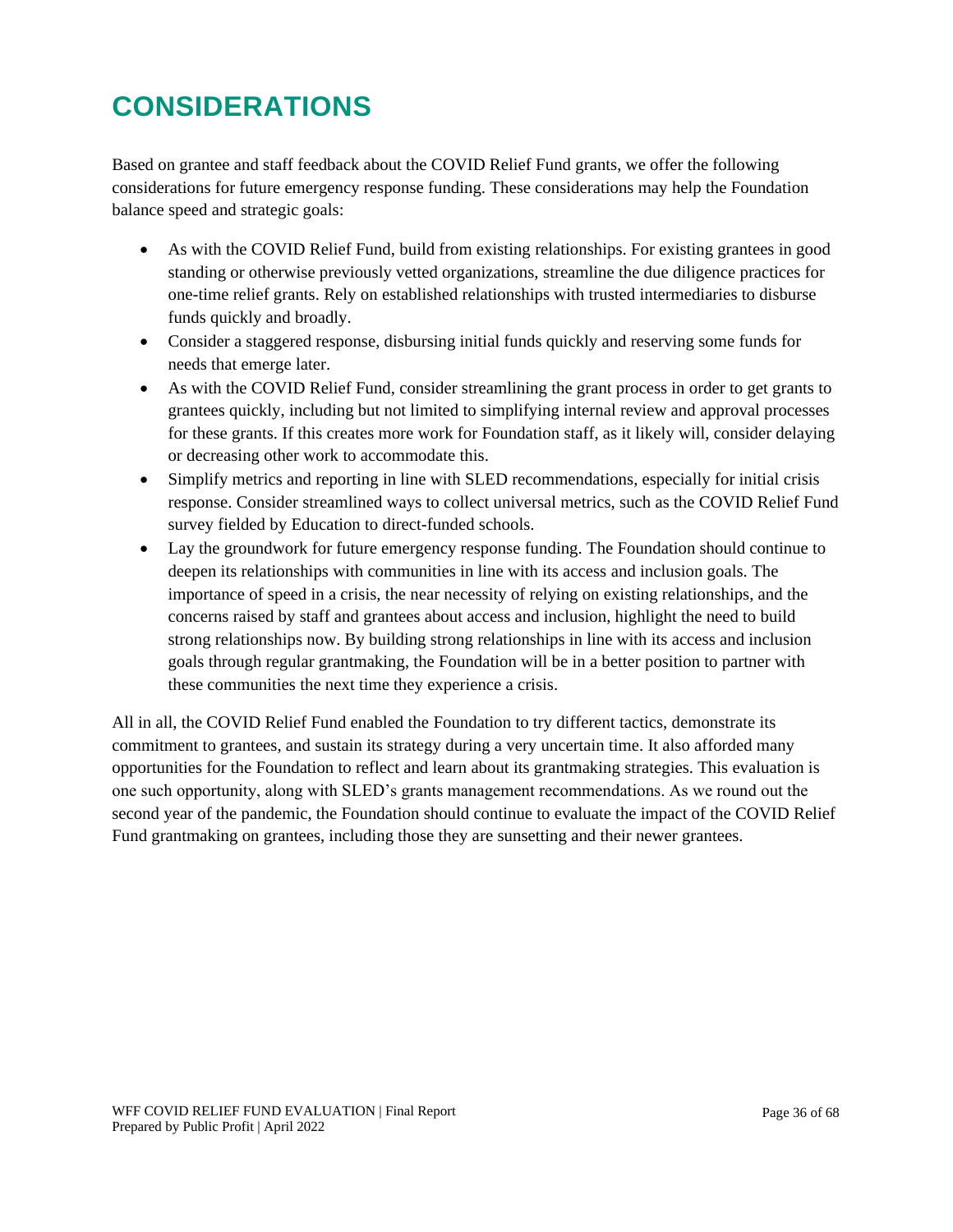## <span id="page-36-0"></span>**APPENDIX A. ENUMERATION OF PERFORMANCE MEASURES**

Public Profit enumerated the impacts of the COVID Relief Fund grants based on completed performance measures as of June 2021. With guidance from SLED, we organized the grant impacts into the following categories, summing where feasible:

- People Reached 'High Touch'
- People Reached 'Low Touch'
- Media, Research, and Training Outputs
- Products Delivered Emergency Response
- Products Delivered Technology
- Other (Difficult to Categorize) Impacts

*Data Limitation Note:* These enumerations do not paint a complete picture of all the impacts of the COVID Relief Fund. In the interviews, grantees reflected on many more and different impacts, including ripple effects on their organizations and beneficiaries, that are not captured in the performance metrics.

### **People Reached – 'High Touch'**

Over 800,000 students/kids and nearly 35,000 families/households were directly reached through the COVID Relief Fund.

#### *Education*

- Students =  $746,139 + 47,675 = 793,814$
- Educators and Staff =  $569,802 + 3,246 = 573,048$
- Researchers  $= 200$
- Families  $= 29,548$
- Schools =  $1,347 + 96 = 1,443$

#### *Home Region*

- Kids/Students  $= 11,650$
- Artists  $= 36$
- Families =  $23 + 114 = 137$
- Small Businesses  $= 56$

#### *Environment*

- Fishers and Farmers =  $1,200 + 600 = 1,800$
- Households with gardens  $= 5,250$
- Crew Members  $= 4$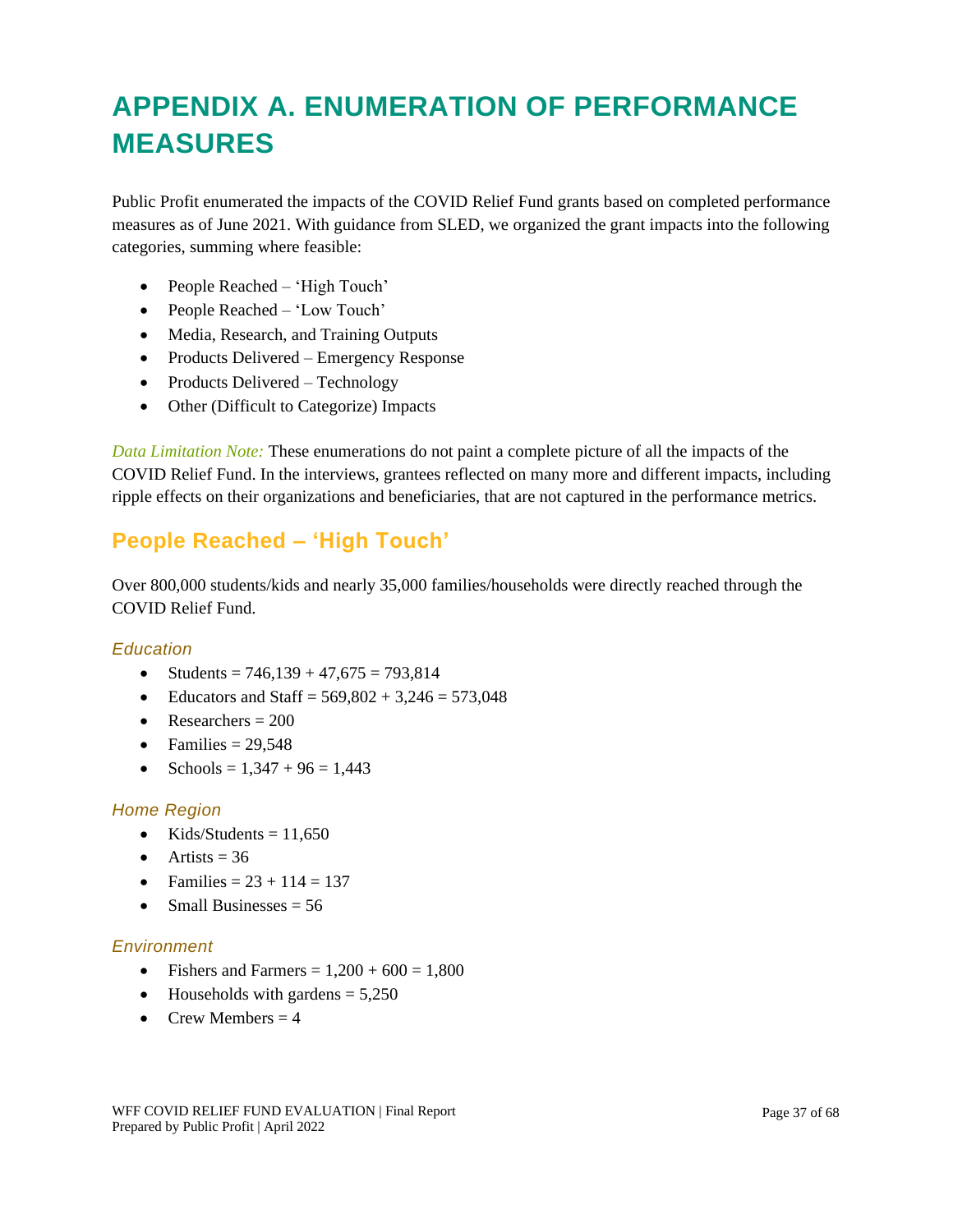### **People Reached - 'Low Touch'**

Over 277 million visits or views of content or media that was developed through the COVID Relief Fund.

#### *Education*

- Resource/Website Visitation  $= 1,459,400$
- Resource/Curriculum Downloads  $= 38,795$

#### *Home Region*

- Visitors/Attendees  $= 3,500 + 60 = 3,560$
- Arts Online Content Views  $= 25,720$

#### *Environment*

• Media Views = 195.5 million + 12.3 million + 68 million =  $275,800,000$ 

### **Media, Research, and Training Outputs**

Over 1,500 news stories/social media posts, nearly 75 research/journalism projects, and over 150 trainings/webinars were conducted through the COVID Relief Fund.

#### *Education*

- News Stories/Media Mentions = 1,400
- Research Articles/Projects  $= 43$
- Resources/Tools/Briefs/Curriculum = 550
- Convening/Trainings/Webinars  $= 153$

#### *Home Region*

• Arts Online Content Episodes  $= 15$ 

#### *Environment*

- News Stories  $= 33 + 7 = 40$
- Campaign Videos  $= 2$
- Social Media Posts  $= 77$
- Other Journalism Projects  $= 30$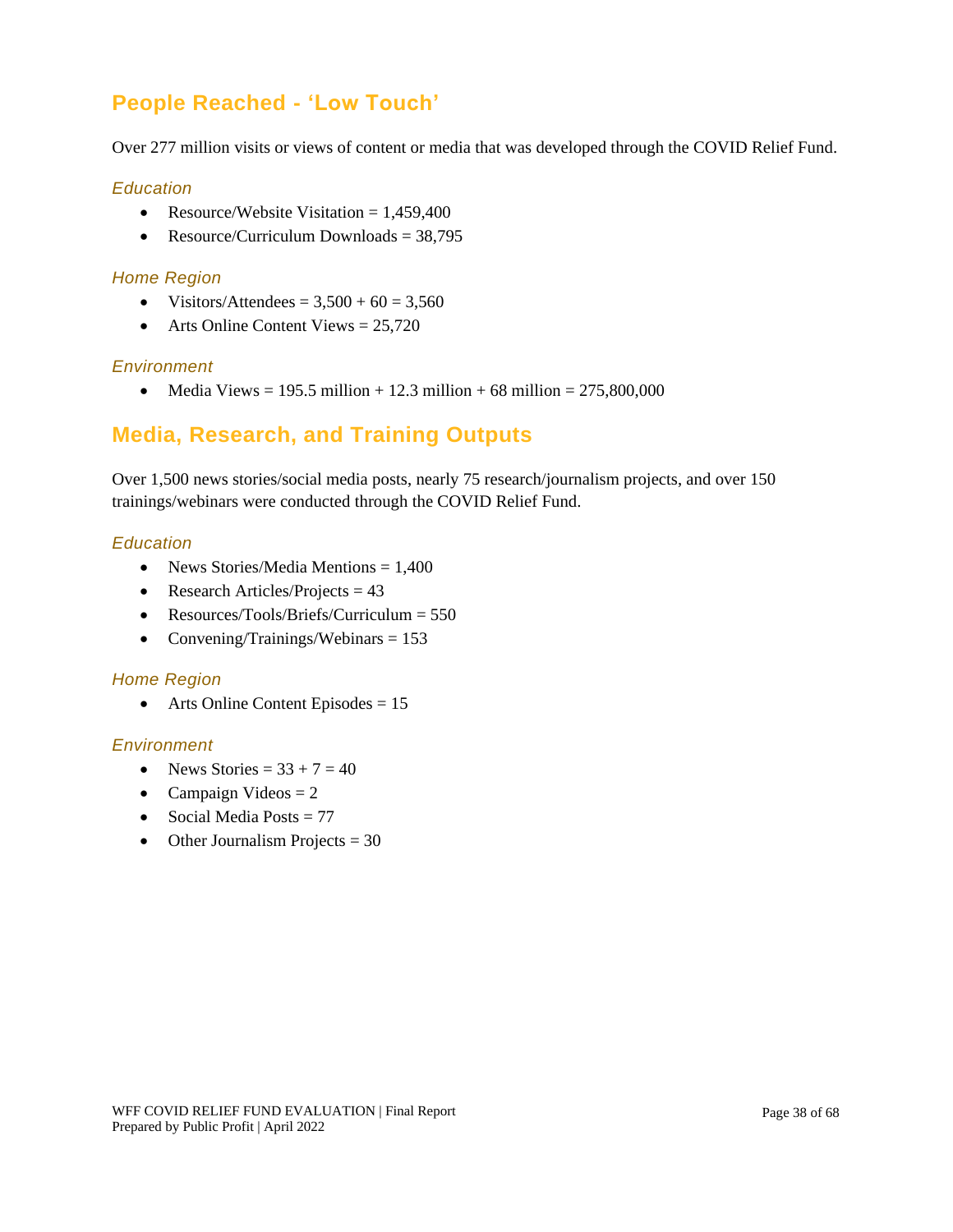### **Products Delivered - Emergency Response**

Nearly 170,000 meals and over 65,000 PPE products were purchased and distributed with the monies provided through the COVID Relief Fund.

#### *Education*

- Meals  $= 140,600$
- Masks  $= 45,000$

#### *Home Region*

- Meals =  $28,000 + 307 + 380 = 28,687$
- Food Boxes  $= 6,600$
- Ventilators  $= 6$
- Masks/Face Coverings  $= 20,815$
- Misters  $= 16$
- Vaccine Doses  $= 30,000$

### **Products Delivered – Technology**

Over 25,000 technological devices were purchased and distributed with the monies provided through the COVID Relief Fund.

#### *Education*

- Hotspots  $= 12,481$
- Chromebooks/Tablets  $= 10.015$

#### *Home Region*

• Devices (hotspots, laptops)  $= 3,309$ 

### **Other (Difficult to Categorize) Impacts**

Grantees also accomplished a variety of other outcomes that do not fit the aforementioned categories.

#### *Home Region*

- Arts organizations  $= 60$
- PPP loans  $= 3$
- Nonprofit organizations supported by LISC across several sectors  $= 45$  (representing 739,100) people)
- Senior serving organizations  $= 21$

#### *Environment*

- Fishery Patrols per Month  $= 28$
- Gallons of Water Saved this Year  $= 4.715,000$
- Conservation Policy Priorities Advanced  $= 3$

WFF COVID RELIEF FUND EVALUATION | Final Report Prepared by Public Profit | April 2022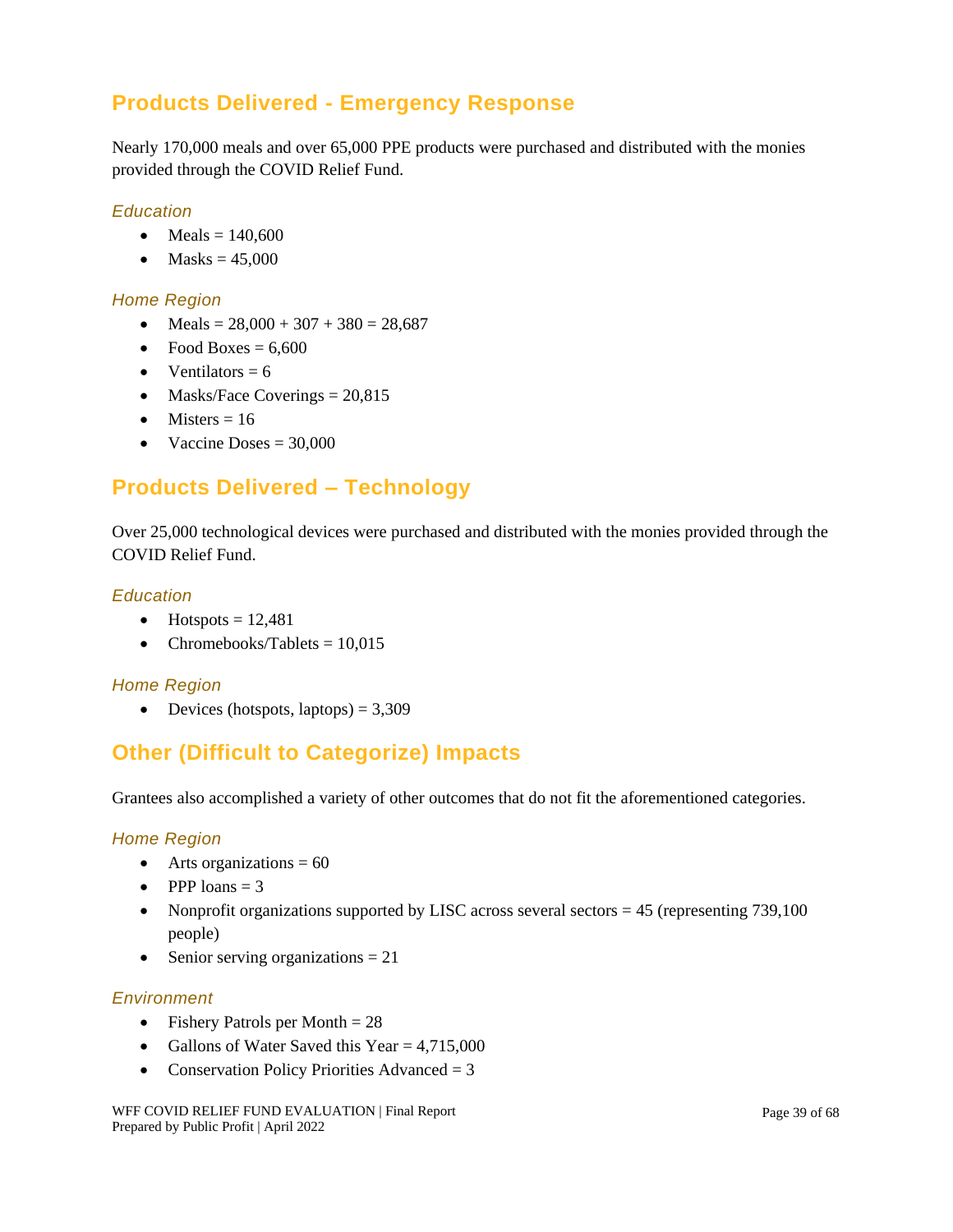## <span id="page-39-0"></span>**APPENDIX B. GRANTEE SURVEY RESULTS**

The survey was successfully administered in December 2021 to 267 COVID-19 Relief Fund grantee organizations. We received 101 total responses, 98 of which were valid for a response rate of 37%.<sup>3</sup> The response rate within each Program Area was similar: 47% for Environment, 38% for Home Region, and 34% for Education. The response rate was similar across grant size: 32% response rate for grantees that received a grant for \$20k or less, 38% for \$20-50k grants, 44% for \$50-150k grants, 35% for \$150-500k grants, and 30% for \$500k or more grants.

Table 2. Grantee responses to: Think about your experience receiving a COVID Relief Fund grant from WFF. Tell us how much you agree or disagree with each statement. Because we received WFF relief funds, our organization…

| <b>Statement</b>                                                                   | <b>Strongly</b><br>Agree | Agree    | <b>Disagree</b> | <b>Strongly</b><br><b>Disagree</b> |
|------------------------------------------------------------------------------------|--------------------------|----------|-----------------|------------------------------------|
| continued working towards our<br>mission throughout the COVID<br>pandemic.         | 80% (78)                 | 18% (18) | $2\%$ (2)       |                                    |
| helped beneficiaries achieve<br>better outcomes than they would<br>have otherwise. | 76% (74)                 | 24% (24) |                 |                                    |
| reached more beneficiaries than<br>we would have otherwise.                        | 73% (72)                 | 22% (22) | 4% (4)          |                                    |
| had a greater impact on our<br>community than we would have<br>otherwise.          | 71% (70)                 | 29% (28) |                 |                                    |
| laid the groundwork for future<br>efforts beyond immediate COVID<br>response.      | 57% (56)                 | 34% (33) | $7\%$ (7)       | $2\%$ (2)                          |
| pivoted to new work or<br>opportunities.                                           | 45% (44)                 | 34% (33) | 18% (18)        | 3% (3)                             |

Source: COVID Relief Fund Grantee Survey. Administered December 2021, N = 98.

<sup>&</sup>lt;sup>3</sup> A valid survey is one where 50% or more of the close-ended questions asked of the respondent were answered.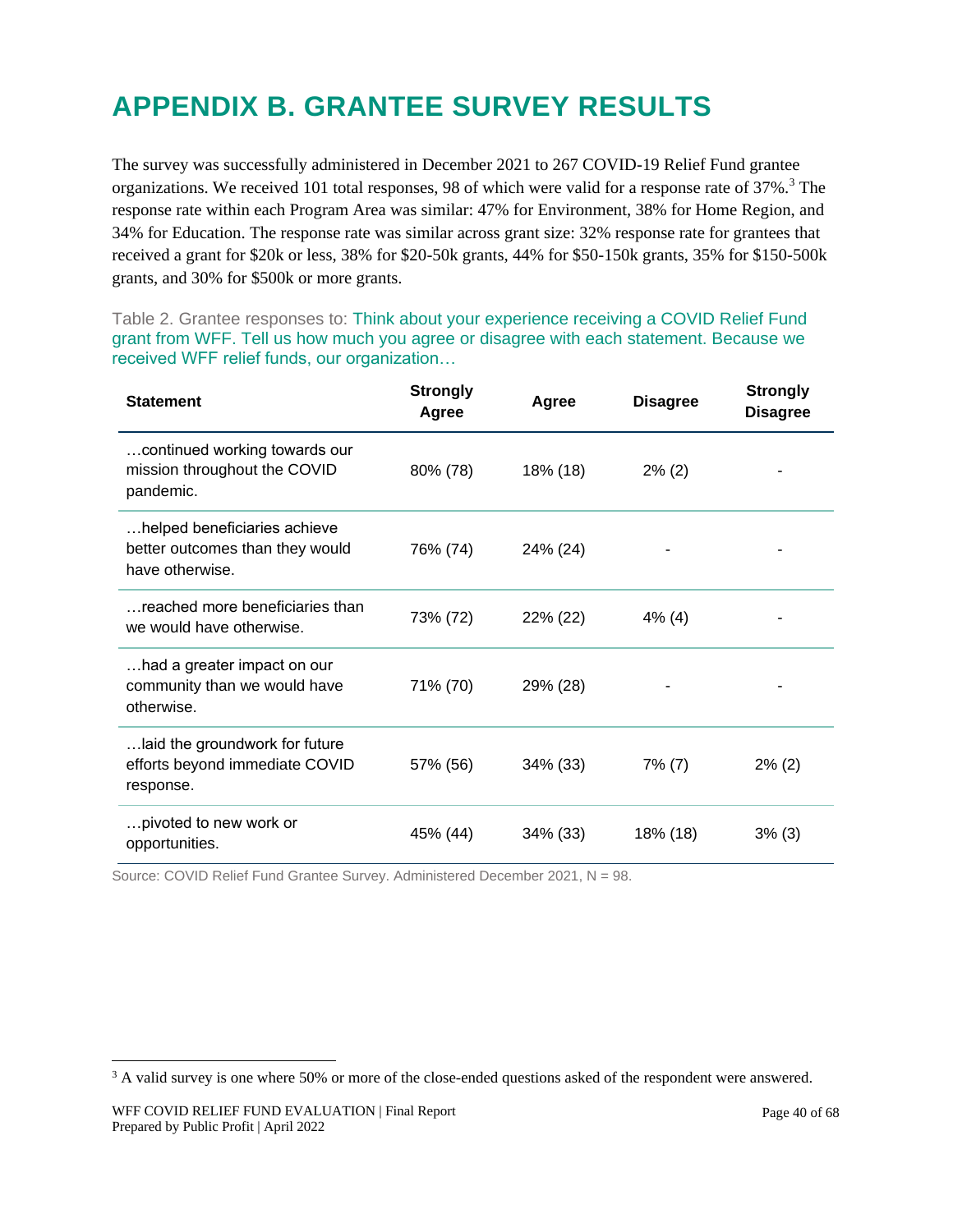Table 3. Environment grantee responses to: Think about your experience receiving a COVID Relief Fund grant from WFF. Tell us how much you agree or disagree with each statement. Because we received WFF relief funds, our organization…

| <b>Statement</b>                                                                   | <b>Strongly</b><br>Agree | Agree      | <b>Disagree</b> | <b>Strongly</b><br><b>Disagree</b> |
|------------------------------------------------------------------------------------|--------------------------|------------|-----------------|------------------------------------|
| continued working towards our<br>mission throughout the COVID<br>pandemic.         | $88\% (7)$               | $13\%$ (1) |                 |                                    |
| helped beneficiaries achieve<br>better outcomes than they would<br>have otherwise. | 75% (6)                  | $25\%$ (2) |                 |                                    |
| had a greater impact on our<br>community than we would have<br>otherwise.          | 75% (6)                  | $25\%$ (2) |                 |                                    |
| reached more beneficiaries than<br>we would have otherwise.                        | 75% (6)                  | $25\%$ (2) |                 |                                    |
| laid the groundwork for future<br>efforts beyond immediate COVID<br>response.      | $63\%$ (5)               | $25\%$ (2) | $13\%$ (1)      |                                    |
| pivoted to new work or<br>opportunities.                                           | $50\%$ (4)               | $38\%$ (3) | $13\%$ (1)      |                                    |

Source: COVID Relief Fund Grantee Survey. Administered December 2021, Environment n = 8.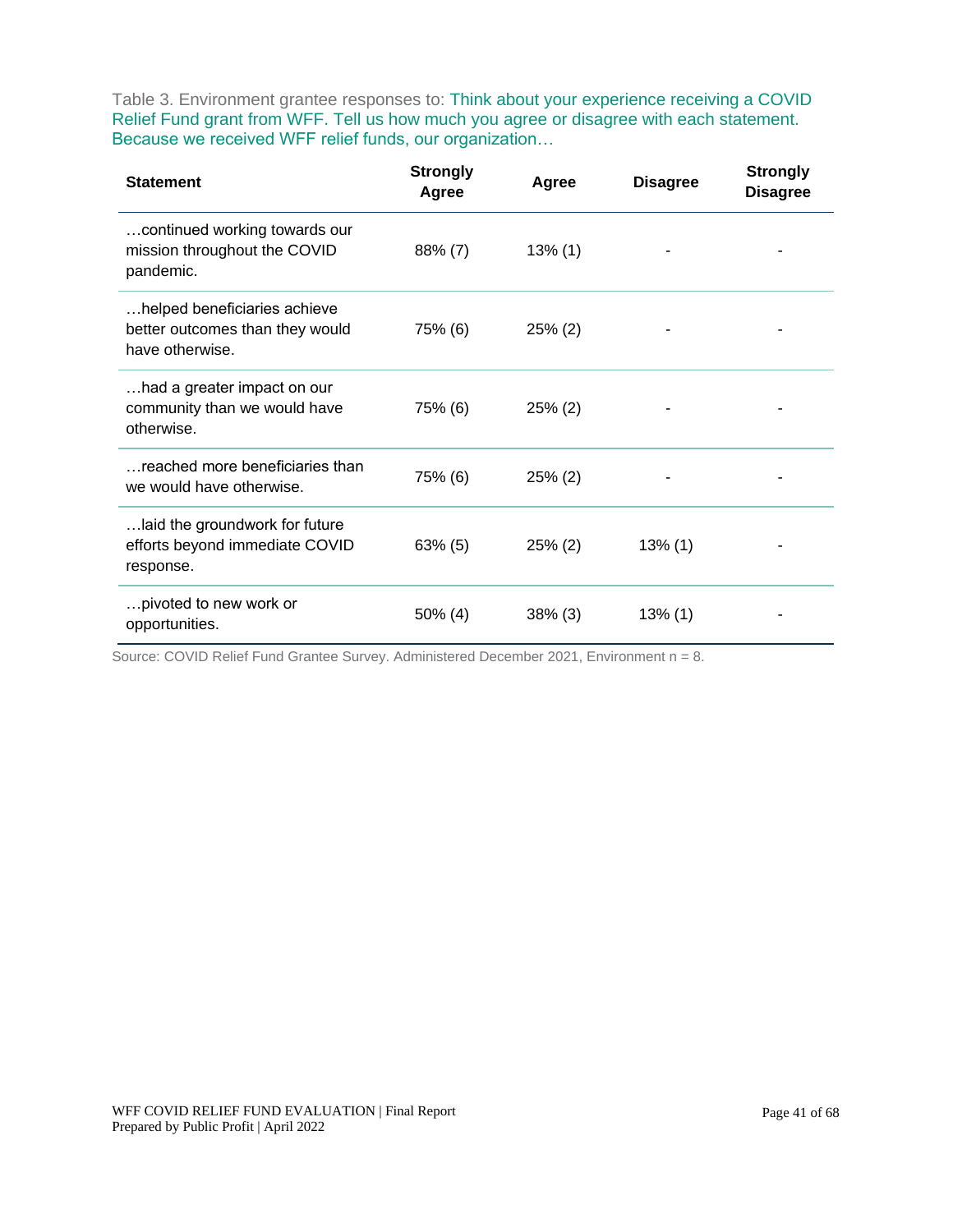Table 4. Home Region grantee responses to: Think about your experience receiving a COVID Relief Fund grant from WFF. Tell us how much you agree or disagree with each statement. Because we received WFF relief funds, our organization…

| <b>Statement</b>                                                                   | <b>Strongly</b><br>Agree | Agree      | <b>Disagree</b> | <b>Strongly</b><br><b>Disagree</b> |
|------------------------------------------------------------------------------------|--------------------------|------------|-----------------|------------------------------------|
| helped beneficiaries achieve<br>better outcomes than they would<br>have otherwise. | 93% (14)                 | $7\%$ (1)  |                 |                                    |
| reached more beneficiaries than<br>we would have otherwise.                        | 93% (14)                 | $7\%$ (1)  |                 |                                    |
| had a greater impact on our<br>community than we would have<br>otherwise.          | 87% (13)                 | $13\% (2)$ |                 |                                    |
| continued working towards our<br>mission throughout the COVID<br>pandemic.         | 87% (13)                 | $13\% (2)$ |                 |                                    |
| pivoted to new work or<br>opportunities.                                           | 73% (11)                 | $20\%$ (3) | $7\%$ (1)       |                                    |
| laid the groundwork for future<br>efforts beyond immediate COVID<br>response.      | 67% (10)                 | $33\%$ (5) |                 |                                    |

Source: COVID Relief Fund Grantee Survey. Administered December 2021, Home Region n = 15.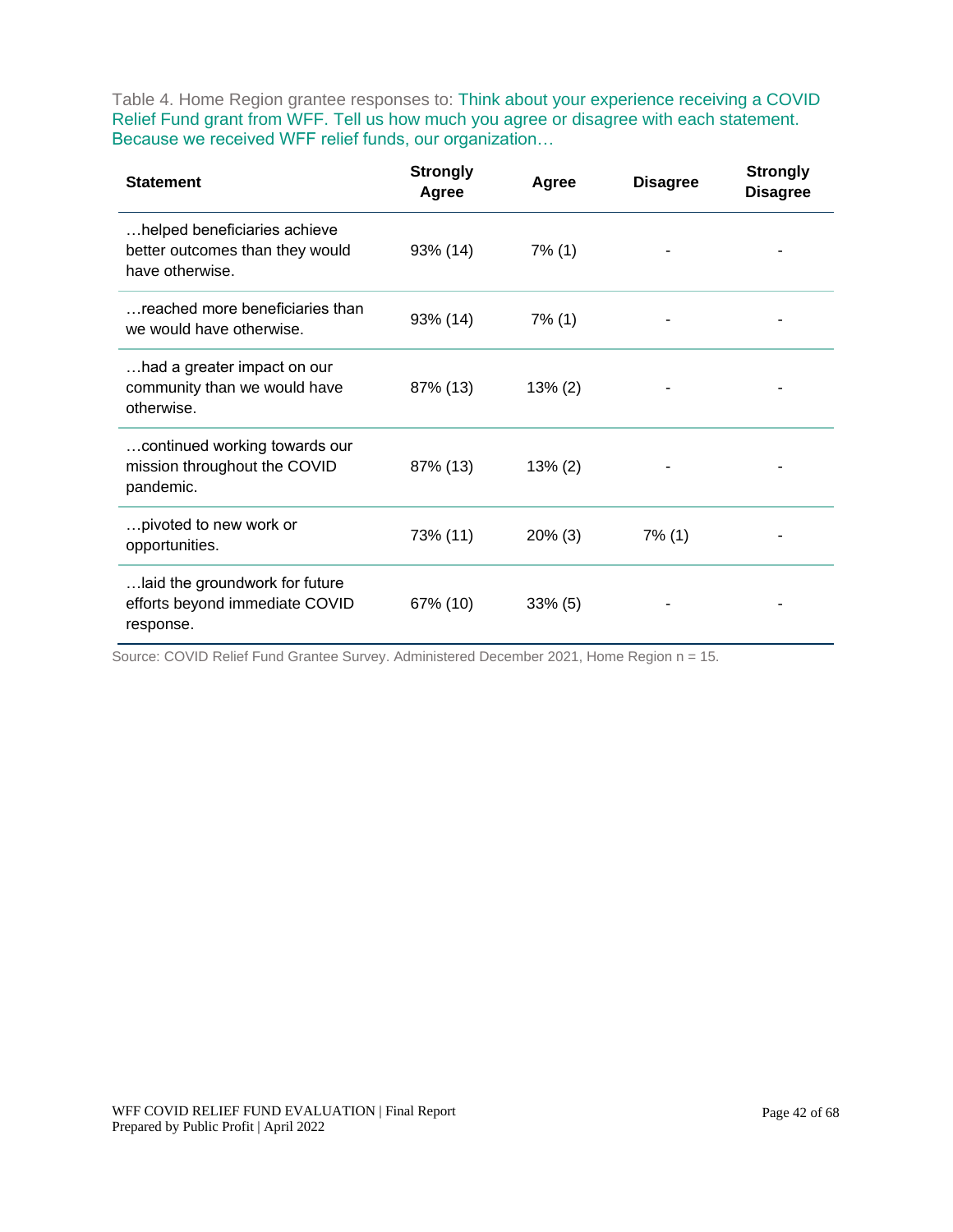Table 5. Education grantee responses to: Think about your experience receiving a COVID Relief Fund grant from WFF. Tell us how much you agree or disagree with each statement. Because we received WFF relief funds, our organization…

| <b>Statement</b>                                                                   | <b>Strongly</b><br>Agree | Agree    | <b>Disagree</b> | <b>Strongly</b><br><b>Disagree</b> |
|------------------------------------------------------------------------------------|--------------------------|----------|-----------------|------------------------------------|
| continued working towards our<br>mission throughout the COVID<br>pandemic.         | 77% (58)                 | 20% (15) | $3\%$ (2)       |                                    |
| helped beneficiaries achieve<br>better outcomes than they would<br>have otherwise. | 72% (54)                 | 28% (21) |                 |                                    |
| reached more beneficiaries than<br>we would have otherwise.                        | 69% (52)                 | 25% (19) | $5\%$ (4)       |                                    |
| had a greater impact on our<br>community than we would have<br>otherwise.          | 68% (51)                 | 32% (24) |                 |                                    |
| laid the groundwork for future<br>efforts beyond immediate COVID<br>response.      | 55% (41)                 | 35% (26) | $8\%$ (6)       | $3\%$ (2)                          |
| pivoted to new work or<br>opportunities.                                           | 39% (29)                 | 36% (27) | 21% (16)        | $4\%$ (3)                          |

Source: COVID Relief Fund Grantee Survey. Administered December 2021, Education n = 75.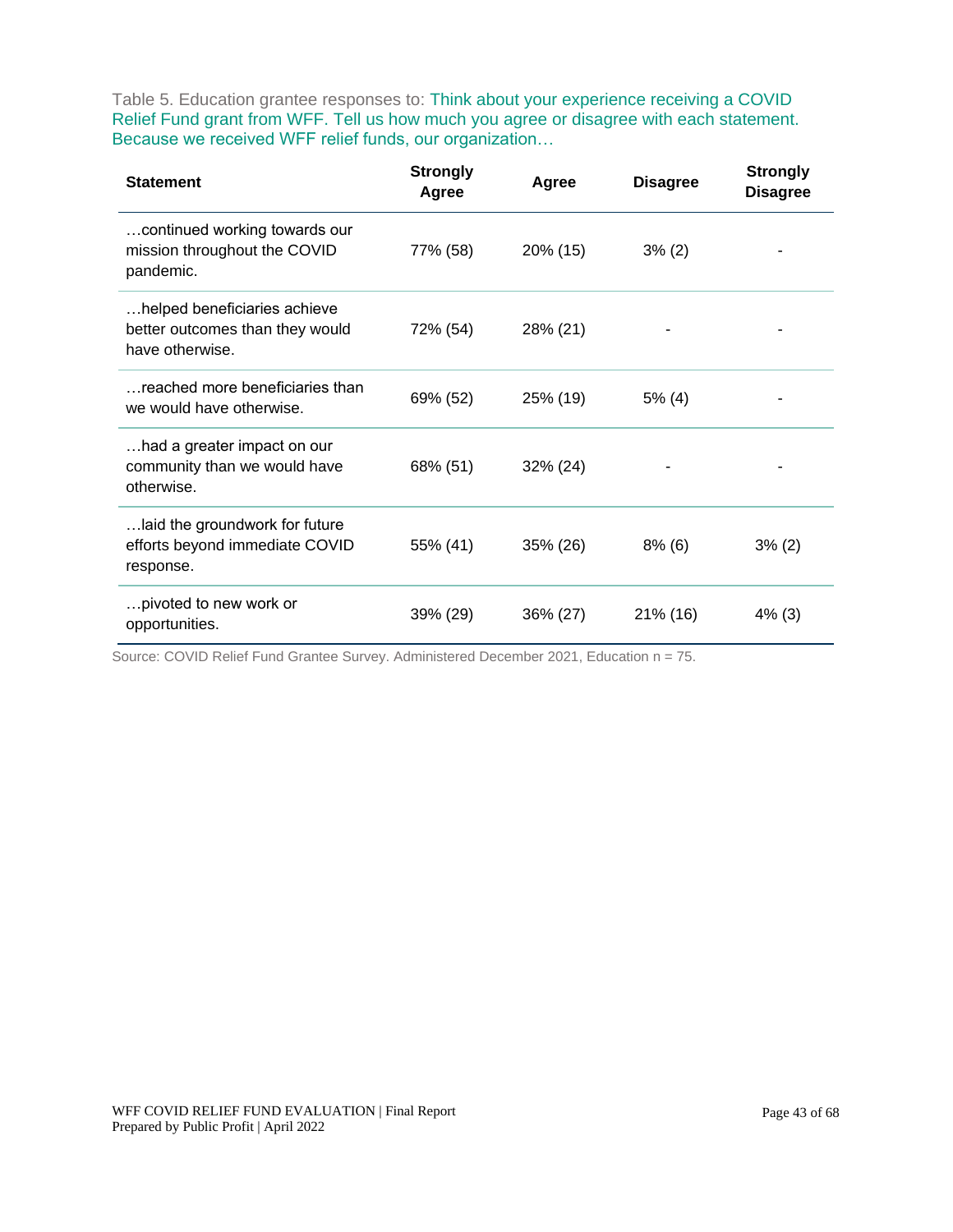Table 6. Grantee responses to: My organization was concerned about our future financial sustainability.

| <b>Response</b>          | <b>Before receiving the COVID</b><br><b>Relief Fund grant</b> | After receiving the COVID<br><b>Relief Fund grant</b> |
|--------------------------|---------------------------------------------------------------|-------------------------------------------------------|
| <b>Strongly Agree</b>    | 34% (33)                                                      | $10\%$ (10)                                           |
| Agree                    | 39% (38)                                                      | 47% (46)                                              |
| <b>Disagree</b>          | 19% (19)                                                      | 31% (30)                                              |
| <b>Strongly Disagree</b> | $7\%$ (7)                                                     | $10\%$ (10)                                           |
| Unsure                   | $1\%$ (1)                                                     | $2\%$ (2)                                             |

Source: COVID Relief Fund Grantee Survey. Administered December 2021, N = 98.

#### Table 7. Grantee responses to: My organization was concerned about our future financial sustainability.

| <b>Program Area</b> | <b>Improved</b> | <b>Stayed the Same</b> | Worsened |
|---------------------|-----------------|------------------------|----------|
| Environment         | $63\%$ (5)      | $38\%$ (3)             | ۰        |
| Home Region         | $60\%$ (6)      | $40\%$ (4)             | ۰        |
| Education           | 53% (27)        | 47% (24)               | ۰        |
| Overall             | 55% (38)        | 45% (31)               | -        |

Source: COVID Relief Fund Grantee Survey. Administered December 2021. Three cases were dropped from this analysis (Education) due to "Unsure" response in pre- and/or post-question and 26 cases were dropped from this analysis (five in Home Region and 21 in Education) due to "Strongly Disagree" or "Disagree" response in the prequestion,  $n = 69$ .

#### Table 8. Grantee responses to: My organization had to or considered laying off employees.

| Response                 | <b>Before receiving the COVID</b><br><b>Fund Relief grant</b> | After receiving the COVID<br><b>Relief Fund grant</b> |
|--------------------------|---------------------------------------------------------------|-------------------------------------------------------|
| <b>Strongly Agree</b>    | 16% (16)                                                      | $2\%$ (2)                                             |
| Agree                    | 23% (23)                                                      | 15% (15)                                              |
| <b>Disagree</b>          | 42% (41)                                                      | 35% (34)                                              |
| <b>Strongly Disagree</b> | 14% (14)                                                      | 47% (46)                                              |
| Unsure                   | $4\%$ (4)                                                     | $1\%$ (1)                                             |

Source: COVID Relief Fund Grantee Survey. Administered December 2021, N = 98.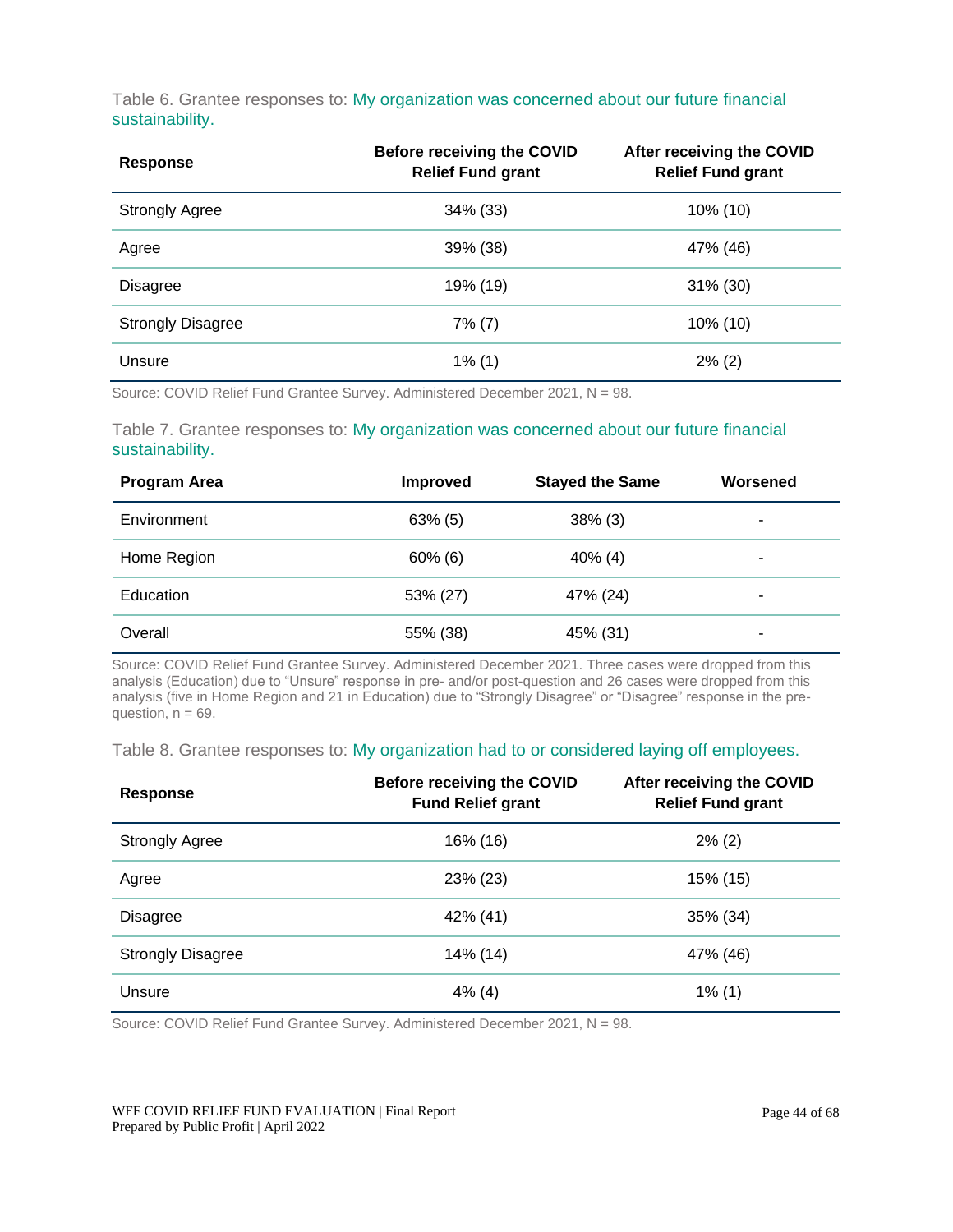|  | Table 9. Grantee responses to: My organization had to or considered laying off employees. |  |
|--|-------------------------------------------------------------------------------------------|--|
|--|-------------------------------------------------------------------------------------------|--|

| <b>Program Area</b> | <b>Improved</b> | <b>Stayed the Same</b> | Worsened |
|---------------------|-----------------|------------------------|----------|
| Environment         | $100\%$ (3)     | ۰                      | ۰        |
| Home Region         | $86\%$ (6)      | $14\%$ (1)             | ۰        |
| Education           | 76% (22)        | $24\%$ (7)             | ۰        |
| Overall             | 79% (31)        | $21\%$ (8)             | ۰        |

Source: COVID Relief Fund Grantee Survey. Administered December 2021. Five cases were dropped from this analysis (one in Environment and four in Education) due to "Unsure" response in pre- and/or post-question and 54 cases were dropped from this analysis (four in Environment, eight in Home Region, and 42 in Education) due to "Strongly Disagree" or "Disagree" response in the pre-question, n = 39.

Table 10. Grantee responses to: My organization had to cut or downsize programming.

| <b>Response</b>          | <b>Before receiving the COVID</b><br><b>Relief Fund grant</b> | After receiving the COVID<br><b>Relief Fund grant</b> |
|--------------------------|---------------------------------------------------------------|-------------------------------------------------------|
| <b>Strongly Agree</b>    | 23% (23)                                                      | $4\%$ (4)                                             |
| Agree                    | 40% (39)                                                      | 14% (14)                                              |
| <b>Disagree</b>          | 28% (27)                                                      | 46% (45)                                              |
| <b>Strongly Disagree</b> | $8\%$ (8)                                                     | 35% (34)                                              |
| Unsure                   | $1\%$ (1)                                                     | $1\%$ (1)                                             |

Source: COVID Relief Fund Grantee Survey. Administered December 2021, N = 98.

#### Table 11. Grantee responses to: My organization had to cut or downsize programming.

| <b>Program Area</b> | <b>Improved</b> | <b>Stayed the Same</b> | Worsened |
|---------------------|-----------------|------------------------|----------|
| Environment         | $60\%$ (3)      | $40\%$ (2)             | ۰        |
| Home Region         | $82\%$ (9)      | $18\%$ (2)             | ۰        |
| Education           | 85% (39)        | $15\% (7)$             | -        |
| Overall             | 82% (51)        | 18% (11)               | ۰        |

Source: COVID Relief Fund Grantee Survey. Administered December 2021. Two cases were dropped from this analysis (Education) due to "Unsure" response in pre- and/or post-question and 34 cases were dropped from this analysis (three in Environment, four in Home Region, and 27 in Education) due to "Strongly Disagree" or "Disagree" response in the pre-question,  $n = 62$ .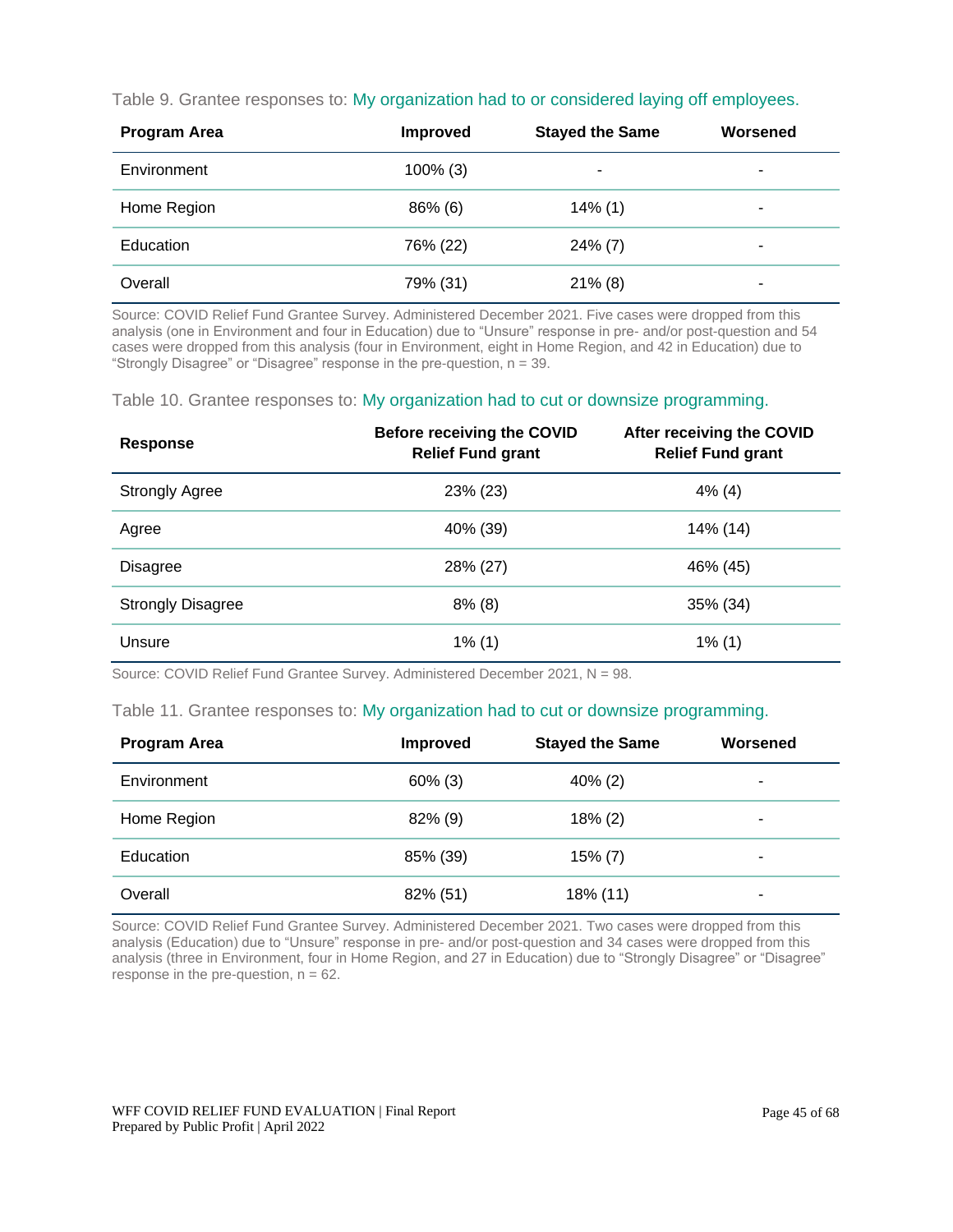| Table 12. Grantee responses to: My organization was actively seeking sources of relief funding. |  |  |  |
|-------------------------------------------------------------------------------------------------|--|--|--|
|-------------------------------------------------------------------------------------------------|--|--|--|

| Response                 | <b>Before receiving the COVID</b><br><b>Relief Fund grant</b> | <b>After receiving the COVID</b><br><b>Relief Fund grant</b> |
|--------------------------|---------------------------------------------------------------|--------------------------------------------------------------|
| <b>Strongly Agree</b>    | 45% (44)                                                      | 24% (24)                                                     |
| Agree                    | 33% (32)                                                      | 48% (47)                                                     |
| <b>Disagree</b>          | $11\%$ (11)                                                   | $13\%$ (13)                                                  |
| <b>Strongly Disagree</b> | $6\%$ (6)                                                     | $9\%$ (9)                                                    |
| Unsure                   | 5% (5)                                                        | $5\%$ (5)                                                    |

Source: COVID Relief Fund Grantee Survey. Administered December 2021, N = 98.

Table 13. Grantee responses to: My organization was actively seeking sources of relief funding.

| <b>Program Area</b> | More So    | <b>Stayed the Same</b> | <b>Less So</b> |
|---------------------|------------|------------------------|----------------|
| Environment         | $29\%$ (2) | $71\%$ (5)             | ۰              |
| Home Region         | $50\%$ (6) | $50\%$ (6)             | -              |
| Education           | 36% (20)   | 61% (34)               | $4\%$ (2)      |
| Overall             | 37% (28)   | 60% (45)               | 3% (2)         |

Source: COVID Relief Fund Grantee Survey. Administered December 2021. Six cases were dropped from this analysis (Education) due to "Unsure" response in pre- and/or post- question and 17 cases were dropped from this analysis (one in Environment, three in Home Region, and 13 in Education) due to "Strongly Disagree" or "Disagree" response in the pre-question,  $n = 75$ .

#### Table 14. Grantee responses to: Prior to the COVID Relief Fund, had you received a previous grant from WFF?

| <b>Program Area</b> | No         | Yes         |
|---------------------|------------|-------------|
| Environment         | ۰          | $100\%$ (8) |
| Home Region         | $13\% (2)$ | 87% (13)    |
| Education           | 29% (22)   | 71% (53)    |

Source: COVID Relief Fund Grantee Survey. Administered December 2021, N = 98. The response "No" would mean the respondent is a new grantee, whereas the response "Yes" would mean they are an existing or former grantee.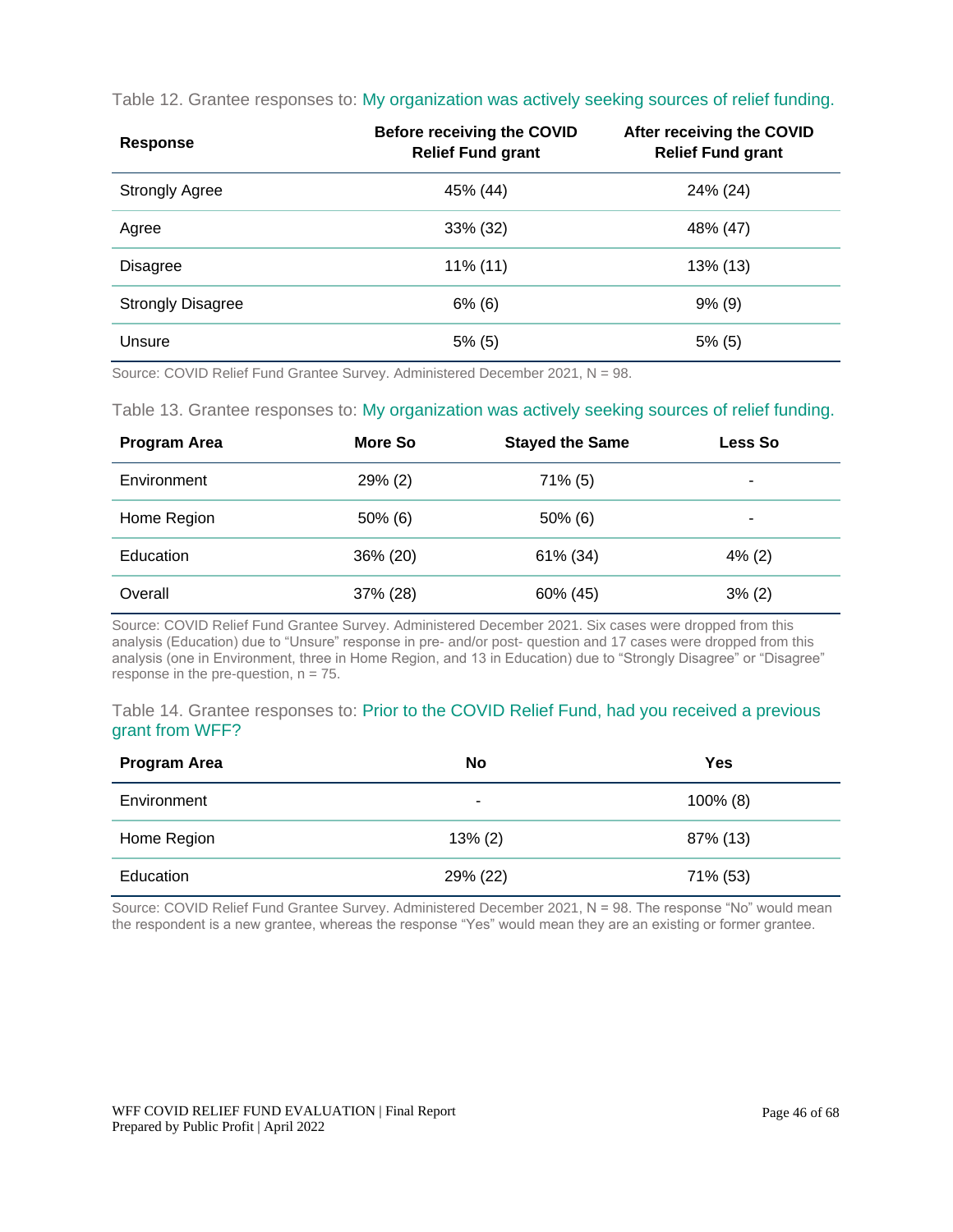Table 15. Grantee responses to: Think about your experience receiving a COVID Relief Fund grant from WFF. Compared to your previous experience with WFF grants:

| <b>Statement</b>                                                                                                                    | <b>Strongly</b><br>Agree | Agree    | <b>Disagree</b> | <b>Strongly</b><br><b>Disagree</b> | <b>Unsure</b> |
|-------------------------------------------------------------------------------------------------------------------------------------|--------------------------|----------|-----------------|------------------------------------|---------------|
| The COVID Relief Fund grant<br>application process was<br>simpler.                                                                  | 69% (51)                 | 23% (17) | $1\%$ (1)       |                                    | $7\%$ (5)     |
| The COVID Relief Fund grant<br>process, from application to<br>disbursement of funds, was<br>faster.                                | 68% (50)                 | 26% (19) |                 |                                    | $7\%$ (5)     |
| The reporting requirements<br>were simpler for the COVID<br>Relief Fund grant.                                                      | 68% (50)                 | 20% (15) | $4\%$ (3)       |                                    | $8\%$ (6)     |
| Performance metrics (outputs<br>and outcomes) for the COVID<br>Relief Fund grant were easier<br>to determine.                       | 54% (40)                 | 26% (19) | $8\%$ (6)       |                                    | $12\%$ (9)    |
| It was easier to demonstrate<br>success on the performance<br>metrics (outputs and<br>outcomes) for the COVID<br>Relief Fund grant. | 50% (37)                 | 30% (22) | 5% (4)          |                                    | 15% (11)      |
| My Program Officer was more<br>proactive about offering our<br>organization funding.                                                | 46% (34)                 | 30% (22) | $5\%$ (4)       |                                    | 19% (14)      |

Source: COVID Relief Fund Grantee Survey. Administered December 2021. Only those who indicated that they had received a previous WFF grant were asked these questions,  $n = 74$ .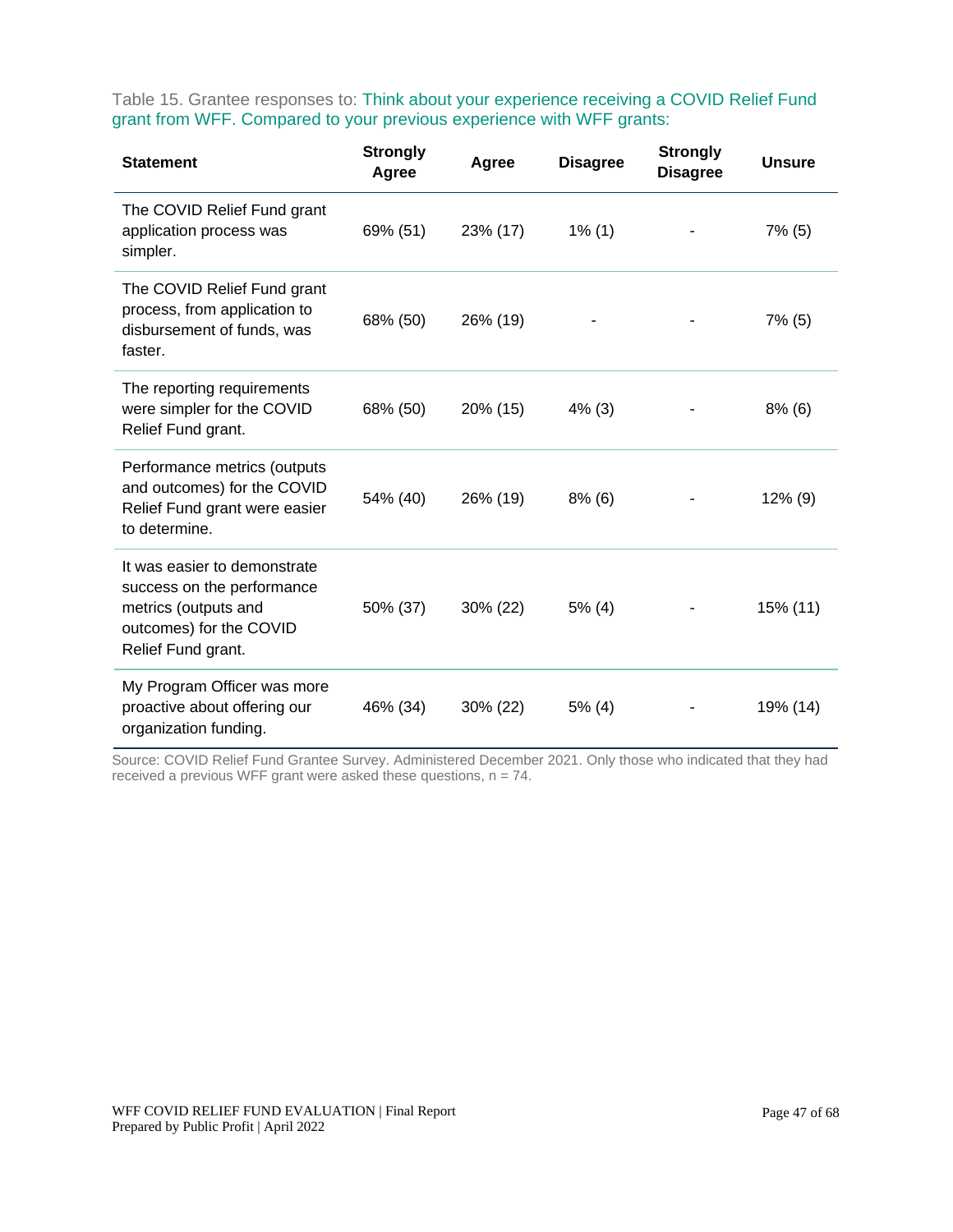Table 16. Environment grantee responses to: Think about your experience receiving a COVID Relief Fund grant from WFF. Compared to your previous experience with WFF grants:

| <b>Statement</b>                                                                                                                    | <b>Strongly</b><br>Agree | Agree      | <b>Disagree</b> | <b>Strongly</b><br><b>Disagree</b> | <b>Unsure</b> |
|-------------------------------------------------------------------------------------------------------------------------------------|--------------------------|------------|-----------------|------------------------------------|---------------|
| Performance metrics (outputs<br>and outcomes) for the COVID<br>Relief Fund grant were easier<br>to determine.                       | 88% (7)                  |            |                 |                                    | $13\%$ (1)    |
| It was easier to demonstrate<br>success on the performance<br>metrics (outputs and outcomes)<br>for the COVID Relief Fund<br>grant. | 75% (6)                  | $13\%$ (1) |                 |                                    | $13\%$ (1)    |
| The COVID Relief Fund grant<br>process, from application to<br>disbursement of funds, was<br>faster.                                | 75% (6)                  | $25\%$ (2) |                 |                                    |               |
| The reporting requirements<br>were simpler for the COVID<br>Relief Fund grant.                                                      | 75% (6)                  | $13\%$ (1) |                 |                                    | $13\%$ (1)    |
| The COVID Relief Fund grant<br>application process was<br>simpler.                                                                  | 75% (6)                  | 25% (2)    |                 |                                    |               |
| My Program Officer was more<br>proactive about offering our<br>organization funding.                                                | $50\%$ (4)               | 38% (3)    |                 |                                    | $13\%$ (1)    |

Source: COVID Relief Fund Grantee Survey. Administered December 2021. Only those who indicated that they had received a previous WFF grant were asked these questions, Environment  $n = 8$ .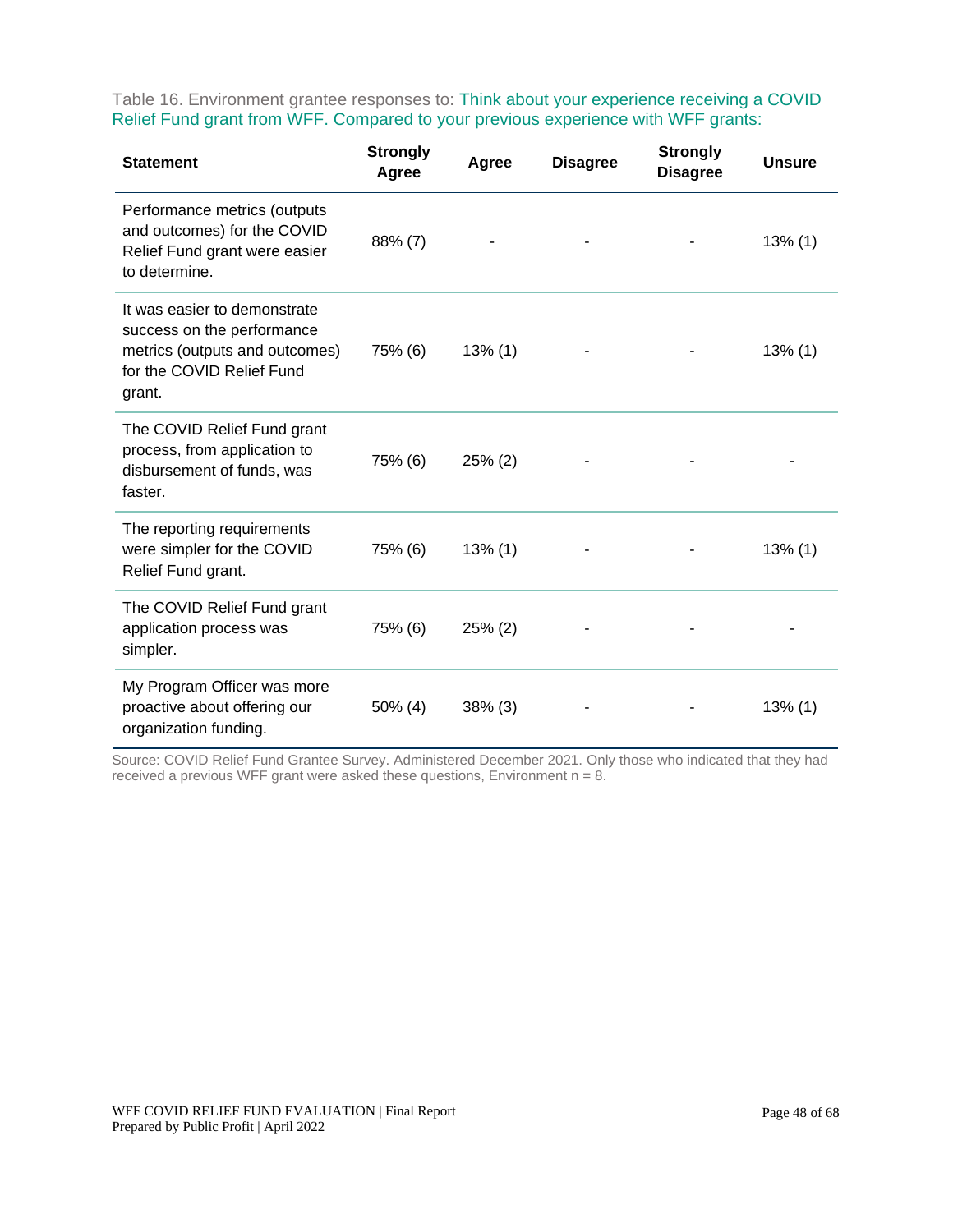Table 17. Home Region grantee responses to: Think about your experience receiving a COVID Relief Fund grant from WFF. Compared to your previous experience with WFF grants:

| <b>Statement</b>                                                                                                                    | <b>Strongly</b><br>Agree | Agree      | <b>Disagree</b> | <b>Strongly</b><br><b>Disagree</b> | <b>Unsure</b> |
|-------------------------------------------------------------------------------------------------------------------------------------|--------------------------|------------|-----------------|------------------------------------|---------------|
| The COVID Relief Fund grant<br>process, from application to<br>disbursement of funds, was<br>faster.                                | 54% (7)                  | $38\%$ (5) |                 |                                    | $8\%$ (1)     |
| The COVID Relief Fund grant<br>application process was<br>simpler.                                                                  | 54% (7)                  | $31\%$ (4) | $8\%$ (1)       |                                    | $8\%$ (1)     |
| My Program Officer was more<br>proactive about offering our<br>organization funding.                                                | 46% (6)                  | $38\%$ (5) | $8\%$ (1)       |                                    | $8\%$ (1)     |
| The reporting requirements<br>were simpler for the COVID<br>Relief Fund grant.                                                      | 46% (6)                  | 15% (2)    | $23\%$ (3)      |                                    | $15\%$ (2)    |
| It was easier to demonstrate<br>success on the performance<br>metrics (outputs and outcomes)<br>for the COVID Relief Fund<br>grant. | $38\%$ (5)               | 15% (2)    | $23\%$ (3)      |                                    | 23% (3)       |
| Performance metrics (outputs<br>and outcomes) for the COVID<br>Relief Fund grant were easier<br>to determine.                       | $38\%$ (5)               | $23\%$ (3) | $23\%$ (3)      |                                    | 15% (2)       |

Source: COVID Relief Fund Grantee Survey. Administered December 2021. Only those who indicated that they had received a previous WFF grant were asked these questions, Home Region n = 13.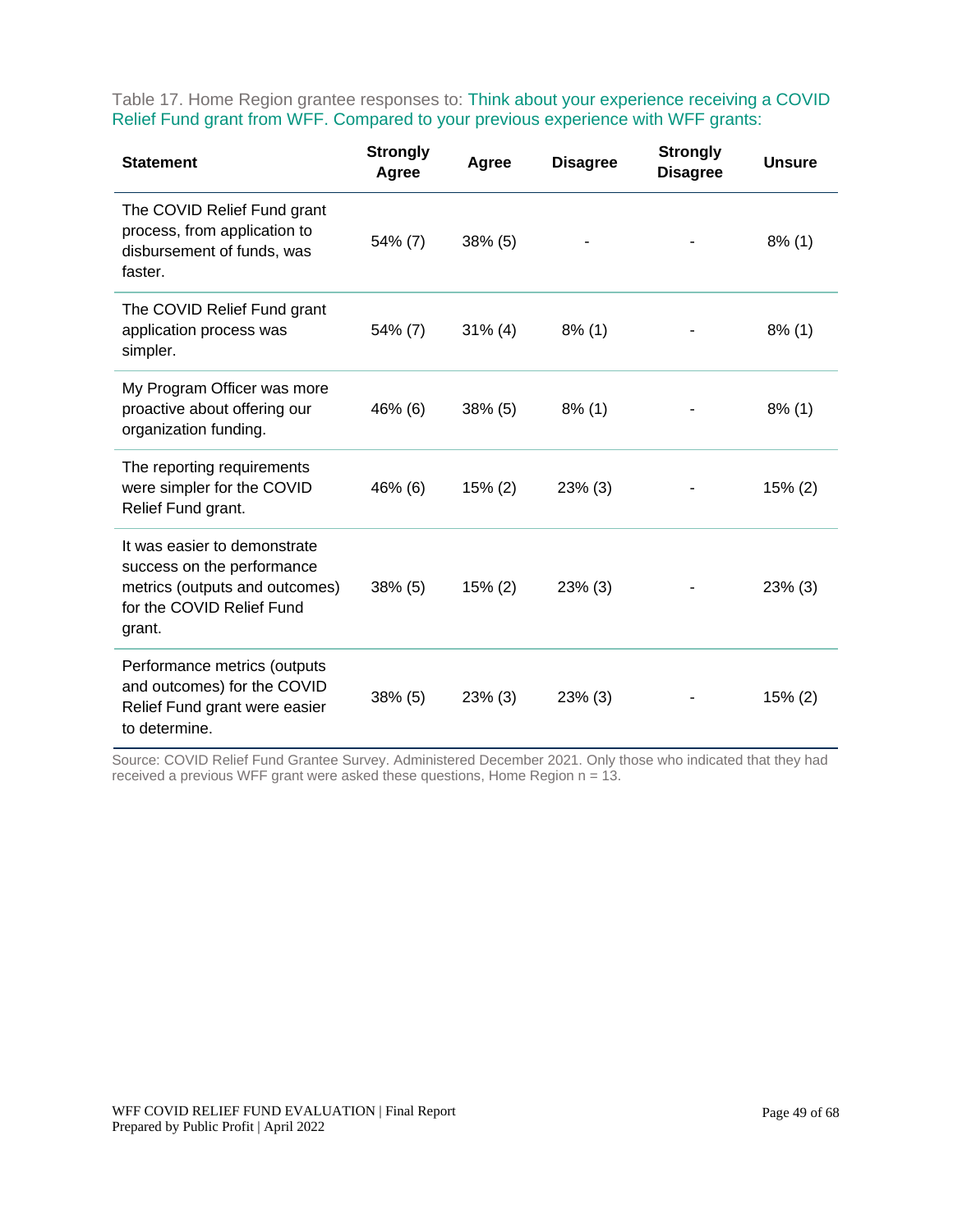Table 18. Education grantee responses to: Think about your experience receiving a COVID Relief Fund grant from WFF. Compared to your previous experience with WFF grants:

| <b>Statement</b>                                                                                                                    | <b>Strongly</b><br>Agree | Agree       | <b>Disagree</b> | <b>Strongly</b><br><b>Disagree</b> | <b>Unsure</b> |
|-------------------------------------------------------------------------------------------------------------------------------------|--------------------------|-------------|-----------------|------------------------------------|---------------|
| The reporting requirements<br>were simpler for the COVID<br>Relief Fund grant.                                                      | 72% (38)                 | 23% (12)    |                 |                                    | $6\%$ (3)     |
| The COVID Relief Fund grant<br>application process was<br>simpler.                                                                  | 72% (38)                 | $21\%$ (11) |                 |                                    | $8\%$ (4)     |
| The COVID Relief Fund grant<br>process, from application to<br>disbursement of funds, was<br>faster.                                | 70% (37)                 | 23% (12)    |                 |                                    | $8\%$ (4)     |
| Performance metrics (outputs<br>and outcomes) for the COVID<br>Relief Fund grant were easier<br>to determine.                       | 53% (28)                 | 30% (16)    | $6\%$ (3)       |                                    | $11\%$ (6)    |
| It was easier to demonstrate<br>success on the performance<br>metrics (outputs and outcomes)<br>for the COVID Relief Fund<br>grant. | 49% (26)                 | 36% (19)    | $2\%$ (1)       |                                    | $13\% (7)$    |
| My Program Officer was more<br>proactive about offering our<br>organization funding.                                                | 45% (24)                 | 26% (14)    | $6\%$ (3)       |                                    | 23% (12)      |

Source: COVID Relief Fund Grantee Survey. Administered December 2021. Only those who indicated that they had received a previous WFF grant were asked these questions, Education n = 53.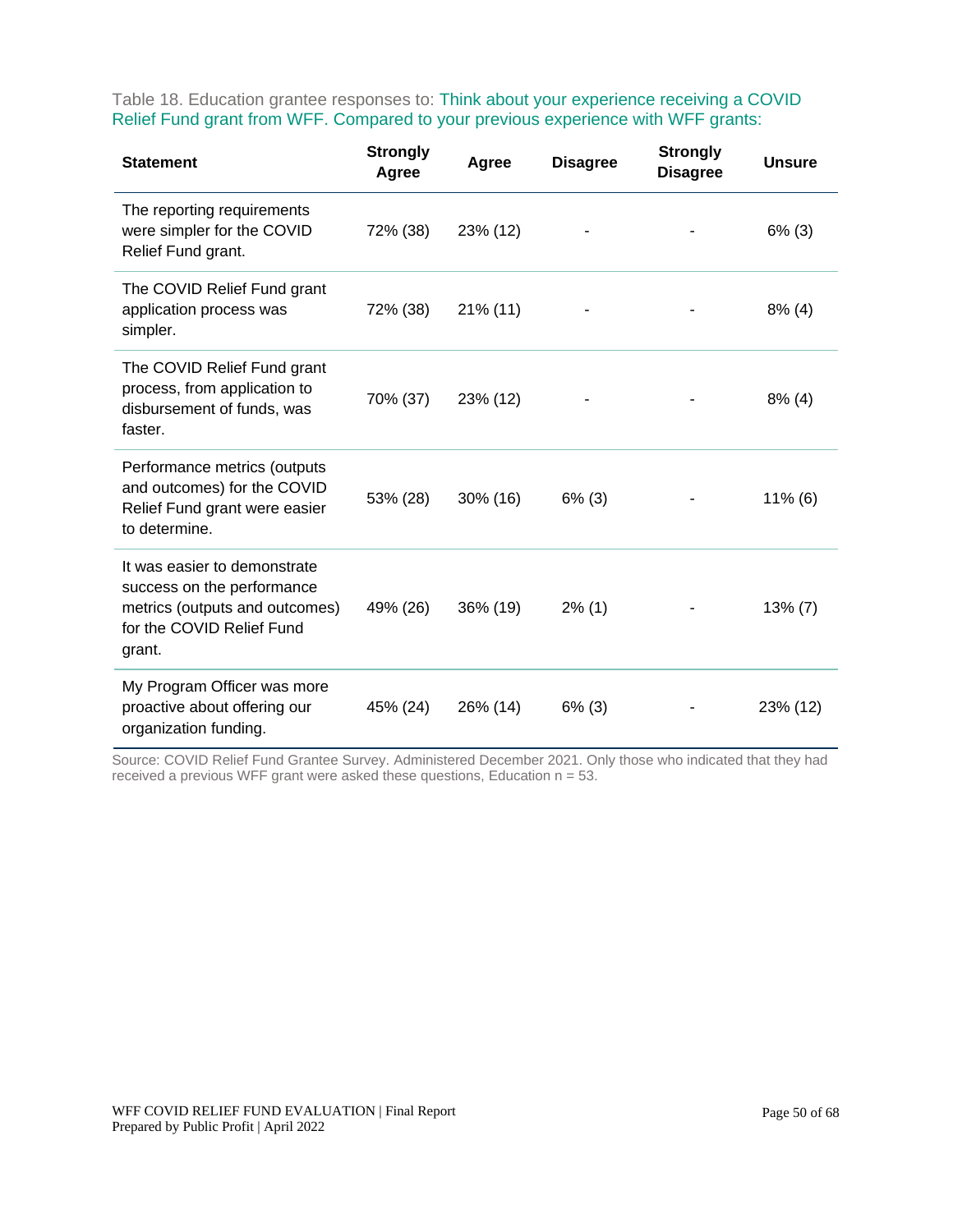Table 19. Grantees responses to: Did you receive COVID relief funds from private foundations other than WFF?

| <b>Program Area</b> | <b>No</b>  | Yes        |
|---------------------|------------|------------|
| Environment         | $25\%$ (2) | 75% (6)    |
| Home Region         | $40\%$ (6) | $60\%$ (9) |
| Education           | 44% (33)   | 56% (42)   |

Source: COVID Relief Fund Grantee Survey. Administered December 2021, N = 98.

Table 20. Grantee responses to: Think about your experience receiving a COVID Relief Fund grant from WFF. Compared to the experience of receiving COVID relief grants from similar private foundations:

| <b>Statement</b>                                                                                                                        | <b>Strongly</b><br>Agree | Agree    | <b>Disagree</b> | <b>Strongly</b><br><b>Disagree</b> | <b>Unsure</b> |
|-----------------------------------------------------------------------------------------------------------------------------------------|--------------------------|----------|-----------------|------------------------------------|---------------|
| The WFF COVID Relief Fund<br>grant application process was<br>simpler.                                                                  | 32% (18)                 | 39% (22) | 21% (12)        |                                    | 9% (5)        |
| The WFF COVID Relief Fund<br>grant process, from application<br>to disbursement of funds, was<br>faster.                                | 28% (16)                 | 47% (27) | $16\%$ (9)      |                                    | 9% (5)        |
| The reporting requirements<br>were simpler for the WFF<br>COVID Relief Fund grant.                                                      | 28% (16)                 | 33% (19) | $16\%$ (9)      |                                    | 23% (13)      |
| It was easier to demonstrate<br>success on the performance<br>metrics (outputs and outcomes)<br>for the WFF COVID Relief Fund<br>grant. | 26% (15)                 | 39% (22) | 18% (10)        |                                    | 18% (10)      |
| Performance metrics (outputs<br>and outcomes) for the WFF<br><b>COVID Relief Fund grant were</b><br>easier to determine.                | 26% (15)                 | 37% (21) | 19% (11)        |                                    | 18% (10)      |
| The WFF Program Officer was<br>more proactive about offering<br>our organization COVID Relief<br>Fund monies.                           | 23% (13)                 | 46% (26) | 18% (10)        |                                    | $14\%$ (8)    |

Source: COVID Relief Fund Grantee Survey. Administered December 2021. Only those who indicated that they had received COVID relief from a similar private foundation were asked these questions, n = 57.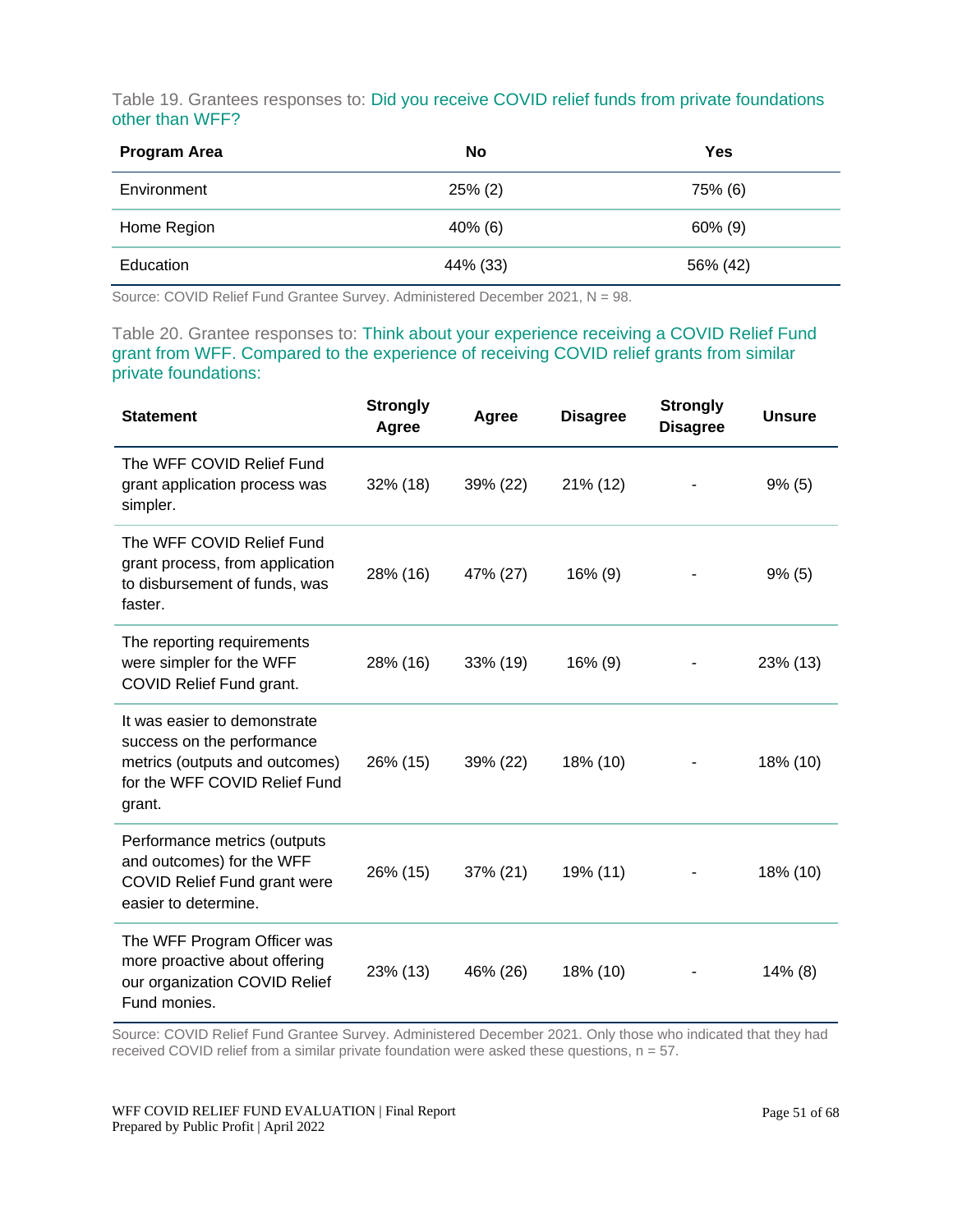Table 21. Environment grantee responses to: Think about your experience receiving a COVID Relief Fund grant from WFF. Compared to the experience of receiving COVID relief grants from similar private foundations:

| <b>Statement</b>                                                                                                                        | <b>Strongly</b><br>Agree | Agree      | <b>Disagree</b> | <b>Strongly</b><br><b>Disagree</b> | <b>Unsure</b> |
|-----------------------------------------------------------------------------------------------------------------------------------------|--------------------------|------------|-----------------|------------------------------------|---------------|
| It was easier to demonstrate<br>success on the performance<br>metrics (outputs and outcomes)<br>for the WFF COVID Relief Fund<br>grant. | $50\%$ (3)               |            | $33\% (2)$      |                                    | 17% (1)       |
| The reporting requirements<br>were simpler for the WFF<br>COVID Relief Fund grant.                                                      | 50% (3)                  |            | $33\% (2)$      |                                    | $17\%$ (1)    |
| The WFF COVID Relief Fund<br>grant application process was<br>simpler.                                                                  | $50\%$ (3)               |            | $50\%$ (3)      |                                    |               |
| Performance metrics (outputs<br>and outcomes) for the WFF<br><b>COVID Relief Fund grant were</b><br>easier to determine.                | $33\% (2)$               |            | $67\%$ (4)      |                                    |               |
| The WFF COVID Relief Fund<br>grant process, from application<br>to disbursement of funds, was<br>faster.                                | $33\% (2)$               | 17% (1)    | $50\%$ (3)      |                                    |               |
| The WFF Program Officer was<br>more proactive about offering<br>our organization COVID Relief<br>Fund monies.                           | $33\% (2)$               | $33\%$ (2) | $33\%$ (2)      |                                    |               |

Source: COVID Relief Fund Grantee Survey. Administered December 2021. Only those who indicated that they had received COVID relief from a similar private foundation were asked these questions, Environment  $n = 6$ .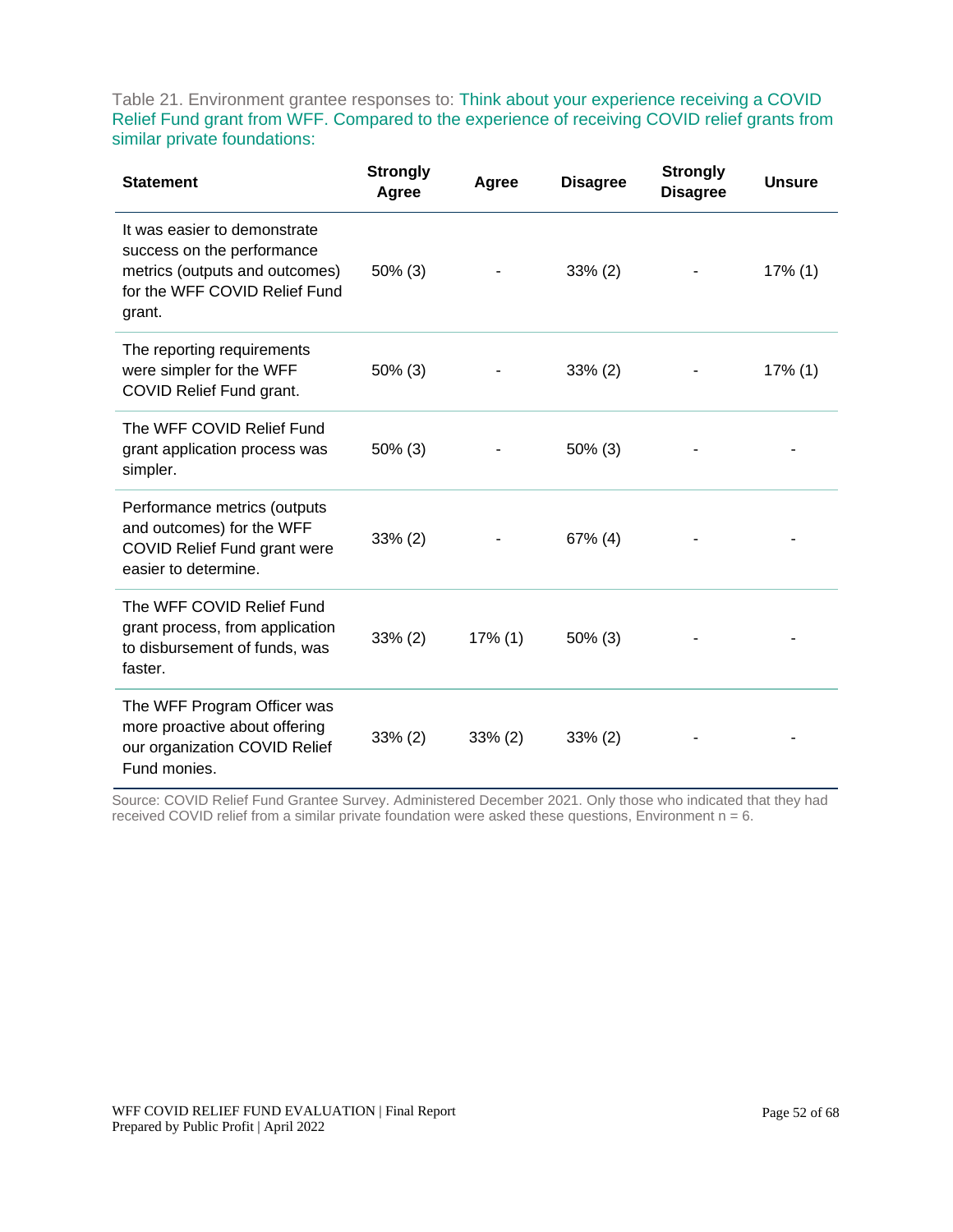Table 22. Home Region grantee responses to: Think about your experience receiving a COVID Relief Fund grant from WFF. Compared to the experience of receiving COVID relief grants from similar private foundations:

| <b>Statement</b>                                                                                                                        | <b>Strongly</b><br>Agree | Agree      | <b>Disagree</b> | <b>Strongly</b><br><b>Disagree</b> | <b>Unsure</b> |
|-----------------------------------------------------------------------------------------------------------------------------------------|--------------------------|------------|-----------------|------------------------------------|---------------|
| The WFF COVID Relief Fund<br>grant process, from application<br>to disbursement of funds, was<br>faster.                                | 56% (5)                  | 44% (4)    |                 |                                    |               |
| The WFF Program Officer was<br>more proactive about offering<br>our organization COVID Relief<br>Fund monies.                           | 56% (5)                  | $33\%$ (3) | $11\%$ (1)      |                                    |               |
| The WFF COVID Relief Fund<br>grant application process was<br>simpler.                                                                  | 44% (4)                  | $22\%$ (2) | $11\%$ (1)      |                                    | $22\%$ (2)    |
| It was easier to demonstrate<br>success on the performance<br>metrics (outputs and outcomes)<br>for the WFF COVID Relief Fund<br>grant. | $33\%$ (3)               | $22\%$ (2) | $22\%$ (2)      |                                    | $22\%$ (2)    |
| Performance metrics (outputs<br>and outcomes) for the WFF<br><b>COVID Relief Fund grant were</b><br>easier to determine.                | $33\%$ (3)               | $44\%$ (4) | $11\%$ (1)      |                                    | $11\%$ (1)    |
| The reporting requirements<br>were simpler for the WFF<br>COVID Relief Fund grant.                                                      | $33\%$ (3)               | 44% (4)    | $11\%$ (1)      |                                    | $11\%$ (1)    |

Source: COVID Relief Fund Grantee Survey. Administered December 2021. Only those who indicated that they had received COVID relief from a similar private foundation were asked these questions, Home Region n = 9.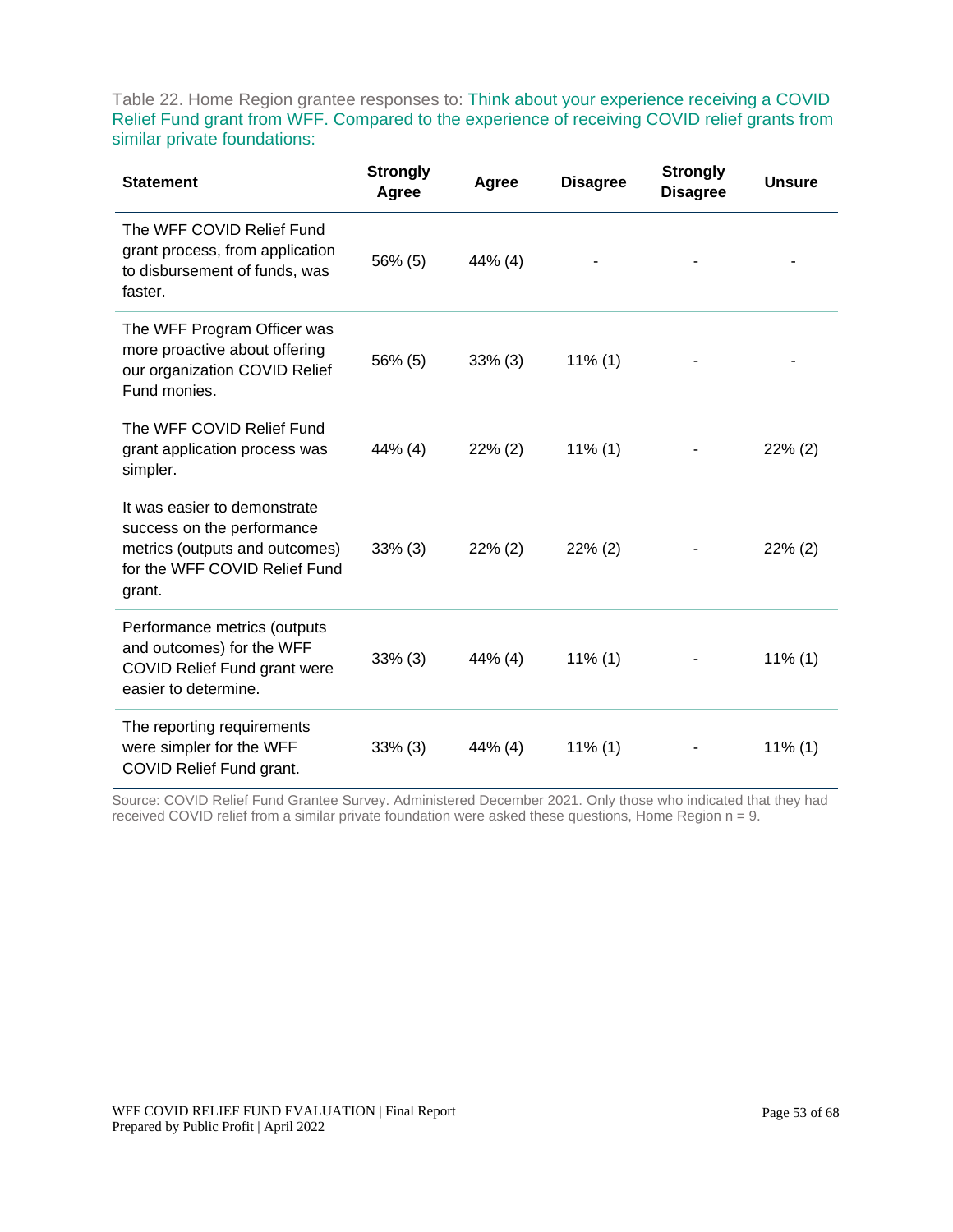Table 1. Education grantee responses to: Think about your experience receiving a COVID Relief Fund grant from WFF. Compared to the experience of receiving COVID relief grants from similar private foundations:

| <b>Statement</b>                                                                                                                        | <b>Strongly</b><br>Agree | Agree    | <b>Disagree</b> | <b>Strongly</b><br><b>Disagree</b> | <b>Unsure</b> |
|-----------------------------------------------------------------------------------------------------------------------------------------|--------------------------|----------|-----------------|------------------------------------|---------------|
| The WFF COVID Relief Fund<br>grant application process was<br>simpler.                                                                  | 26% (11)                 | 48% (20) | $19\%$ (8)      |                                    | $7\%$ (3)     |
| Performance metrics (outputs<br>and outcomes) for the WFF<br><b>COVID Relief Fund grant were</b><br>easier to determine.                | 24% (10)                 | 40% (17) | $14\%$ (6)      |                                    | $21\%$ (9)    |
| The reporting requirements<br>were simpler for the WFF<br>COVID Relief Fund grant.                                                      | 24% (10)                 | 36% (15) | $14\%$ (6)      |                                    | 26% (11)      |
| It was easier to demonstrate<br>success on the performance<br>metrics (outputs and outcomes)<br>for the WFF COVID Relief Fund<br>grant. | $21\%$ (9)               | 48% (20) | $14\%$ (6)      |                                    | 17% (7)       |
| The WFF COVID Relief Fund<br>grant process, from application<br>to disbursement of funds, was<br>faster.                                | $21\%$ (9)               | 52% (22) | $14\%$ (6)      |                                    | $12\%$ (5)    |
| The WFF Program Officer was<br>more proactive about offering<br>our organization COVID Relief<br>Fund monies.                           | 14% (6)                  | 50% (21) | $17\%$ (7)      |                                    | 19% (8)       |

Source: COVID Relief Fund Grantee Survey. Administered December 2021. Only those who indicated that they had received COVID relief from a similar private foundation were asked these questions, Education n = 42.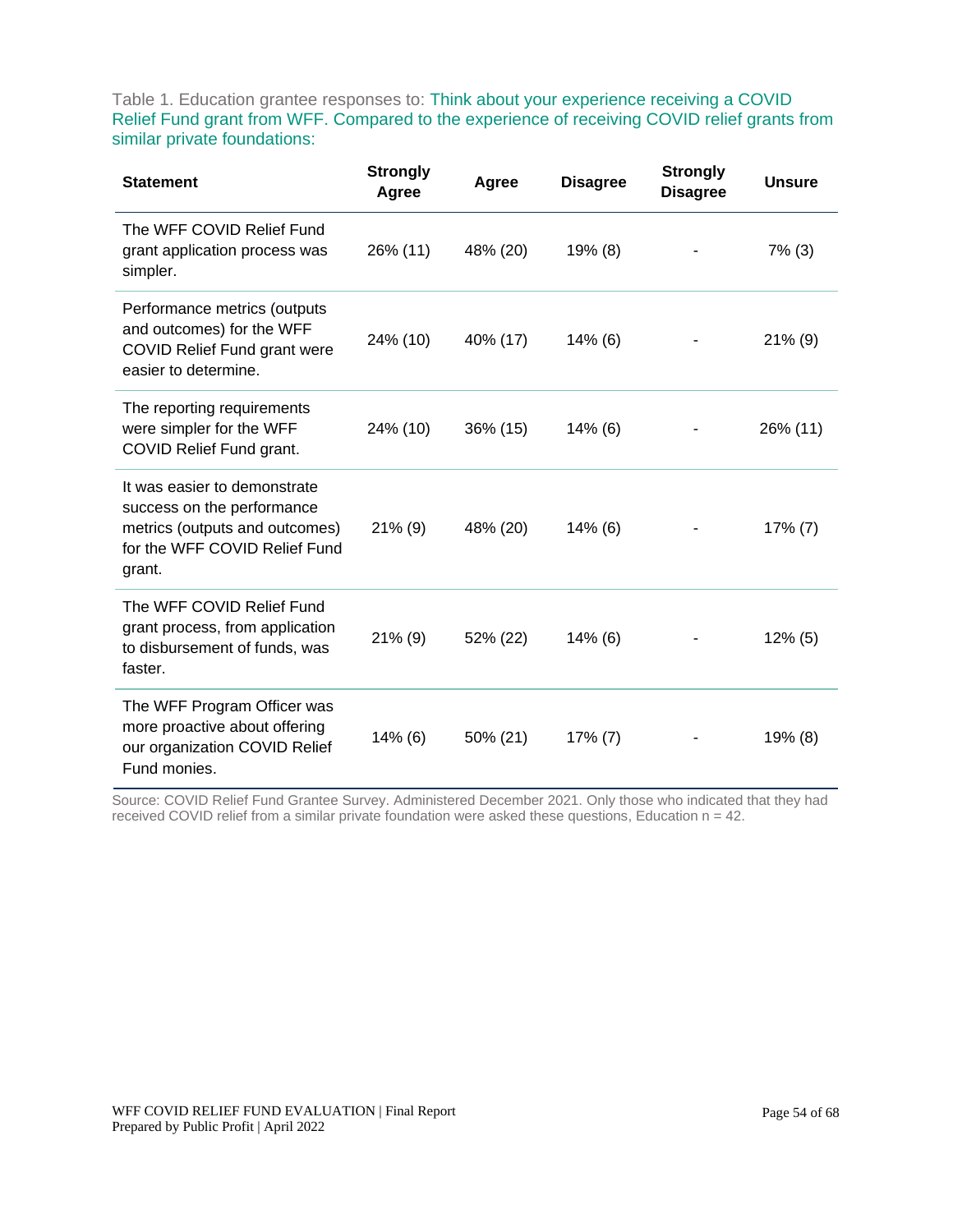#### Table 2. Grantee responses to: How would you rate your organization's relationship with WFF before and after receiving a COVID Relief Fund grant?

| <b>Relationship Rating</b> | <b>Before COVID Relief grant</b> | <b>After COVID Relief grant</b> |
|----------------------------|----------------------------------|---------------------------------|
| Excellent                  | 56% (55)                         | 69% (68)                        |
| Good                       | 27% (26)                         | 24% (24)                        |
| Fair                       | $7\%$ (7)                        | $6\%$ (6)                       |
| Poor                       | ٠                                | ۰                               |
| No prior relationship      | 10% (10)                         | ٠                               |

Source: COVID Relief Fund Grantee Survey. Administered December 2021, N = 98.

#### Table 25. Grantee responses to: How would you rate your organization's relationship with WFF before and after receiving a COVID Relief Fund grant?

| <b>Program Area</b> | <b>Improved</b> | <b>Stayed the Same</b> | Worsened  |
|---------------------|-----------------|------------------------|-----------|
| Environment         | $25\%$ (2)      | 75% (6)                | ۰         |
| Home Region         | $21\%$ (3)      | 79% (11)               | ٠         |
| Education           | $14\%$ (9)      | 83% (55)               | 3% (2)    |
| Overall             | 16% (14)        | 82% (72)               | $2\%$ (2) |

Source: COVID Relief Fund Grantee Survey. Administered December 2021. Ten cases were dropped from this analysis (one in Home Region and nine in Education) due to "No prior relationship" response in pre- question, n = 88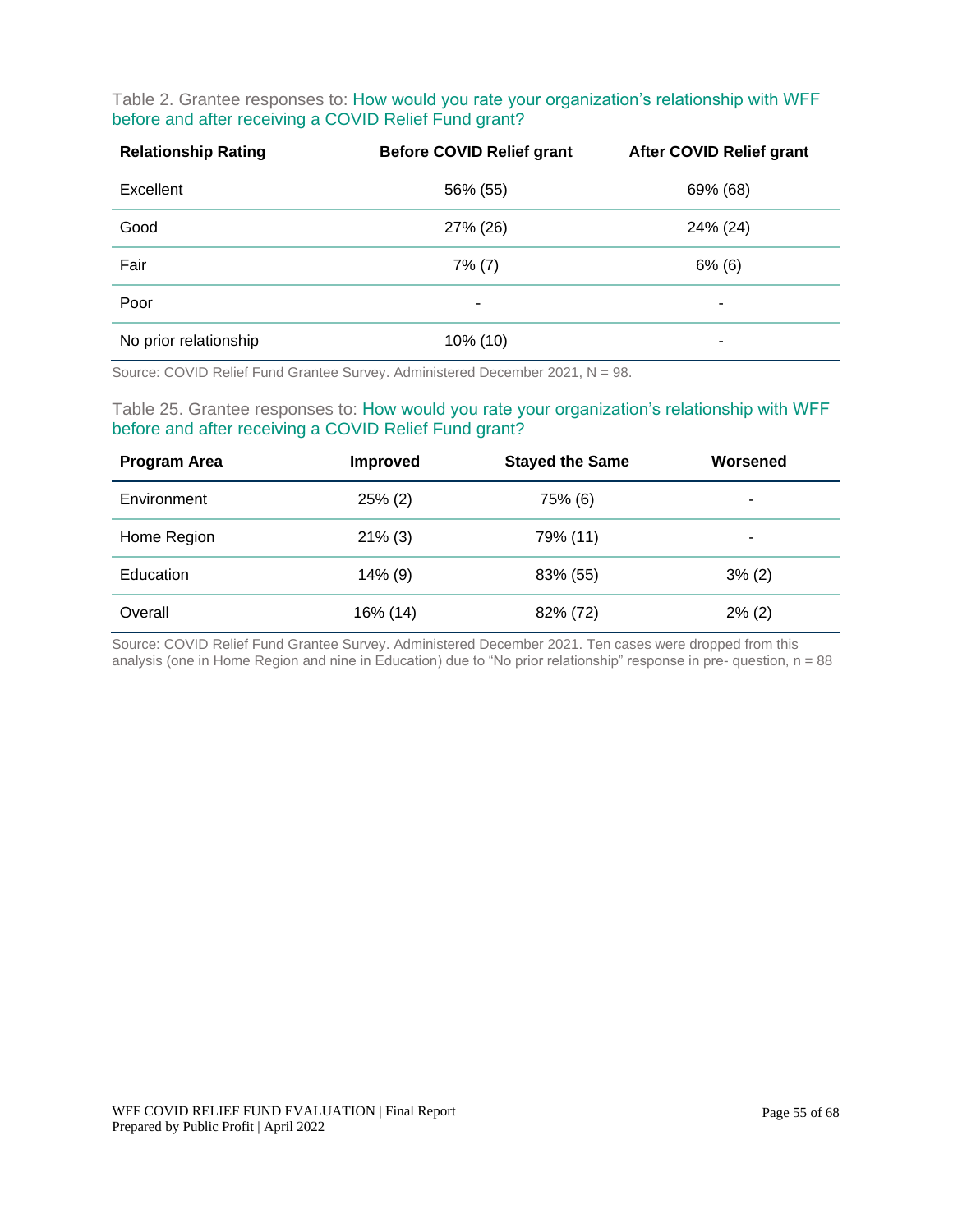## <span id="page-55-0"></span>**APPENDIX C. EVALUATION INSTRUMENTS**

### **1. Staff (Key Informant) Interview**

#### *Opening Script (~ 8 minutes)*

#### *[Introduce ourselves.]*

The purpose of the interview is to learn from your experiences being on the front lines of the Walton Family Foundation's COVID Fund grantmaking and capture lessons that the Walton Family Foundation can use in future rapid response / emergency situations, as well as in its regular operations. The Walton Family Foundation has asked us, Public Profit, to conduct the evaluation in partnership with the SLED team.

Today, we are interested in hearing your reflections on the COVID Fund grantmaking: how this grantmaking was different than other Walton Family Foundation grantmaking; what was successful and what, if anything, was less successful; how this grantmaking affected relationships between the Walton Family Foundation and grantees; how this grantmaking aligned with your program's Strategy25 plan; and what you hope to bring forward into future grantmaking strategy.

On July  $30<sup>th</sup>$ , we will be facilitating a focus group with additional Walton Family Foundation staff for this same purpose. We will share our findings with the Walton Family Foundation later this year. These findings will draw from the staff interviews and focus group, as well as from grant reports, grantee interviews, and a grantee survey.

We will be taking notes throughout this interview, but we will also record so we can create a transcript to review afterward. We will not be sharing raw notes, the recording, or the transcripts outside of Public Profit. We are turning on the recording now.

#### *[Pause here to turn on recording.]*

If we use quotes, they will be anonymous (e.g., "Program Officer" instead of someone's name). Each Program Area will have a chance to review findings before they are shared with the Leadership Team and/or the Board. Please feel free to skip any question at any time. Also, feel free to let us know at any point in the interview if you would like to share something off the record or strike something from our notes.

Do you have any questions about anything I've said so far?

#### *Protocol (~ 45 minutes)*

Please describe your role at the Foundation.

- Probe: What do you work on primarily?
- Probe: What was your role vis-à-vis the COVID Relief Fund grantmaking?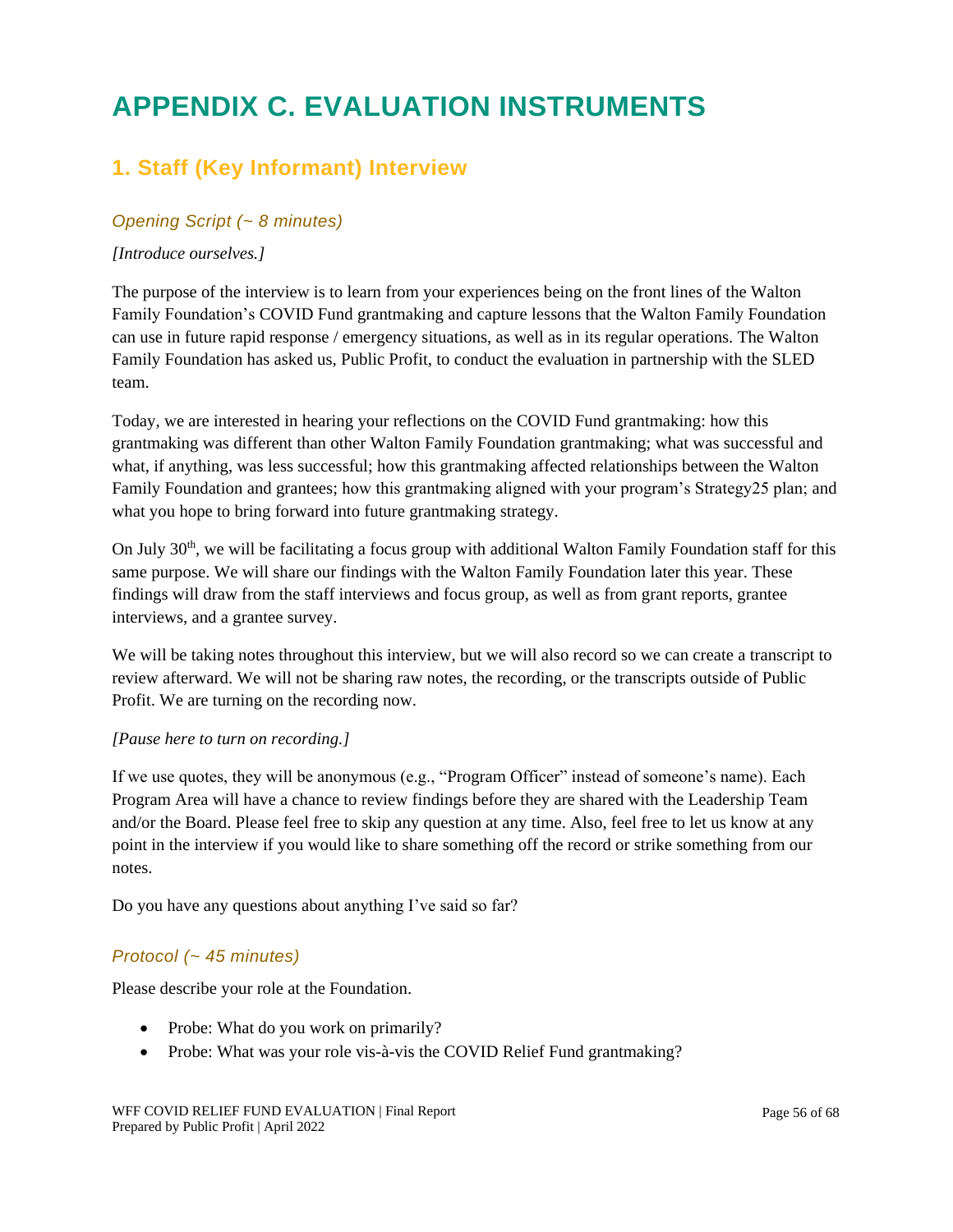In what ways did the grantmaking match the initial plan for the COVID Relief Fund?

- Probe: Ask for an example of a grant or type of grant that aligned well with the initial plan.
- Probe: In what ways did the grantmaking diverge from the initial plan?
	- o Probe: Ask for an example of a grant or type of grant that did not end up aligning well with the initial plan.
	- o Probe: What factors caused grants to diverge?

In what ways did the grantmaking align with your program's Strategy25 plan?

• Probe: In what ways did it not align?

To what extent was the grantmaking successful (some, a lot, completely)?

In what ways was it successful?

- Probe: In what ways did it meet the goals of the initial plan for the COVID Relief Fund?
- Probe: In what ways did it meet the Strategy 25 goals?
- Probe: In what ways did it build a positive relationship / trust between the grantees and the Foundation?
- Probe: In what other ways was it successful?

In what ways was it less successful?

• Probe: Were there specific grants that were less successful? In what ways were those less successful?

With hindsight, what would you have done differently?

- Probe: What could have been done better to fulfill the goals of the COVID Relief Fund?
- Probe: What could have been done better to align with the Strategy 25 goals?
- Probe: What could have been done to build a stronger relationship between the grantees and the Foundation?

What have you learned from the COVID Relief Fund grantmaking that you want to apply to current and future grantmaking?

What would you keep doing?

• Probe: What is something new you tried with the COVID Fund that you want to keep doing in current and future grantmaking?

What would you do differently?

What else do you think we should know?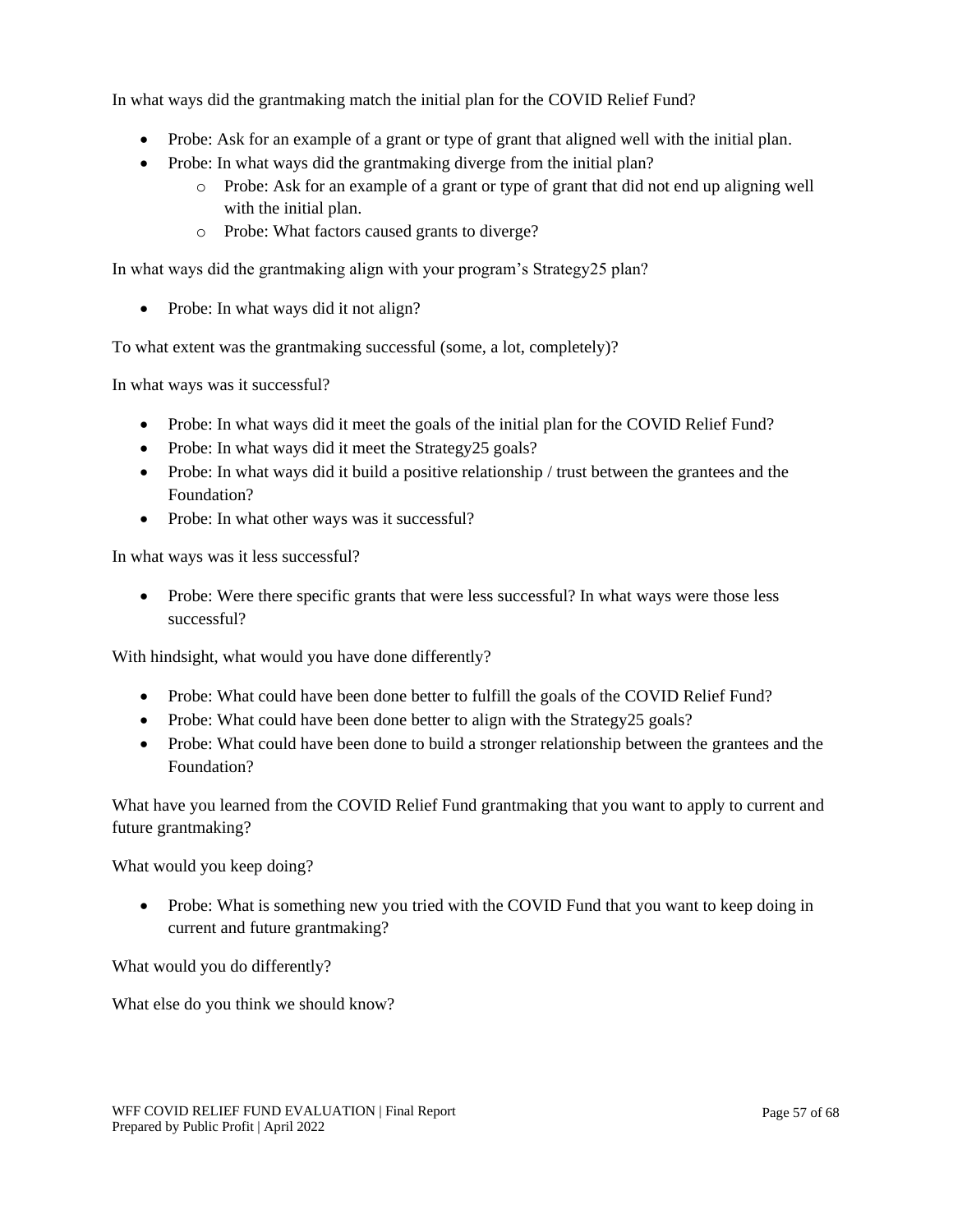#### *Closing (~ 2 minutes)*

- How to reach us with any follow up comments or questions
- How and when we will be sharing the findings
- Appreciation for participants' time

### **2. Staff Focus Group**

#### *Opening (~ 5 minutes)*

#### *[Introduce ourselves.]*

The purpose of the focus group is to learn from your experiences being on the front lines of WFF's Covid Fund grantmaking and capture lessons that WFF can use in future rapid response / emergency situations, as well as in its regular operations. WFF has asked us, Public Profit, to conduct the evaluation in partnership with the SLED team.

Today, we are interested in hearing your reflections on the COVID Fund grantmaking: how this grantmaking was different than other WFF grantmaking; what was successful and what, if anything, was less successful; how this grantmaking affected relationships between WFF and grantees; how this grantmaking aligned with your program's Strategy25 plan; and what you hope to bring forward into future grantmaking strategy.

We will share our findings with WFF later this year. These findings will draw from the staff interviews and this focus group, as well as from grant reports, grantee interviews, and a grantee survey.

We will be taking notes throughout this focus group, but we would also be recording so we can create or add to our notes afterward. We will not be sharing raw notes, the recording, or any transcripts outside of Public Profit. If we use quotes, they will be anonymous (e.g., "Program Officer" instead of someone's name). Each participant and Program Area will have a chance to review findings before they are shared with the Leadership Team and/or the Board.

Do you have any questions about anything I've said so far?

#### *Introductions + settling in (~ 10 minutes)*

Short intros: Name, Program Area, and one sentence about what you work on.

#### *Program Area Reflections (~25 minutes)*

*[Share slides / Jamboard summarizing each Program's COVID response and Strategy25]*

In what ways did the grantmaking match the initial plan for the Covid fund? (10 minutes)

• Probe: In what ways did the grantmaking diverge from the initial plan?

In what ways were grants successful? (20 minutes for this and for the "less successful" question)

WFF COVID RELIEF FUND EVALUATION | Final Report Prepared by Public Profit | April 2022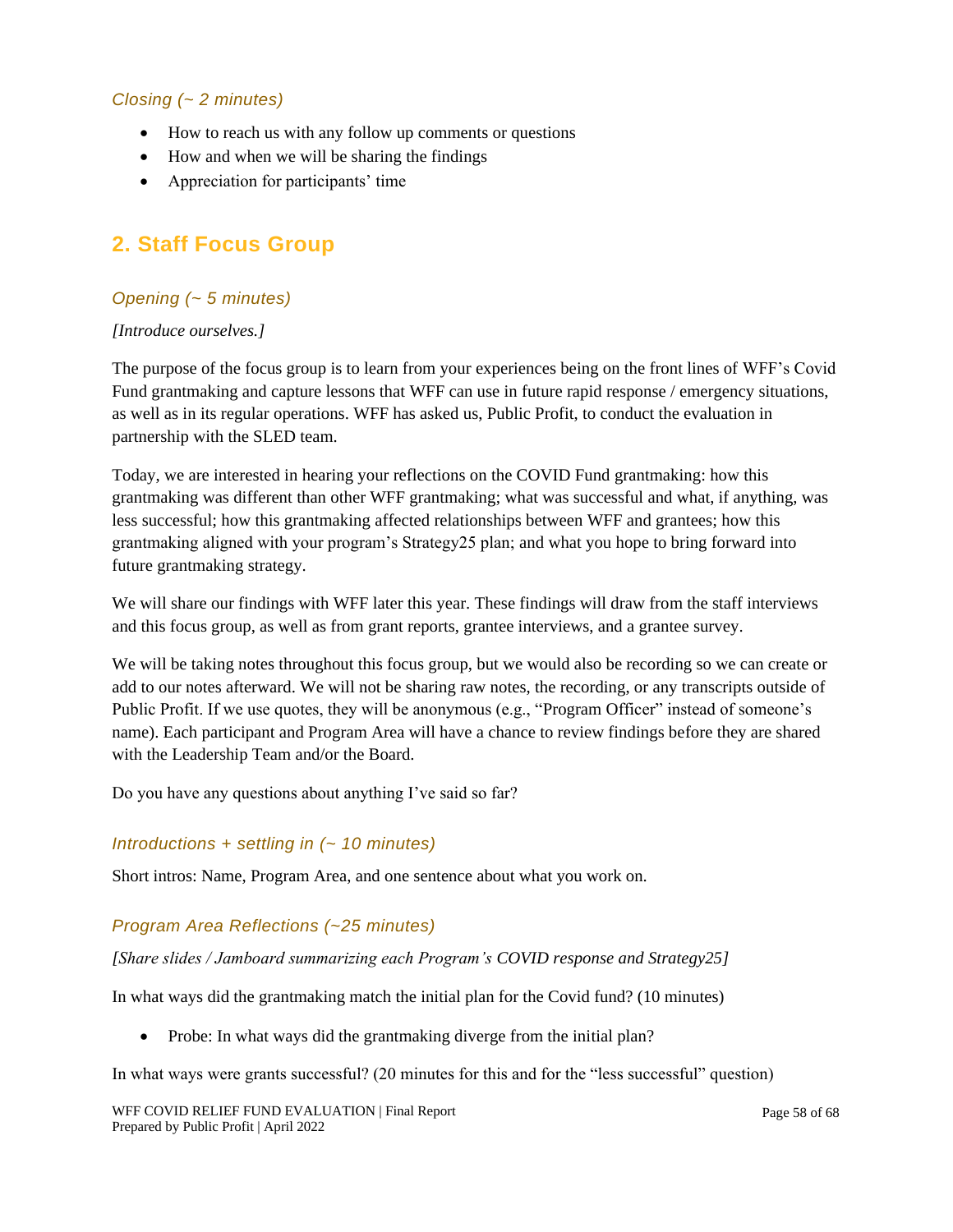*[Encourage people to share ideas verbally or using the Jamboard stickies along the following domains:*

- *Grantee sustainability*
- *Community Impact*
- *Enacting Strategy25*
- *Building relationships between the grantees and the Foundation*
- *Other]*
- Probes:
	- o Setting up for future success (individual grantees, the Foundation's/Program Area's strategy, policy and advocacy efforts, etc.)
	- o Shifts/pivots (change) v. sustaining strengths (stability) on any dimension
	- o Relationships between the Foundation and the communities it serves

In what ways were they less successful?

#### *Break (~5 minutes)*

#### *Reflection (~20 minutes)*

Looking at the Jamboards, what is similar across Program Areas? What is different?

- Probes:
	- o Types of successes or challenges
	- o Types of grantees
	- o Logistics of grantmaking
	- o Community impacts, including how it was measured
	- o Alignment with Program Areas' Strategy25 plans
	- o Grantee sustainability
	- o Grantee-Foundation relationships

#### *Interpretation (~20 minutes)*

What have you learned from the COVID Relief Fund grantmaking that you want to apply to current and future grantmaking?

• Probe: What is something new you tried with the COVID Relief Fund that you want to keep doing in current and future grantmaking?

What would you do differently?

*[Jamboard with "Keep Doing" and "Do Differently" headers for folks who want to type their response]*

#### *Closing (~5 minutes)*

- How to reach us with any follow up comments or questions
- How and when we will be sharing the findings

WFF COVID RELIEF FUND EVALUATION | Final Report Prepared by Public Profit | April 2022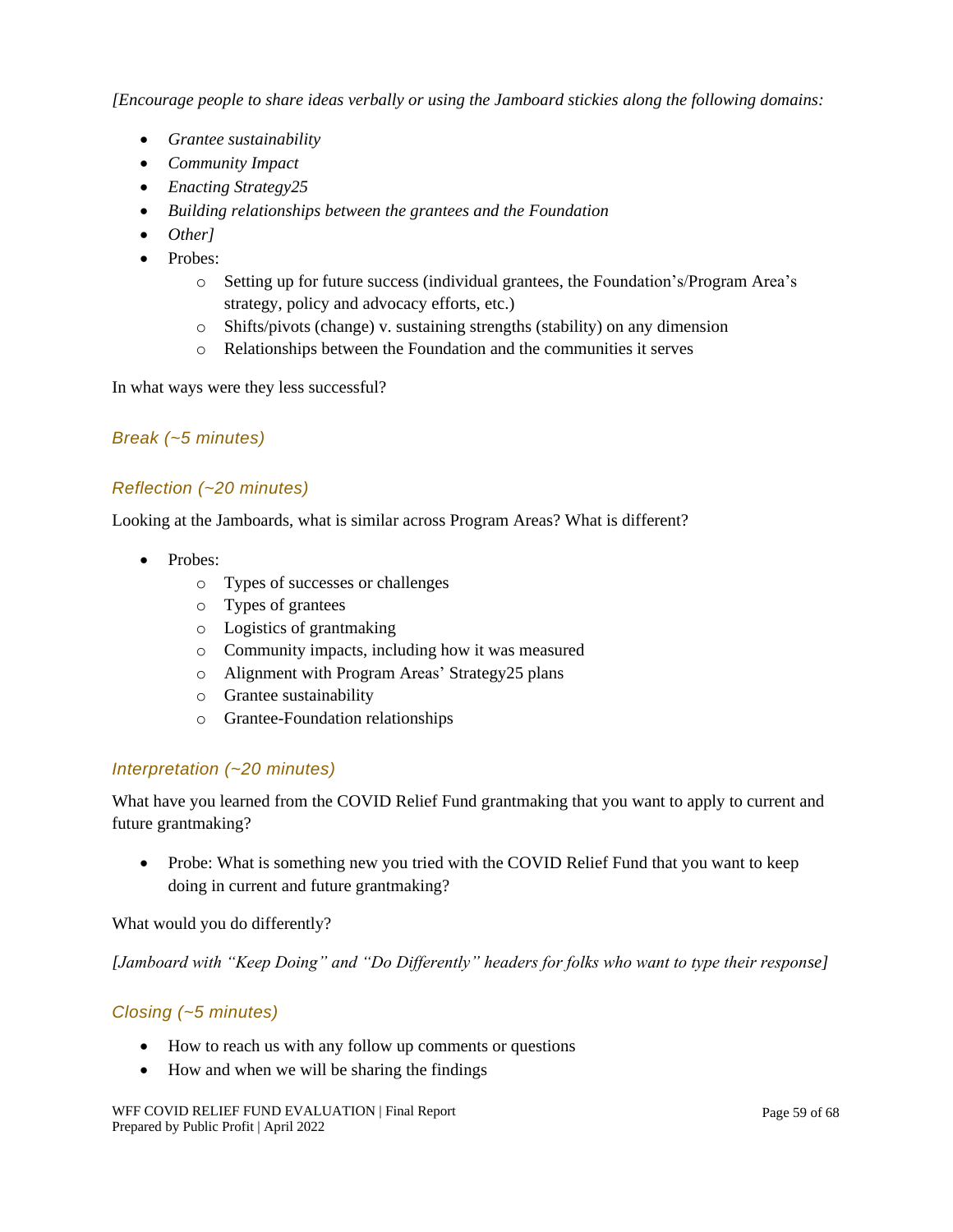• Appreciation for participants' time

### **3. Grantee Interview**

#### *Opening*

My name is [name] and I am a [role] at Public Profit. Here with me is my colleague, [name], who also works at Public Profit. Public Profit is an evaluation and strategy firm based in Oakland, CA. We help mission-driven organizations deepen their ability to learn from data, make great decisions, and improve the effectiveness and quality of their services.

In March 2020, the Walton Family Foundation responded to the emergence of the COVID-19 pandemic by establishing an emergency grant fund to quickly deploy support to grantees and communities in response to the significant and evolving effects of the pandemic.

To help the foundation learn more about the impact of these funds on grantees and communities, and inform future rapid or emergency response grantmaking, WFF is partnering with Public Profit, an independent evaluation firm, to conduct a retrospective evaluation.

We are interested in your perspective as a recipient of WFF's COVID Relief Fund. Our goal is to better understand the specific impact that COVID Relief Fund grants had on select WFF grantees and anything else you'd like to share with WFF about the grant or grantmaking experience. Topics to be discussed include:

- Impacts that were expected and achieved by your organization due to the COVID Relief Fund grant,
- How this funding supported your organization's financial sustainability and stability during the pandemic, and
- How the COVID Relief Fund grant has affected your relationship with WFF.

Recording and Confidentiality: [Notetaker name] will be taking notes during the interview and we would like your permission to record. We will not share the raw notes, recording, or transcript outside of Public Profit. That said, if you say something that you want "off the record," just let us know and we will be sure to leave it out of anything we write. Do we have your permission to record?

#### *[Pause to begin the recording.]*

We may want to include quotes from this interview in our reporting to WFF. If we do, they will not be attributed to your name, but we will indicate the Program Area. Do we have your permission to include direct quotes?

Any questions for us before we get started?

As a reminder, we are asking questions today about the grant(s) you received under the Walton Family Foundation's COVID Fund: [name the grants]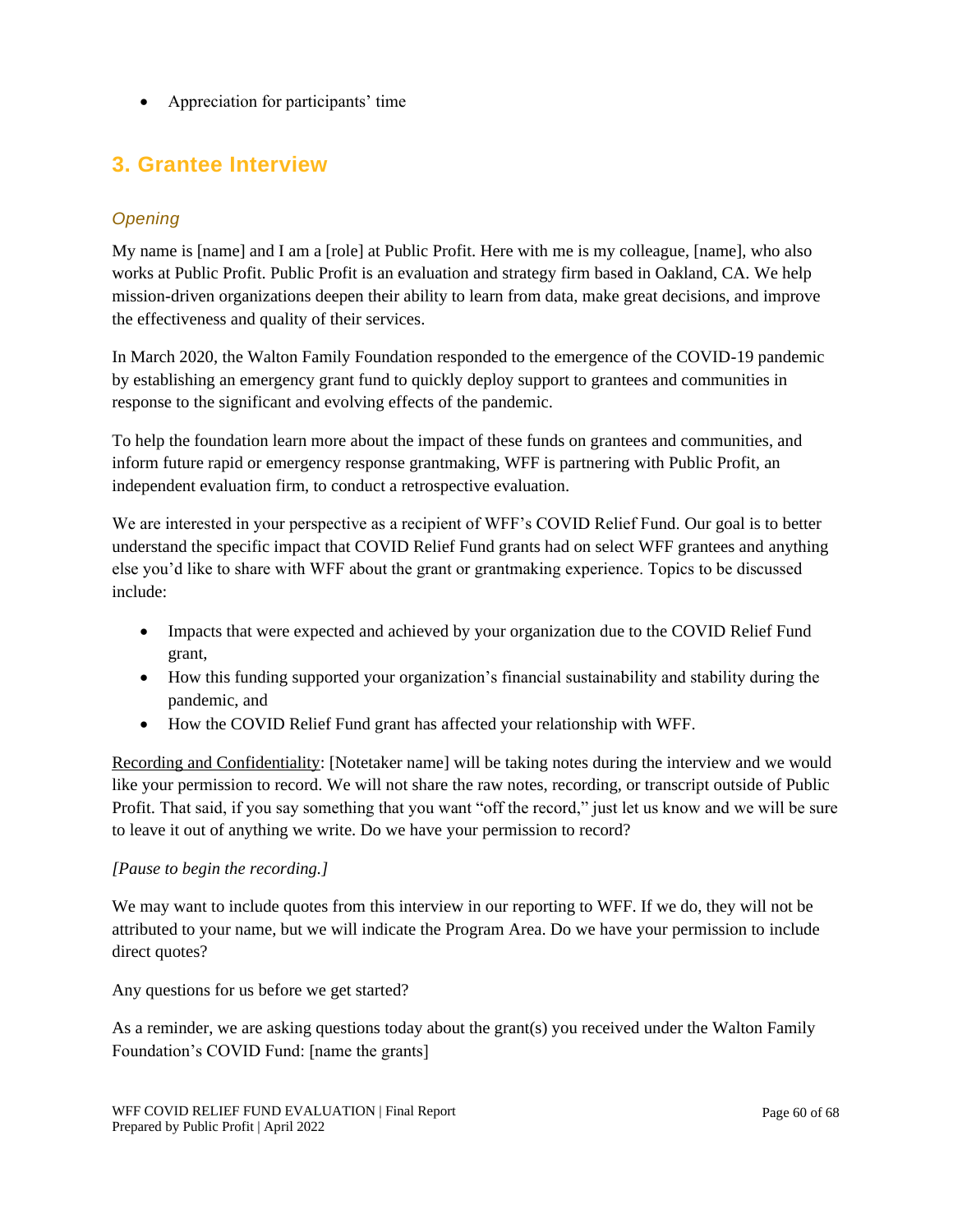*[A Note on Overarching Probes: Throughout, Public Profit will listen for and then probe on the emerging themes listed below in addition to those probes specifically mentioned at different points in the protocol.*

- *The strengths and drawbacks of intermediaries*
- *Responsive relief versus grants in support of strategic initiatives*
- *Shifting needs/response as the pandemic unfolds*
- *Pandemic pivots*
- *A range of outcomes]*

#### *Grantmaking Process*

In your own words, what was the original intent of the grant?

How was your experience of this grant similar to your experience with other WFF grants? How was it different? *[If they have never received a WFF grant in the past, use the prompts and ask them to compare with another major funder.]*

- Prompt: How was the grant written? What was your process with the Program Officer?
- Prompt: What was the timeline for getting the grant?
	- o Possible probes: faster, better, easier/harder, more/less confusing, delayed, etc.
- Prompt: How did you determine the performance metrics (outputs and outcomes) for this grant? o Possible probes: easier, more collaborative/directive, more/less relevant, etc.

#### *Impacts of the Grant*

What was the most important outcome of this grant? *[Listen for the following: beneficiary basic needs, beneficiary pivots/future planning, staff positions/layoffs, staff development/retraining, program pivots, technology, facilities/locations, documentation/messaging/planning projects, financial preservation/endowments, etc.]*

- Prompt: For your beneficiaries?
- Prompt: For your organization?

What was the biggest challenge to reaching the goals that were set for this grant?

#### *Sustainability and Stability*

Did the grant help your organization *survive* during the ongoing disruption of the pandemic? If so, in what ways? *[Probe for non-financial ways if needed]*

In what ways did it help you *pivot* or *set you up for success* in the future? *[Listen for and probe on, if needed: sustainability, stability, resilience, capacity-building, etc.]*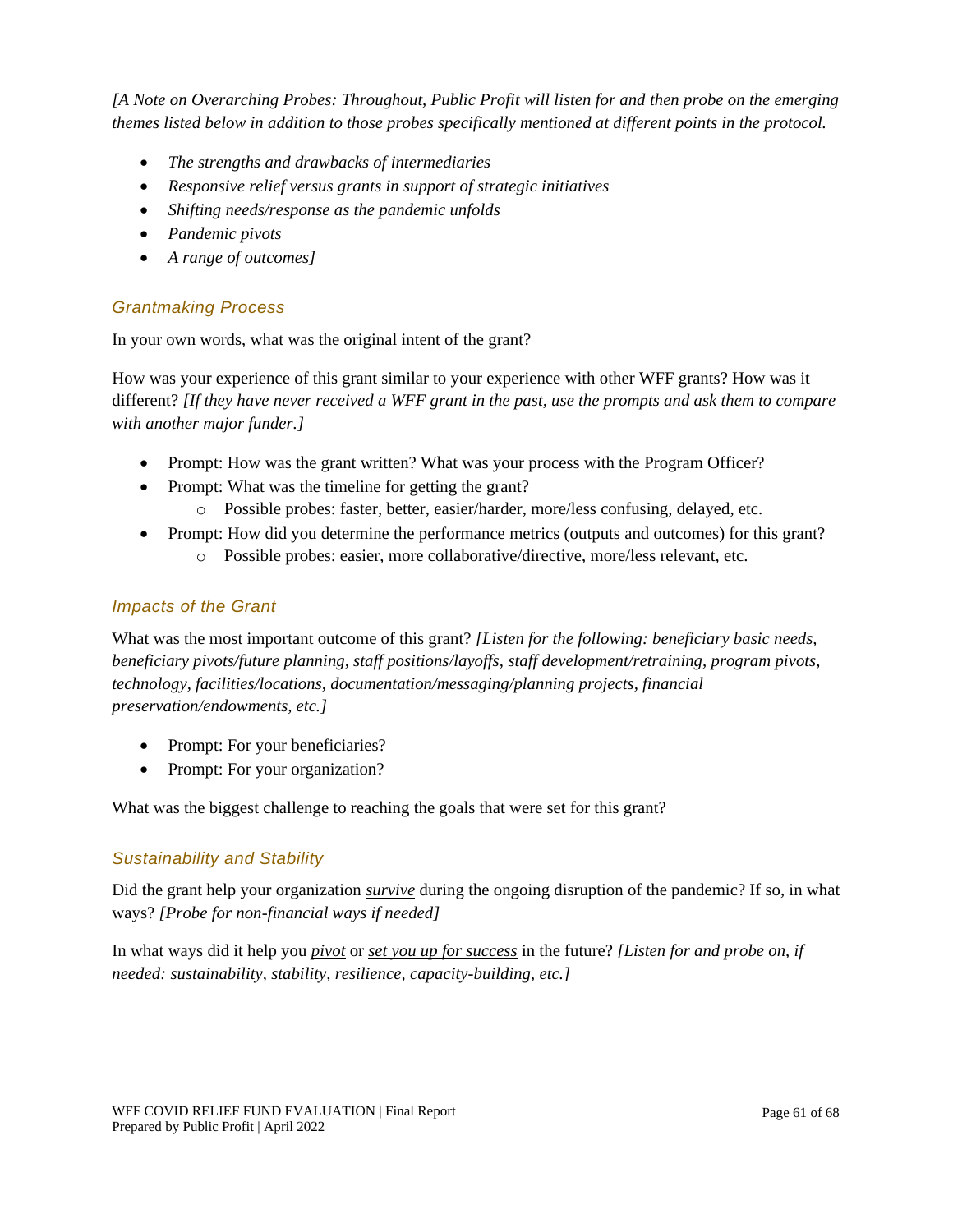#### *Relationship with the Foundation*

How would you rate your organization's relationship with the Foundation prior to COVID? Please rate: Excellent, good, fair, or poor. *[Skip this first rating scale if they have did not have a prior relationship.]*

How would you rate your organization's relationship with the Foundation now? Please rate: Excellent, good, fair or poor.

• Prompt: How would you describe this change (if any)?

In what ways did this grant affect that relationship? *[Probe for different actors (the interviewee individually, their staff/board/organization collectively, the Foundation collectively, Program Officers individually, etc.)]*

What else affected that relationship?

How was your experience of this grant similar to your experience of other sources of COVID-related support? *[Listen for and probe on, if needed: trust, credibility, measurement, clarity, grantee needs, foundation strategy, etc.]*

• Prompt: How was it different?

#### *Feedback for the Foundation*

What did the Foundation do particularly well in the COVID Fund grantmaking? What do you wish the Foundation had done differently? *[Probe for how WFF's response could best support their organizations and beneficiaries.]*

Is there anything else you think we should know about your experience with the WFF COVID Relief Fund grantmaking?

• Prompt: About your experience with the Foundation as a whole?

#### *Closing*

- How to reach us with any follow up comments or questions
- Appreciation for the participant's time

### **4. Grantee Survey**

#### *Introduction*

In March 2020, the Walton Family Foundation (WFF) responded to the emergence of the COVID-19 pandemic by establishing an emergency grant fund to quickly deploy support to grantees and communities in response to the significant and evolving effects of the pandemic.

Your feedback and opinions as a COVID Relief Fund grantee will help WFF learn more about the impact of these funds as well as strengthen WFF's emergency relief grantmaking process in the future.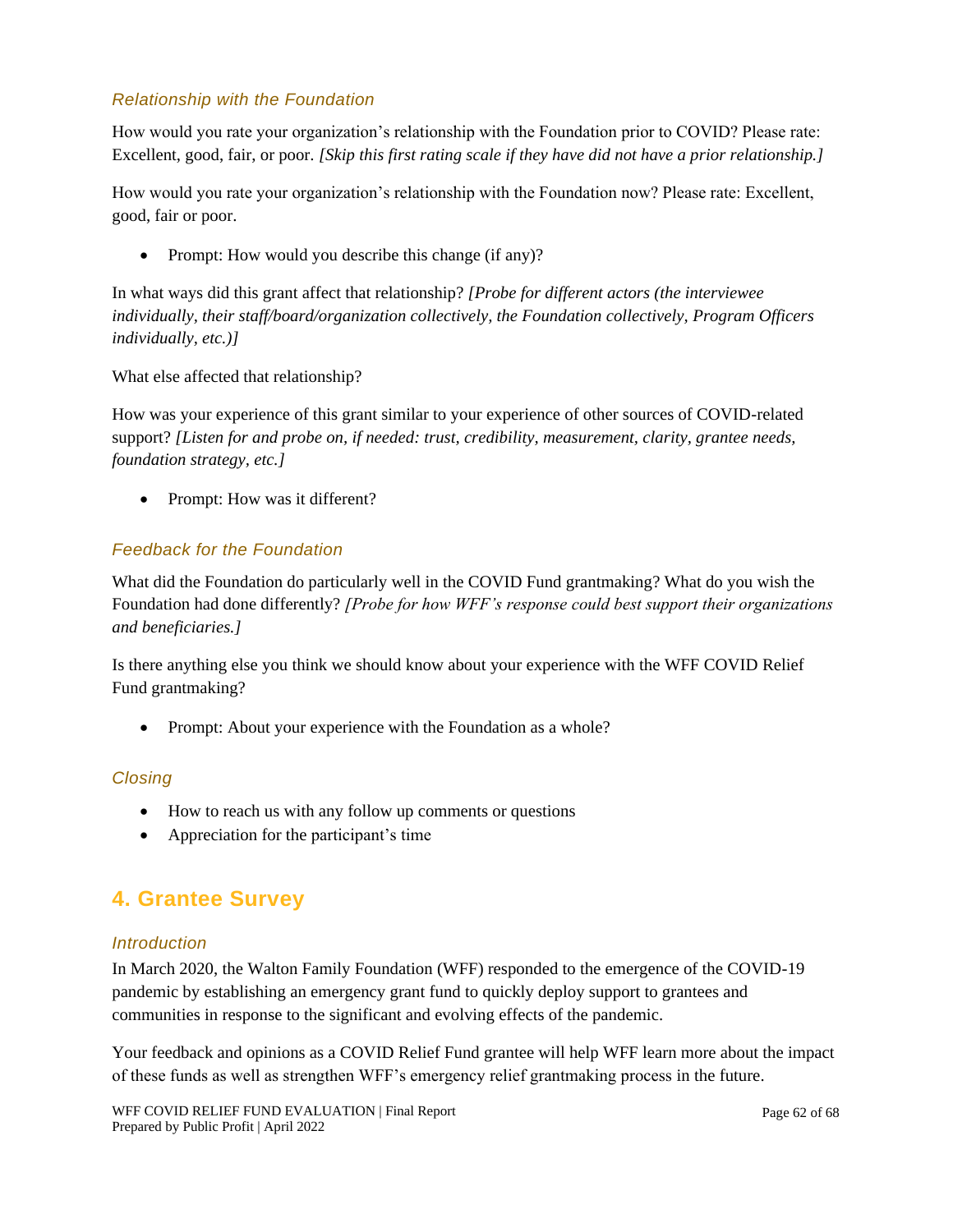We ask that you complete one survey per organization. Your individual responses are confidential and will be reported to WFF staff only in aggregate. Your honest answers are appreciated.

For open-ended questions, you may keep responses brief; we suggest no more than 2-3 sentences per question. We estimate this survey will take approximately 15-20 minutes to complete.

#### *Impacts*

Think about your experience receiving a COVID Relief Fund grant from WFF. Tell us how much you agree or disagree with each statement. Because we received WFF relief funds, our organization… *[Strongly Agree/Agree/Disagree/Strongly Disagree]*

- …continued working towards our mission throughout the COVID pandemic.
- …reached more beneficiaries than we would have otherwise.
- ... helped beneficiaries achieve better outcomes than they would have otherwise.
- ... had a greater impact on our community than we would have otherwise.
- …pivoted to new work or opportunities.
- …laid the groundwork for future efforts beyond immediate COVID response.

Please describe one way your organization benefitted from receiving a WFF COVID Relief Fund grant. *[Open-ended]*

Please describe one way the community you serve has benefitted from your receipt of a WFF COVID Relief Fund grant. *[Open-ended]*

If your organization was able to pivot to new work or opportunities due to receiving a WFF COVID Relief Fund grant, please explain. *[Open-ended]*

#### *Financial Sustainability*

Think back to the very early days of the pandemic (March-April 2020), BEFORE your organization received a COVID Relief Fund grant from WFF. Please respond to the following statements regarding your organization's financial health at that time. My organization was… *[Strongly Agree/Agree/Disagree/Strongly Disagree/Unsure]*

- …concerned about our future sustainability.
- …considering or had to lay off employees.
- ... considering or had to cut/downsize programming.
- …actively seeking sources of relief funding.

Please respond to the following statements regarding your organization's financial health AFTER receiving a COVID Relief Fund grant from WFF. My organization… *[Strongly Agree/Agree/Disagree/Strongly Disagree/Unsure]*

• …was still concerned about our future sustainability.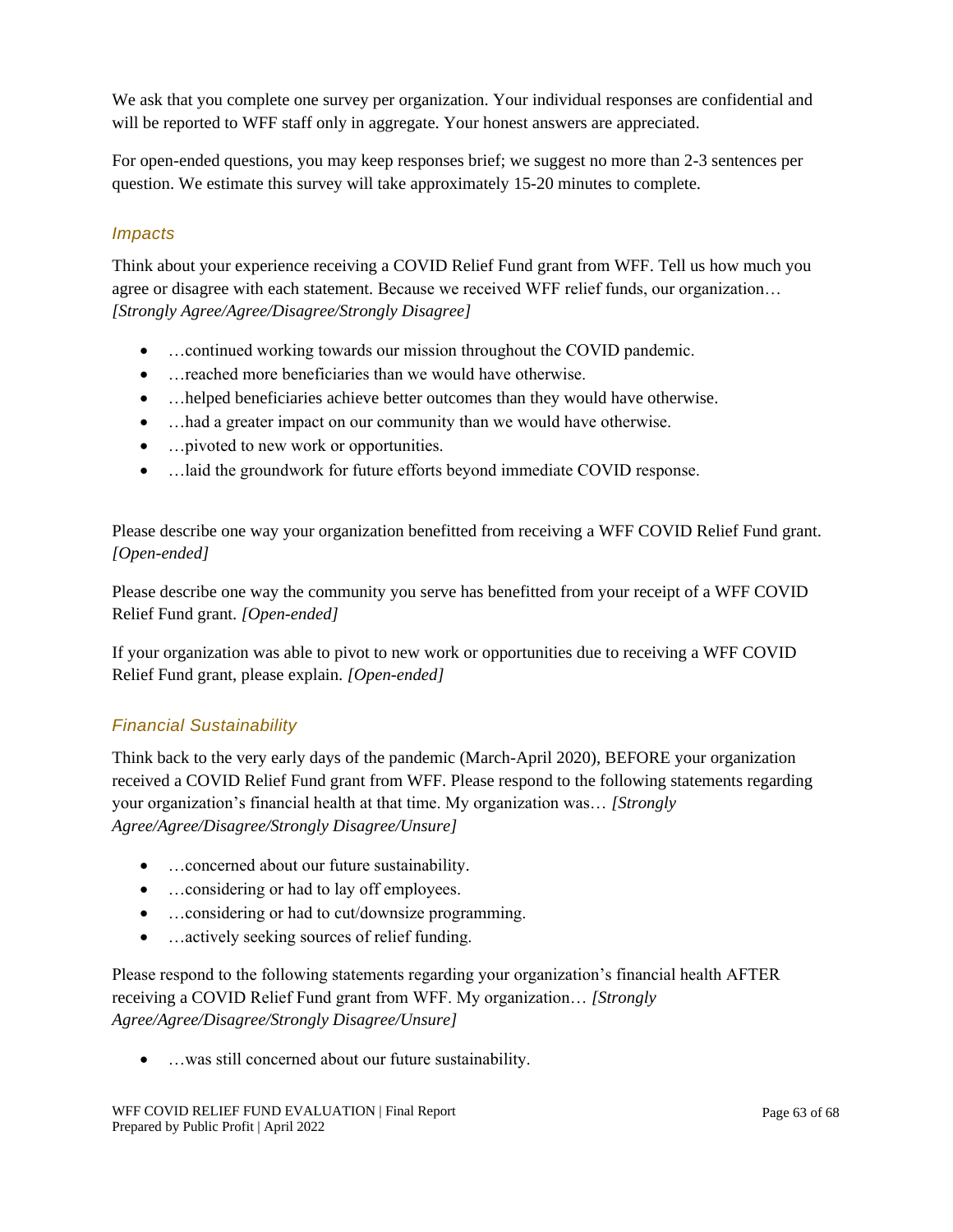- ... still had to lay off employees.
- ... still had to cut or downsize programming.
- …was still actively seeking sources of relief funding.

Please explain: to what extent did the WFF COVID Relief Fund grant contribute to your financial sustainability during this time? *[Open-ended]*

#### *Grantmaking Process (Application and Administration)*

Prior to the COVID Relief Fund, had you received a previous grant from WFF? *[Yes/No]*

*[If Yes]* Think about your experience receiving a COVID Relief Fund grant from WFF. Compared to your previous experience with WFF grants: *[Strongly Agree/Agree/Disagree/Strongly Disagree/Unsure]*

- My Program Officer was more proactive about offering our organization funding.
- The COVID Relief Fund grant process, from application to disbursement of funds, was faster.
- The COVID Relief Fund grant application process was simpler.
- Performance metrics (outputs and outcomes) for the COVID Relief Fund grant were easier to determine.
- It was easier to demonstrate success on the performance metrics (outputs and outcomes) for the COVID Relief Fund grant.
- The reporting requirements were simpler for the COVID Relief Fund grant.

Which of these changes, if any, were most important and/or useful to your organization?

*[All respondents]* Did you receive COVID relief funds from private foundations other than WFF? *[Yes/No]*

*[If Yes]* Think about your experience receiving a COVID Relief Fund grant from WFF. Compared to the experience of receiving COVID relief grants from similar private foundations: *[Strongly Agree/Agree/Disagree/Strongly Disagree/Unsure]*

- The WFF Program Officer was more proactive about offering our organization COVID Relief Fund monies.
- The WFF COVID Relief Fund grant process, from application to disbursement of funds, was faster.
- The WFF COVID Relief Fund grant application process was simpler.
- Performance metrics (outputs and outcomes) for the WFF COVID Relief Fund grant were easier to determine.
- It was easier to demonstrate success on the performance metrics (outputs and outcomes) for the WFF COVID Relief grant.
- The reporting requirements were simpler for the WFF COVID Relief Fund grant.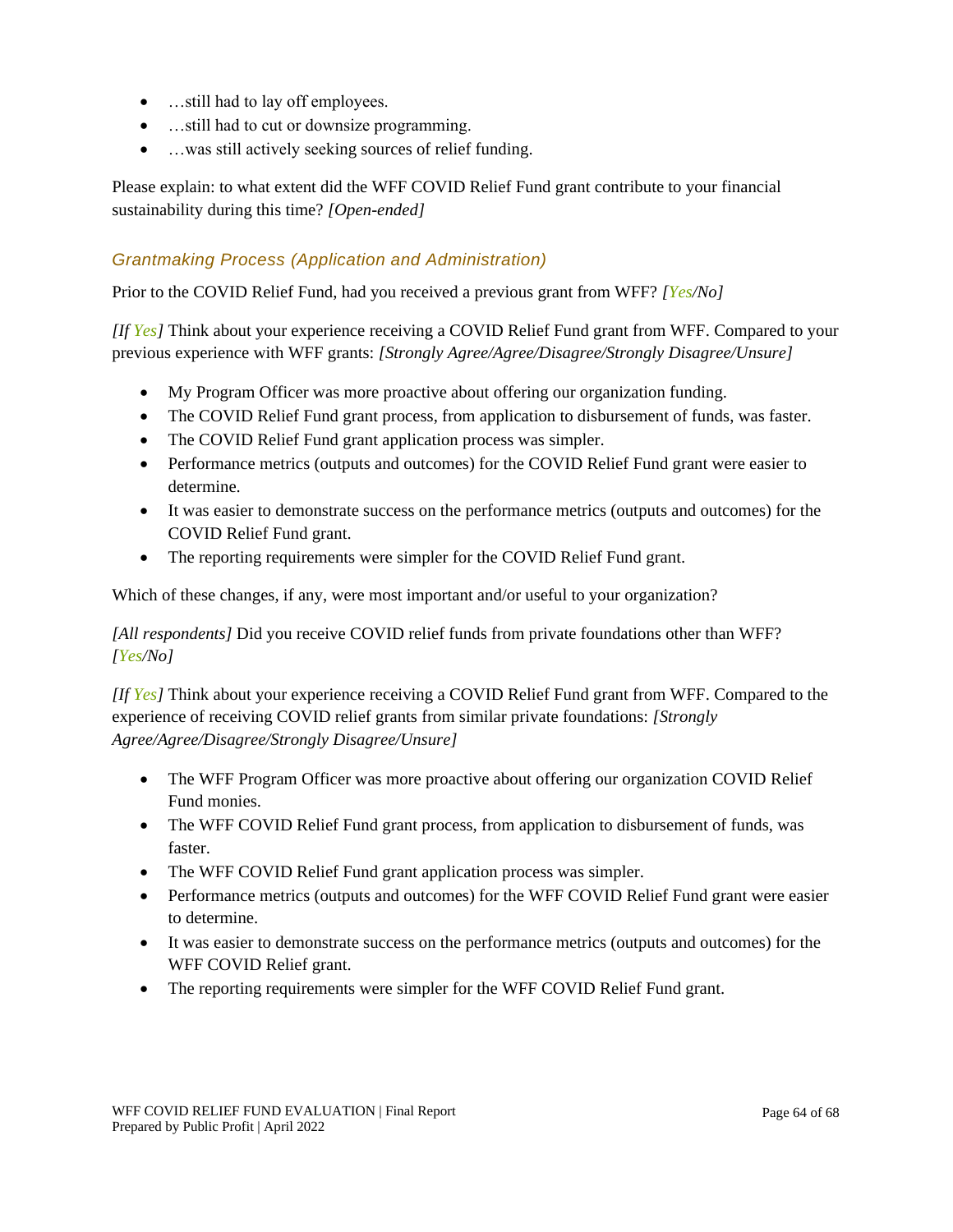#### *Relationship with the Foundation*

How would you rate your organization's relationship with WFF prior to receiving a COVID Relief Fund grant? *[Excellent, Good, Fair, Poor, No prior relationship]*

*[If Excellent, Good, Fair, or Poor]* How would you rate your organization's relationship with WFF now? *[Excellent, Good, Fair, Poor]*

How did receiving a COVID Relief Fund grant affect your relationship with WFF? *[Open-ended]*

#### *General Feedback*

Is there anything else you'd like us to know about your WFF COVID Relief Fund experience? *[Openended]*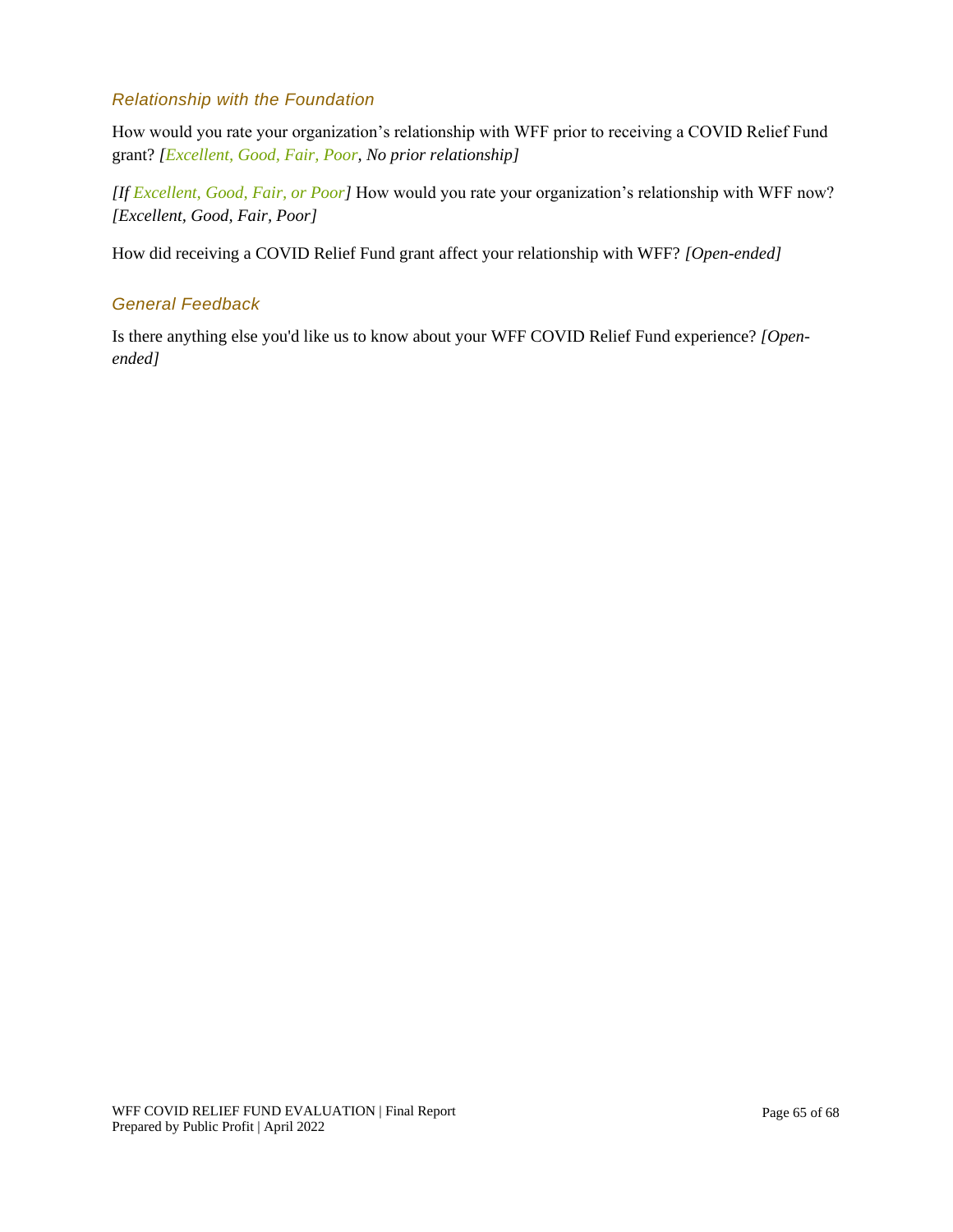## <span id="page-65-0"></span>**APPENDIX D. METHODOLOGY AND LIMITATIONS**

### **Survey Analysis Methodology (Closed-Ended Items)**

Survey results were originally disaggregated by both Program Area and grant size. For grant size, we divided the responding organizations into five groups of roughly the same number of grantees. First, we divided them into quintiles based on grant size. Then, we adjusted the groups so grants of the same size were in the same group. For example, many Education grants were \$20,000, so those grants appeared in both the 1<sup>st</sup> and  $2<sup>nd</sup>$  quintile, but for the purpose of analysis, we included them all in the 1<sup>st</sup> group, adjusting subsequent groups in a similar way.

Disaggregation by Program Area included meaningful differences and was included in the report. Disaggregation by grant size did not yield interpretable, meaningful differences and was not included.

### **Qualitative Analysis Methodology**

Public Profit used several qualitative approaches to inform the analysis of data from the grantee and staff interviews, grant documentation, and open-ended survey responses included in this report. For each data source, the evaluation team analyzed within Program Area first, then identified themes across Program Areas. Each member of the evaluation team was assigned a Program Area, analyzing data from each data source and writing an analytic memo about it. As a team, we then engaged in meaning making across Program Areas to identify key themes.

All interviews were semi-structured; we followed the themes of our planned protocols and engaged in spontaneous dialogue as the conversations developed. During the interviews, one staff member conducted the interview while another took notes. A member of the interview team then created interview summaries, structured to align with the interview protocol and to capture any unexpected themes that emerged during the interview. The second member of the team checked these summaries against their own notes during our analysis to ensure alignment and accurate representation of the interview content.

We reviewed a sample of grant documentation, coding grant strategies and performance measures inductively. This enabled the team to identify initial grant strategies (typologies) and related codes. Once we had a set of codes, each member of the evaluation team categorized all available data for their respective Program Area grants using the initial codes. We modified the initial list of codes slightly in final review. Finally, we enumerated the types and numbers of impacts achieved where possible.

The evaluation team repeatedly engaged in meaning making to identify themes aligned with the Evaluation Questions. Each member of the evaluation team wrote an analytic memo for their Program Area for each data source. The evaluation team then engaged in cross-Program Area meaning making from those memos.

For the open-ended survey responses, which were collected last, we conducted a thematic analysis of the data starting with themes identified in earlier analysis. The survey items themselves were informed by the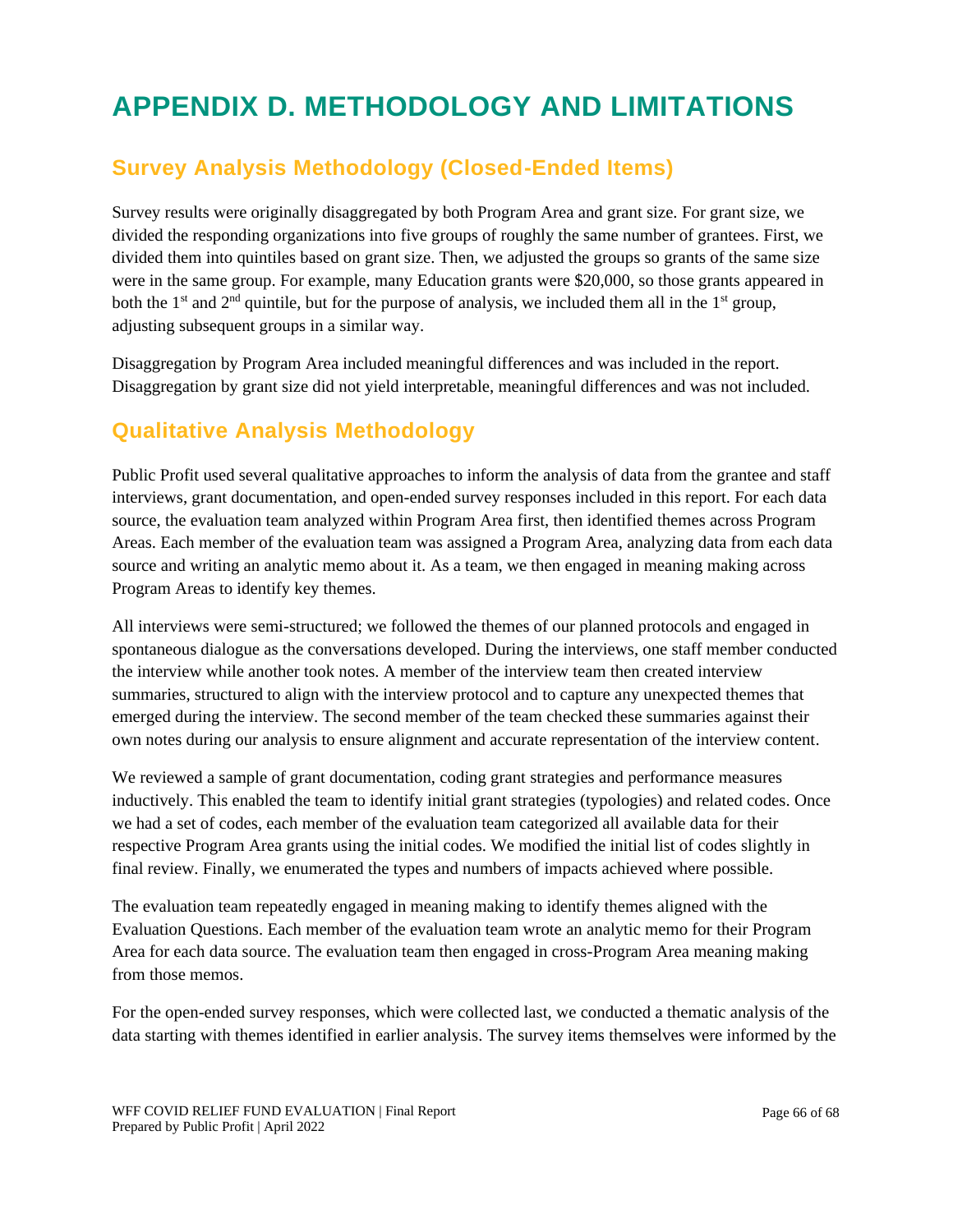earlier analysis and the responses both confirmed and extended earlier findings; the survey responses did not substantively contradict earlier findings.

Quotes from interviews and open-ended responses were sometimes edited for readability. When this occurred, a second member of the evaluation team reviewed to confirm that the original meaning was maintained.

### **Data Limitations: Grant Documentation (Evaluation Questions 1 and 2)**

The grant performance metrics and results provide important information about the COVID Relief Fund, but the metrics are also incomplete and inconsistent. These counts underrepresent the true reach of the COVID Relief Fund.

The availability of metrics and results varies by Program Area. In some areas, we have only a slight majority of results.

#### *Environment*

We have results for a majority of the Environment grants (12 out of 17 grants or 71%):

• 5 grants are missing results; however, it appears they were later grants and may not yet be closed. Four additional "grants" were listed as contracts in the SmartSimple extract and therefore not included in our analysis.

#### *Home Region*

We have results for a slight majority of the Home Region grants (23 out of 41 or 56%).

#### *Education*

We have results for approximately 74% of the Education COVID grants:

- We have results for nearly all of the direct-to-school grants (95 out of 96 or 98%).
- We have results for a slight majority of the other 110 grants (58 out of 110 or 53%).
	- $\circ$  24 of the 110 grants don't appear in the SmartSimple extract; we have neither their metrics nor their results.
	- o For an additional 28, no results information was available at the time of the extract.

Five additional "grants" were listed as contract in the SmartSimple extract and therefore not included in our analysis.

Moreover, even among the same type of grants within a given Program Area, impacts rarely aligned. For example, several grants reached people directly in either high- or low-touch ways, but the metrics themselves measured some other aspect of the grant (e.g., webinars produced, loans secured).